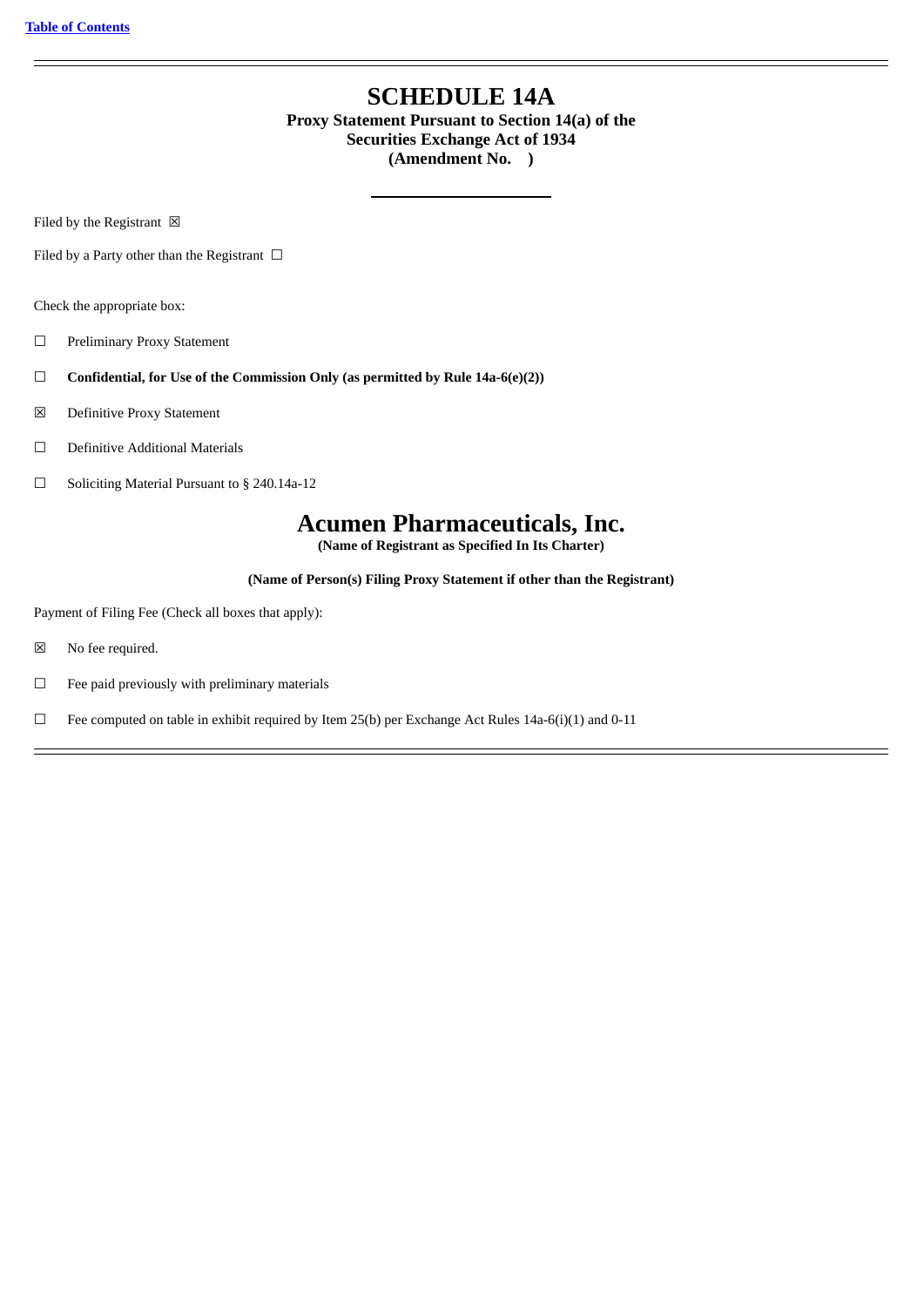

427 Park St., Charlottesville, Virginia

## **NOTICE OF ANNUAL MEETING OF STOCKHOLDERS**

#### **To Be Held On June 15, 2022**

Dear Stockholder:

You are cordially invited to attend the Annual Meeting of Stockholders of Acumen Pharmaceuticals, Inc., a Delaware corporation (the "*Company*"). The meeting will be held on Wednesday, June 15, 2022 at 10:00 a.m. Eastern Time through a live video webcast at *www.proxydocs.com/ABOS*. You will not be able to attend the meeting in person. The meeting will be held for the following purposes:

**1.** To elect three Class I directors, Kimberlee C. Drapkin, Jeffrey Ives, Ph.D., and Sean Stalfort, to the Board of Directors each to hold office until the 2025 Annual Meeting of Stockholders.

**2.** To ratify the selection by the Audit Committee of the Board of Directors of Ernst & Young LLP as our independent registered public accounting firm for the fiscal year ending December 31, 2022.

**3.** To conduct any other business properly brought before the meeting or any adjournments, continuations, or postponements thereof.

These items of business are more fully described in the Proxy Statement accompanying this Notice.

We have elected to provide internet access to our proxy materials, which include the proxy statement for our Annual Meeting (the "*Proxy Statement*") accompanying this notice, in lieu of mailing printed copies. Providing our Annual Meeting materials via the internet reduces the costs associated with our Annual Meeting and lowers our environmental impact, all without negatively affecting our stockholders' ability to timely access Annual Meeting materials.

On or about April 27, 2022, we expect to mail to our stockholders a Notice of Internet Availability of Proxy Materials (the "*Notice*") containing instructions on how to access the Proxy Statement and our annual report to our stockholders (the "*2021 Annual Report*"). The Notice provides instructions on how to vote online or by telephone and how to receive a paper copy of proxy materials by mail. The Proxy Statement and our 2021 Annual Report can be accessed directly at the internet address *www.proxydocs.com/ABOS*.

The record date for the Annual Meeting is April 18, 2022. Only stockholders of record at the close of business on that date may vote at the meeting or any adjournment thereof.

Important Notice Regarding the Availability of Proxy Materials for the Virtual Stockholders' Meeting to Be Held on Wednesday, June 15, **2022 at 10:00 a.m. Eastern Time.**

> The proxy statement and annual report to stockholders are available at *www.proxydocs.com/ABOS*.

By Order of the Board of Directors

WM

Matthew Zuga Chief Financial Officer, Chief Business Officer and Corporate Secretary

Charlottesville, VA April 27, 2022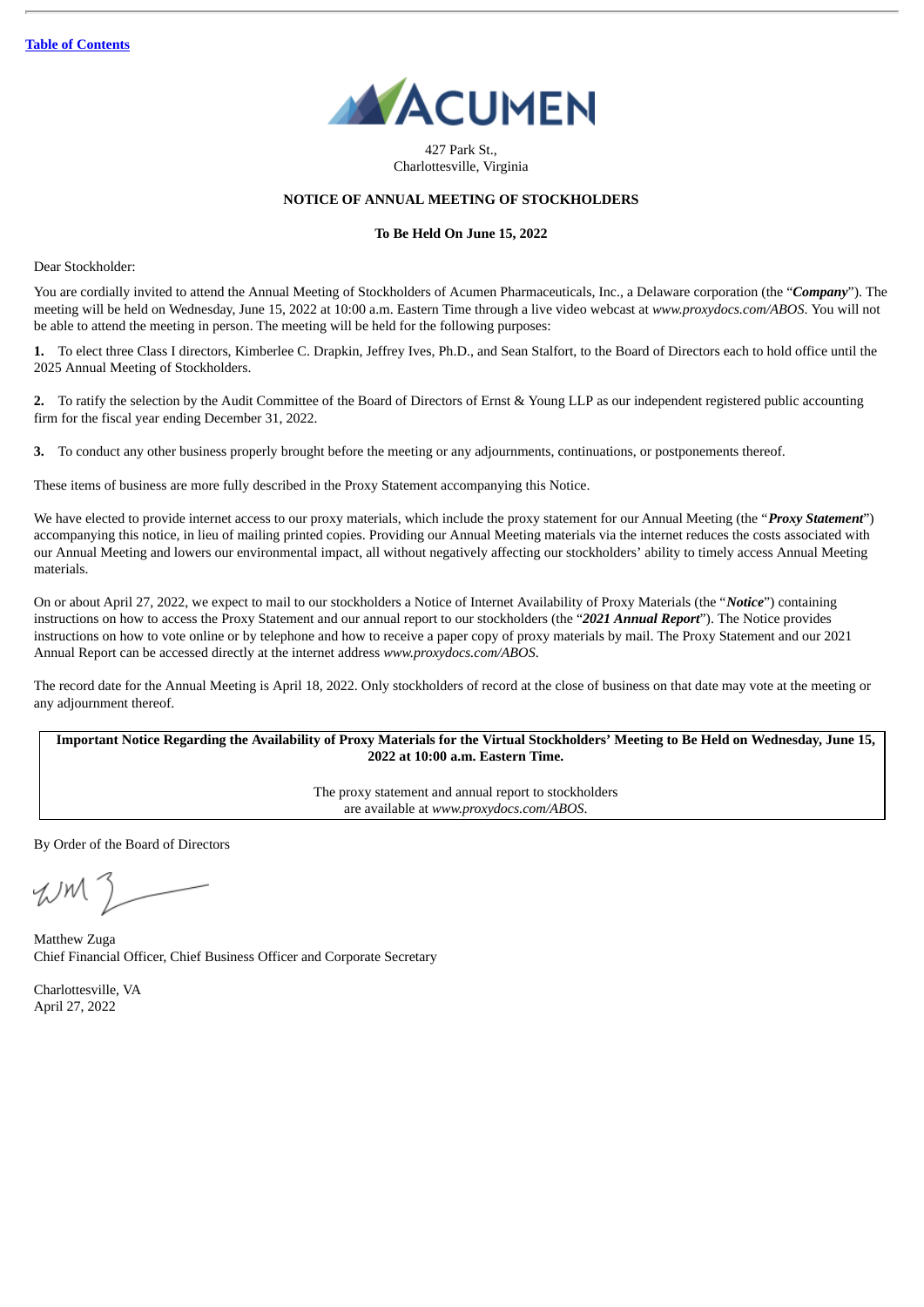Your vote is important. Whether or not you plan to virtually attend the Annual Meeting, please ensure that your shares are voted during the Annual Meeting by promptly signing and returning a proxy card or by using our Internet or telephonic voting system. Even if you have voted by proxy, you may still vote online if you attend the Annual Meeting. Please note, however, that if your shares are held on your behalf by a brokerage firm, bank, or other agent and you wish to vote at the Annual Meeting, you may need to obtain a proxy issued in your name from that record holder. Please contact your broker, bank, or other agent for information about specific requirements if you would like to **vote your shares at the meeting.**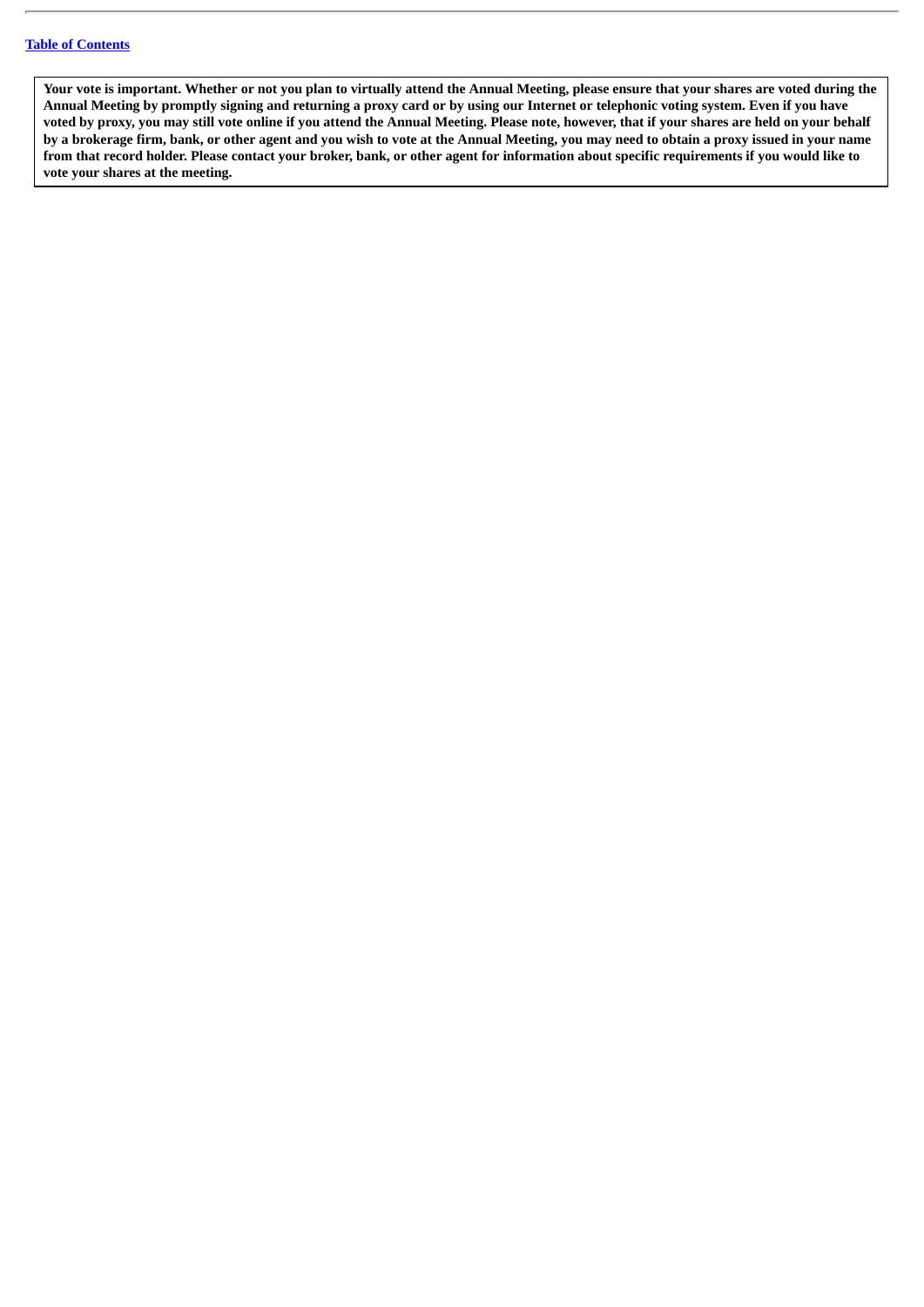

427 Park St., Charlottesville, Virginia

## **PROXY STATEMENT FOR THE 2022 ANNUAL MEETING OF STOCKHOLDERS**

## June 15, 2022

## **MEETING AGENDA**

| Proposals                                                                                     | <b>Page</b> | Voting Standard                                                                                                              | Board<br>Recommendation   |
|-----------------------------------------------------------------------------------------------|-------------|------------------------------------------------------------------------------------------------------------------------------|---------------------------|
| <b>Election of Directors</b>                                                                  |             | Plurality                                                                                                                    | For each director nominee |
| Ratification of the selection of Ernst & Young<br>LLP as the Company's independent registered | 18          | Majority of shares present virtually or represented by proxy at<br>the meeting and entitled to vote generally on the subject | For                       |
| public accounting firm for the fiscal year ending                                             |             | matter shall be the act of the stockholders.                                                                                 |                           |

Ratification of the selection of Ernst & Young LLP as the Company's independent registered public accounting firm for the fiscal year endi December 31, 2022.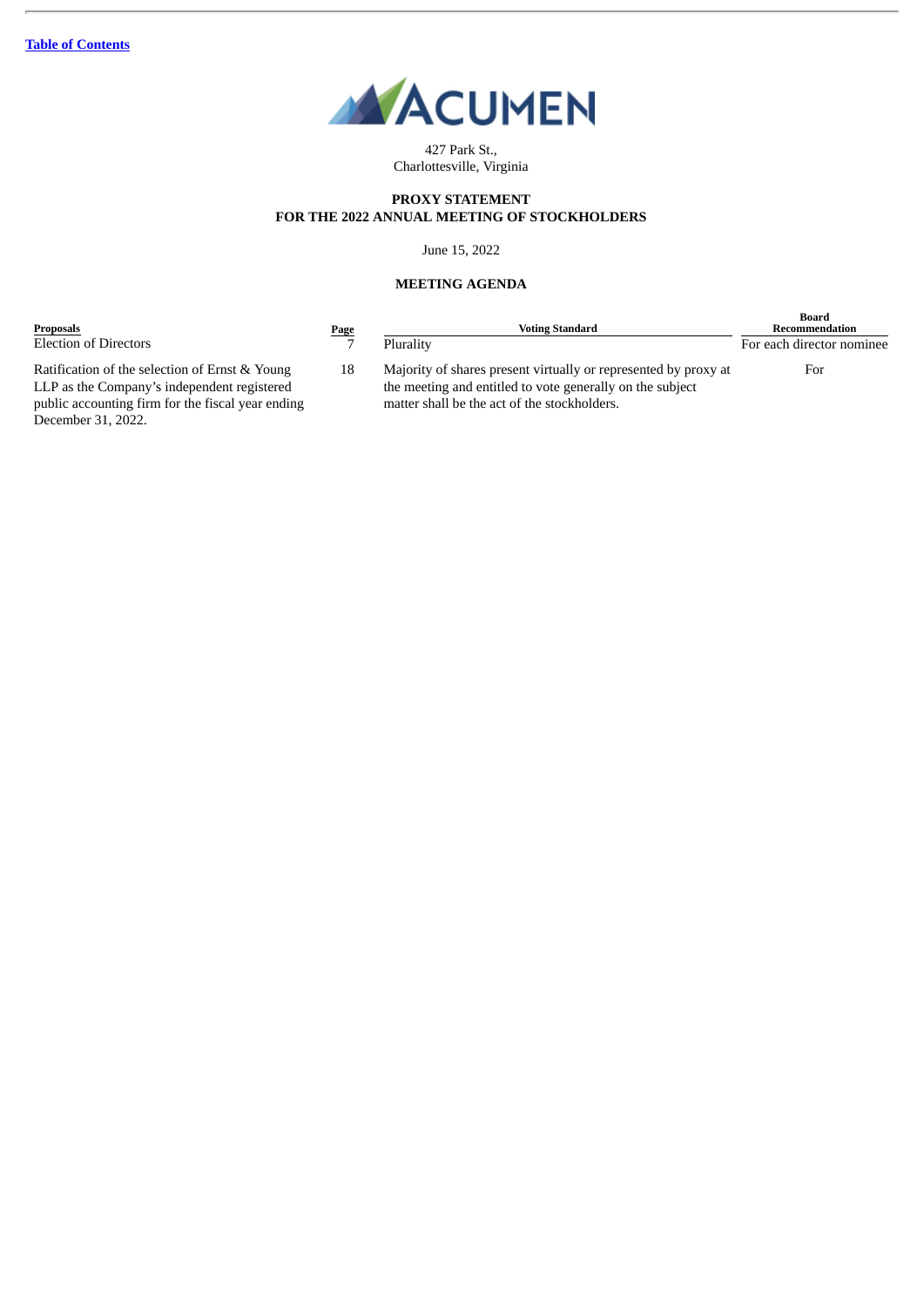|  | <b>Table of Contents</b> |
|--|--------------------------|
|  |                          |

 $\overline{a}$ 

## **TABLE OF CONTENTS**

<span id="page-4-0"></span>

| QUESTIONS AND ANSWERS ABOUT THESE PROXY MATERIALS AND VOTING                          | $\mathbf{1}$ |
|---------------------------------------------------------------------------------------|--------------|
| PROPOSAL 1 ELECTION OF DIRECTORS                                                      | 7            |
| <b>INFORMATION REGARDING THE BOARD OF DIRECTORS AND CORPORATE GOVERNANCE</b>          | 11           |
| <b>Independence of The Board of Directors</b>                                         | 11           |
| <b>Board Leadership Structure</b>                                                     | 11           |
| Role of the Board in Risk Oversight                                                   | 11           |
| <b>Meetings of The Board of Directors</b>                                             | 12           |
| <b>Information Regarding Committees of the Board of Directors</b>                     | 12           |
| <b>Audit Committee</b>                                                                | 12           |
| <b>Compensation Committee</b>                                                         | 14           |
| <b>Nominating and Corporate Governance Committee</b>                                  | 15           |
| <b>Stockholder Communications With The Board Of Directors</b>                         | 17           |
| <b>Code of Ethics</b>                                                                 | 17           |
| <b>Corporate Governance Guidelines</b>                                                | 17           |
| <b>Hedging Policy</b>                                                                 | 17           |
| PROPOSAL 2 RATIFICATION OF SELECTION OF INDEPENDENT REGISTERED PUBLIC ACCOUNTING FIRM | 18           |
| <b>EXECUTIVE OFFICERS</b>                                                             | 20           |
| SECURITY OWNERSHIP OF CERTAIN BENEFICIAL OWNERS AND MANAGEMENT                        | 21           |
| Delinquent Section 16(a) Reports                                                      | 23           |
| <b>EXECUTIVE COMPENSATION</b>                                                         | 24           |
| <b>Summary Compensation Table</b>                                                     | 24           |
| <b>Director Compensation</b>                                                          | 28           |
| <b>Securities Authorized for Issuance Under Equity Compensation Plans</b>             | 30           |
| TRANSACTIONS WITH RELATED PERSONS AND INDEMNIFICATION                                 | 31           |
| <b>Related Person Transactions Policy and Procedures</b>                              | 31           |
| <b>Certain Related Person Transactions</b>                                            | 32           |
| <b>HOUSEHOLDING OF PROXY MATERIALS</b>                                                | 37           |
| <b>OTHER MATTERS</b>                                                                  | 38           |
|                                                                                       |              |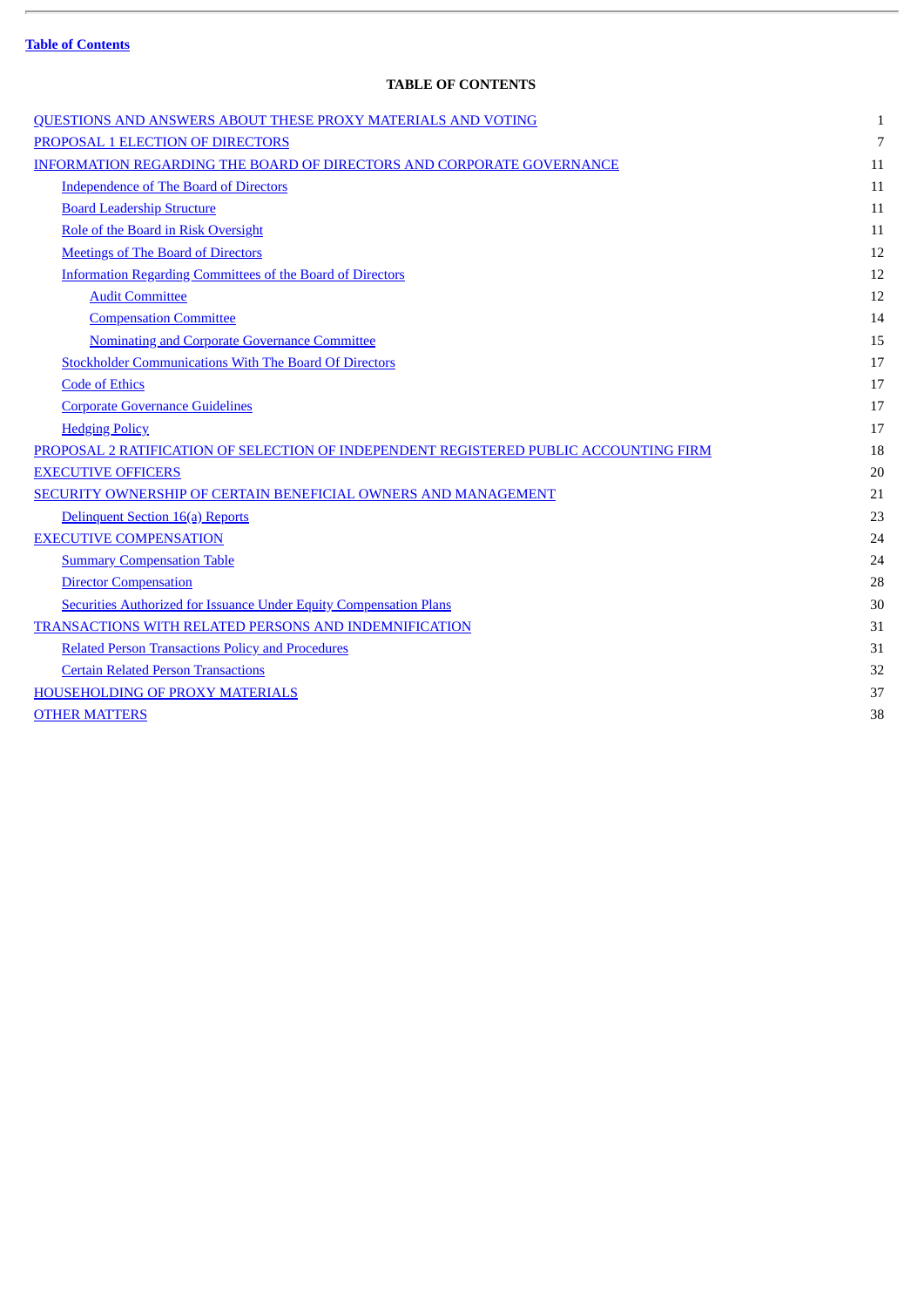## **PROXY STATEMENT**

#### **FOR THE 2022 ANNUAL MEETING OF STOCKHOLDERS**

## **April 27, 2022**

## **QUESTIONS AND ANSWERS ABOUT THESE PROXY MATERIALS AND VOTING**

#### <span id="page-5-0"></span>**Why did I receive a notice regarding the availability of proxy materials on the internet?**

Pursuant to rules adopted by the Securities and Exchange Commission (the "*SEC*"), we have elected to provide access to our proxy materials over the internet. Accordingly, we have sent you a Notice of Internet Availability of Proxy Materials (the "*Notice*") because the Board of Directors (the "*Board*") of Acumen Pharmaceuticals, Inc. (sometimes referred to as the "*Company*" or "*Acumen*") is soliciting your proxy to vote at the 2022 Annual Meeting of Stockholders, including at any adjournments or postponements of the meeting. All stockholders will have the ability to access the proxy materials on the website referred to in the Notice or request to receive a printed set of the proxy materials. Instructions on how to access the proxy materials over the internet or to request a printed copy may be found in the Notice.

We intend to mail the Notice on or about April 27, 2022 to all stockholders of record entitled to vote at the annual meeting.

#### **How do I attend the Annual Meeting?**

The Annual Meeting will be a virtual stockholder meeting held on Wednesday, June 15, 2022 through a live webcast at *www.proxydocs.com/ABOS*, through which you can listen to the meeting, submit questions and vote online. You are entitled to attend the annual meeting if you were a stockholder as of the close of business on Monday, April 18, 2022, the record date. To be admitted to the annual meeting, you will need to visit *www.proxydocs.com/ABOS* and enter the control number found next to the label "Control Number" on your Notice, proxy card, or in the email sending you the Proxy Statement. You will receive an email with additional information regarding how to access the Annual Meeting. If you are a beneficial stockholder, you should contact the bank, broker or other institution where you hold your account well in advance of the meeting if you have questions about obtaining your control number.

Whether or not you participate in the annual meeting, it is important that you vote your shares.

We encourage you to access the annual meeting before it begins. Online check-in will start approximately 15 minutes before the meeting.

#### **Where can I get technical assistance?**

Technicians will be ready to assist you with any technical difficulties you may have accessing the meeting. If you encounter any difficulties while accessing the virtual meeting during the check-in or meeting time, including any difficulties voting or submitting questions, you may call the technical support number that will be posted in an instructional email delivered one hour prior to the meeting's commencement.

### **Will a list of record stockholders as of the record date be available?**

A list of our record stockholders as of the close of business on the record date will be made available to stockholders during the meeting at *www.proxydocs.com/ABOS.* In addition, for the ten days prior to the annual meeting, the list will be available for examination by any stockholder of record for a legally valid purpose related to the Annual Meeting at our corporate headquarters during regular business hours. To access the list of record stockholders beginning June 5, 2022 and until the meeting, stockholders should email investors@acumenpharm.com.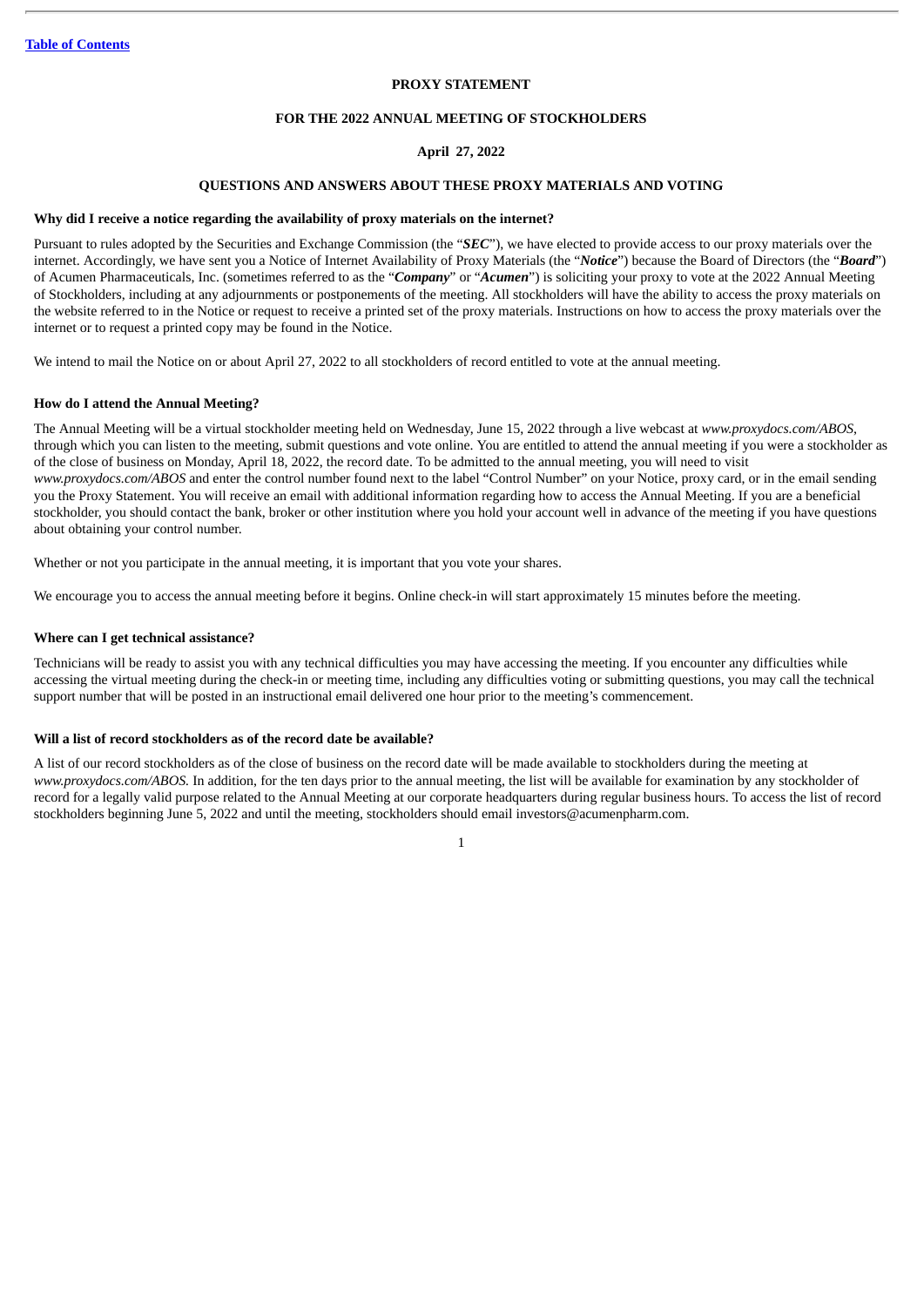## **How do I ask a question at the Annual Meeting?**

We plan to have a O&A session at the annual meeting and will include as many stockholder questions as the allotted time permits. Only stockholders of record as of April 18, 2022 may submit questions or comments at the Annual Meeting. If you are a stockholder, you may submit a question in advance of the meeting at www.proxydocs.com/ABOS after logging in with your Control Number. Questions may be submitted during the Annual Meeting through www.proxydocs.com/ABOS. We do not intend to post questions received during the Annual Meeting on our website.

To help ensure that we have a productive and efficient meeting, and in fairness to all stockholders in attendance, you will also find posted our rules of conduct for the Annual Meeting when you log in prior to the start of the Annual Meeting. In accordance with the rules of conduct, we ask that you limit your remarks to one brief question or comment that is relevant to the Annual Meeting or our business and that such remarks are respectful of your fellow stockholders and meeting participants. Our management may group questions by topic with a representative question read aloud and answered. In addition, questions may be ruled out of order if they are, among other things, irrelevant to our business, related to pending or threatened litigation, disorderly, repetitious of statements already made, or in furtherance of the speaker's own personal, political or business interests.

## **If I miss the Annual Meeting, will there be a copy posted online?**

Yes, a replay of the annual meeting webcast will be available at our Investor Relations website at *www.acumenpharm.com* and remain for at least one year.

## **Who can vote at the Annual Meeting?**

Only stockholders of record at the close of business on April 18, 2022 will be entitled to vote at the annual meeting. On the record date, there were 40,496,512 shares of common stock outstanding and entitled to vote.

## **What am I voting on?**

There are two matters scheduled for a vote:

- Election of three Class I directors (Proposal 1); and
- Ratification of selection by the audit committee of the Board of Directors (the "*Audit Committee*") of Ernst & Young LLP as the Company's independent registered public accounting firm for the fiscal year ending December 31, 2022 (Proposal 2).

#### **How does the Board of Directors recommend that I vote on these proposals?**

- "FOR" the election of Kimberlee C. Drapkin, Jeffrey Ives, Ph.D., and Sean Stalfort as Class I directors; and
- "FOR" the ratification of the selection of Ernst & Young LLP as the Company's independent registered public accounting firm for the fiscal year ending December 31, 2022.

#### **What if another matter is properly brought before the meeting?**

The Board of Directors knows of no other matters that will be presented for consideration at the Annual Meeting. If any other matters are properly brought before the meeting, it is the intention of the persons named in the accompanying proxy to vote on those matters in accordance with their best judgment.

#### **How do I vote?**

You may either vote "For" all the nominees to the Board or you may "Withhold" your vote for any nominee you specify. For the ratification of the selection of the independent registered public accounting firm, you may vote "For" or "Against" or abstain from voting.

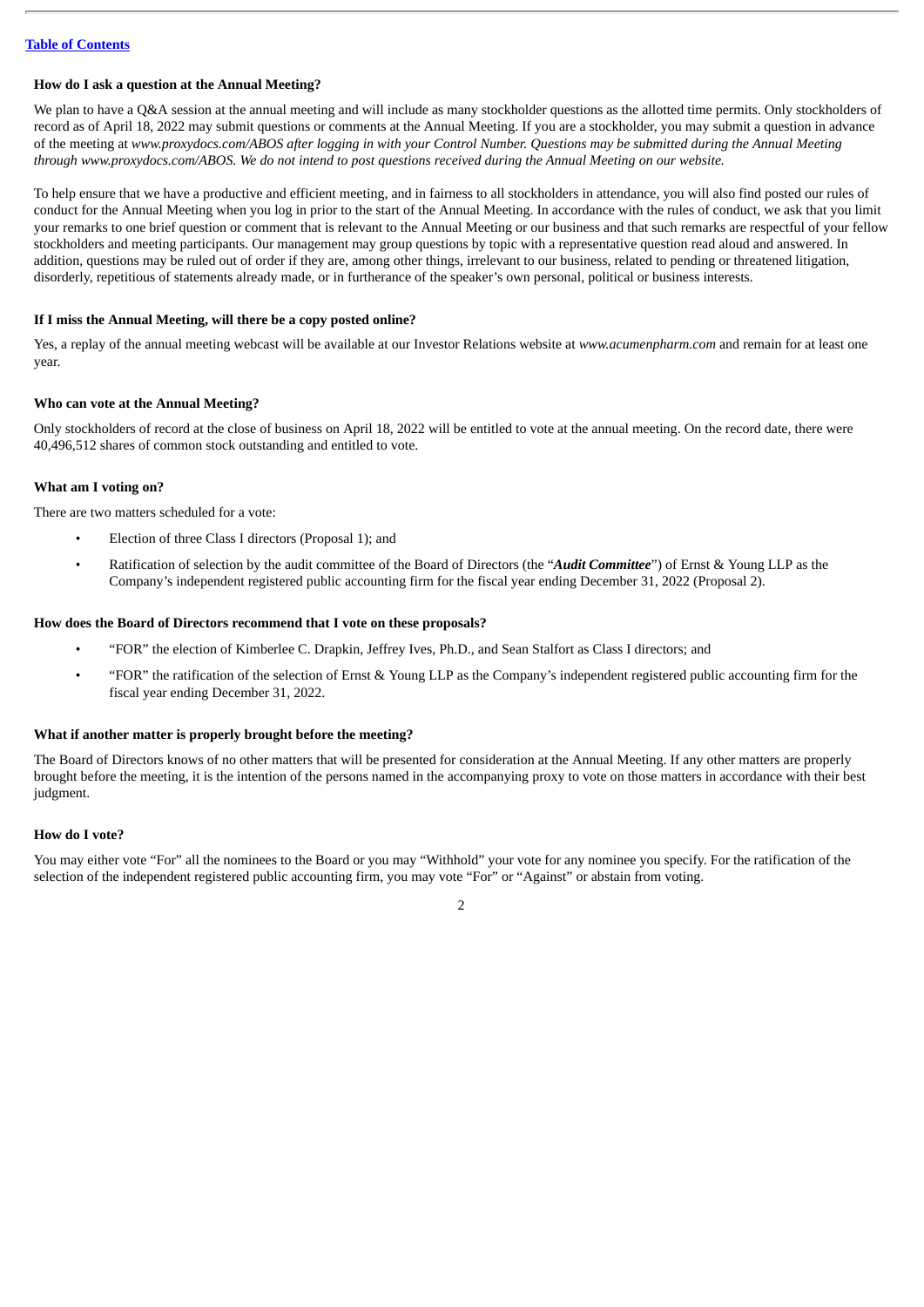The procedures for voting depend on whether your shares are registered in your name or are held by a bank, broker, or nominee:

## *Stockholder of Record: Shares Registered in Your Name*

If on April 18, 2022 your shares were registered directly in your name with Acumen's transfer agent, American Stock Transfer and Trust Company, LLC ("AST"), then you are a stockholder of record. Whether or not you plan to attend the meeting, we urge you to vote by proxy over the telephone, through the Internet at *www.proxypush.com/ABOS*, or using a proxy card that you may request or that we may elect to deliver at a later time to ensure your vote is counted.

- To vote *during* the Annual Meeting, if you are a stockholder of record as of the record date, follow the instructions at *www.proxydocs.com/ABOS*. You will need to enter the control number found on your Notice, or proxy card if you requested a printed set of proxy materials.
- To vote *prior* to the Annual Meeting (until 9:59 a.m. Eastern Time on June 15, 2022), you may vote via the Internet at *www.proxypush.com/ABOS*, by telephone, or by completing and returning the proxy card if you requested a printed set of proxy materials as described below.
	- To vote using the proxy card, simply complete, sign, and date the proxy card that may be delivered and return it promptly in the envelope provided. If you return your signed proxy card to us before the Annual Meeting, we will vote your shares as you direct.
	- To vote over the telephone, dial toll-free 1-866-584-1978 using a touch-tone phone and follow the recorded instructions. You will be asked to provide your control number from the Notice. Your telephone vote must be received by 9:59 a.m. Eastern Time on June 15, 2022 to be counted.
	- To vote through the Internet prior to the meeting, go to *www.proxypush.com/ABOS* and follow the instructions to submit your vote on an electronic proxy card. You will be asked to provide your control number from the Notice. Your Internet vote must be received by 9:59 am. Eastern Time on June 15, 2022 to be counted.

## *Beneficial Owner: Shares Registered in the Name of a Broker or Bank*

If on April 18, 2022 your shares were held not in your name, but rather in an account at a brokerage firm, bank or other similar organization, then you are the beneficial owner of shares held in "street name" and the Notice is being forwarded to you by that organization. The organization holding your account is considered to be the stockholder of record for purposes of voting at the Annual Meeting. As a beneficial owner, you have the right to direct your broker, bank or other agent regarding how to vote the shares in your account. Follow the instructions from your broker, bank, or other agent included with the Notice or contact your broker, bank, or other agent regarding how to vote the shares in your account.

## Internet proxy voting will be provided to allow you to vote your shares online, with procedures designed to ensure the authenticity and correctness of your proxy vote instructions. However, please be aware that you must bear any costs associated with your Internet access, such as usage charges *from Internet access providers and telephone companies.*

### **How many votes do I have?**

On each matter to be voted upon, you have one vote for each share of common stock you own as of April 18, 2022.

## If I am a stockholder of record and I do not vote, or if I return a proxy card or otherwise vote without giving specific voting instructions, what **happens?**

If you are a stockholder of record and do not vote via the Internet at *www.proxypush.com/ABOS*, by telephone, by completing your proxy card if you requested a printed set of materials, or virtually during the Annual Meeting, your shares will not be voted.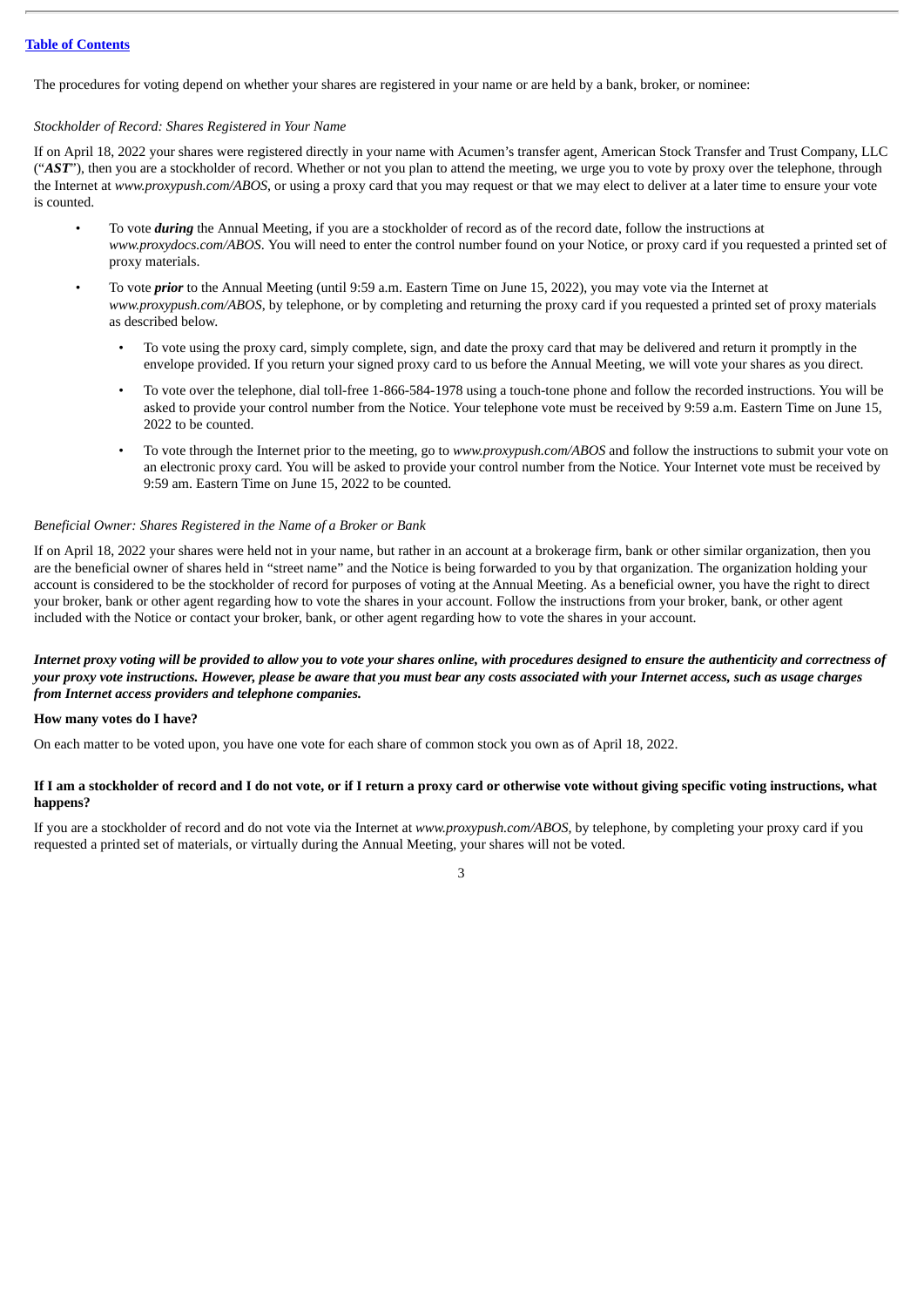If you return a signed and dated proxy card or otherwise vote without marking voting selections, your shares will be voted, as applicable, "For" the election of all three nominees for director, and "For" the ratification of the selection of the independent registered public accounting firm. If any other matter is properly presented at the meeting, your proxyholder (one of the individuals named on your proxy card) will vote your shares using his or her best judgment.

#### If I am a beneficial owner of shares held in "street name" and I do not provide my broker or bank with voting instructions, what happens?

If you are a beneficial owner of shares held in "street name" and you do not instruct your broker, bank or other agent how to vote your shares, the question of whether your broker, bank or other agent will still be able to vote your shares depends on whether, pursuant to stock exchange rules, the particular proposal is deemed to be a "routine" matter. Brokers, banks and other securities intermediaries may use their discretion to vote your "uninstructed" shares with respect to matters considered to be "routine" under such rules, but not with respect to "non-routine" matters. Proposal 2 is considered to be "routine" under applicable exchange rules and interpretations, meaning that if you do not return voting instructions to your broker by its deadline, your shares may be voted by your broker in its discretion on Proposal 2. However, Proposal 1 is considered to be "non-routine" under applicable exchange rules and interpretations, meaning that your broker may not vote your shares on this proposal in the absence of your voting instructions. Such an event would result in a "broker non-vote" and these shares will not be counted as having been voted on this proposal.

## If you a beneficial owner of shares held in "street name," and you do not plan to attend the meeting, in order to ensure your shares are voted in the way you would prefer, you must provide voting instructions to your broker, bank or other agent by the deadline provided in the materials you receive *from your broker, bank or other agent***.**

## **Who is paying for this proxy solicitation?**

We will pay for the entire cost of soliciting proxies. In addition to these proxy materials, our directors and employees may also solicit proxies in person, by telephone, or by other means of communication. Directors and employees will not be paid any additional compensation for soliciting proxies. We may also reimburse brokerage firms, banks and other agents for the cost of forwarding proxy materials to beneficial owners.

## **What does it mean if I receive more than one Notice?**

If you receive more than one Notice, your shares may be registered in more than one name or in different accounts. Please follow the voting instructions on the Notices to ensure that all of your shares are voted.

## **Can I change my vote after submitting my proxy?**

#### *Stockholder of Record: Shares Registered in Your Name*

Yes. You can revoke your proxy at any time before the final vote at the meeting. If you are the record holder of your shares, you may revoke your proxy in any one of the following ways:

- You may submit another properly completed proxy card with a later date.
- You may grant a subsequent proxy by telephone or through the internet.
- You may send a timely written notice that you are revoking your proxy to our Corporate Secretary at 427 Park St, Charlottesville, VA 22902.
- You may virtually attend the Annual Meeting and vote online. Simply attending the meeting will not, by itself, revoke your proxy.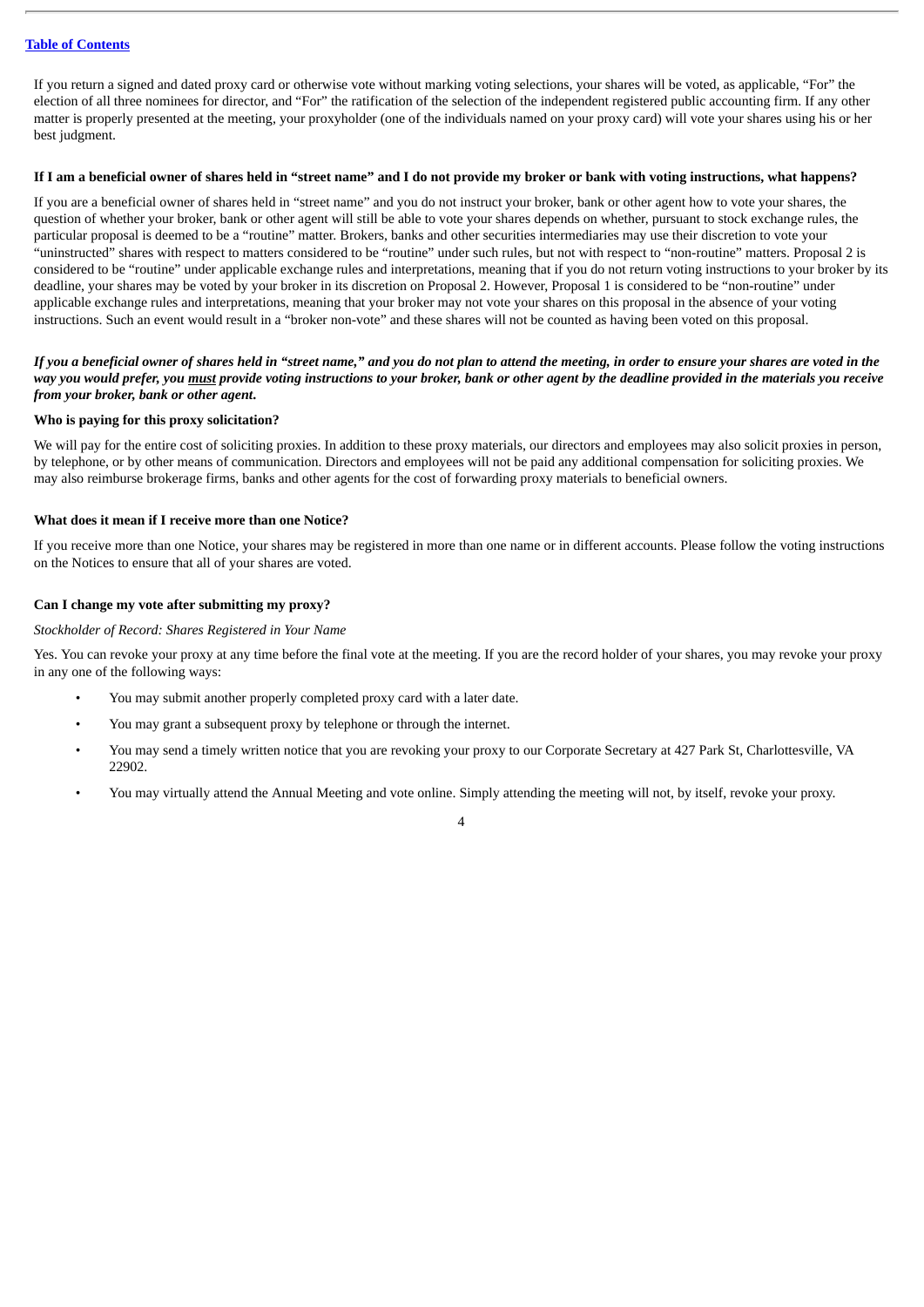Your most current proxy card or telephone or internet proxy is the one that is counted.

## *Beneficial Owner: Shares Registered in the Name of Broker or Bank*

If your shares are held by your broker, bank or other agent, you should follow the instructions provided by your broker, bank or other agent.

## **When are stockholder proposals and director nominations due for next year's annual meeting?**

To be considered for inclusion in next year's proxy materials, your proposal must be submitted in writing by December 28, 2022 to the Corporate Secretary at 427 Park St, Charlottesville, VA 22902.

With respect to proposals (including a director nomination) not to be included in next year's proxy materials, our Amended and Restated Bylaws (the "Bylaws") provide that to be timely you must deliver your notice to our Corporate Secretary at the address above between February 15, 2023 and March 17, 2023. Your notice to the Corporate Secretary must set forth information specified in our Bylaws, including your name and address and the class and number of shares of our stock that you beneficially own. In the event that we hold the 2023 annual meeting of stockholders more than 30 days before or after the one-year anniversary of the Annual Meeting, notice of a stockholder proposal that is not intended to be included in our proxy statement must be received no earlier than the close of business on the 120<sup>th</sup> day before the 2023 annual meeting of stockholders and no later than the close of business of the following two dates:

- The 90th day prior to the 2023 annual meeting, or
- The 10<sup>th</sup> day following the day on which public announcement of the date of our 2023 annual meeting of stockholders is first made.

If you propose to bring business before an annual meeting of stockholders other than a director nomination, your notice must also include, as to each matter proposed, the following: (a) a brief description of the business desired to be brought before such annual meeting and the reasons for conducting such business at the annual meeting, and (b) any material interest you have in that business. If you propose to nominate an individual for election as a director, your notice must also include, as to each person you propose to nominate for election as a director, the following: (1) the name, age, business address and residence address of the person, (2) the principal occupation or employment of the person, (3) the class and number of shares of our stock that are owned of record and beneficially owned by the person, (4) the date or dates on which such shares were acquired and the investment intent of such acquisition and (5) such other information concerning that person as would be required to be disclosed in a proxy statement soliciting proxies for the election of that person as a director in an election contest (even if an election contest is not involved), or that is otherwise required to be disclosed pursuant to Section 14 of the Securities Exchange Act of 1934, as amended (the "*Exchange Act*"), and the rules and regulations promulgated thereunder (including the person's written consent to being named as a nominee and to serving as a director if elected). We may require any proposed nominee to furnish such other information as it may reasonably require to determine the eligibility of such proposed nominee to serve as an independent director of the corporation or that could be material to a reasonable stockholder's understanding of the independence, or lack thereof, of the proposed nominee. For additional information about our director nomination requirements, please see our Bylaws.

In addition to satisfying the foregoing requirements under our Bylaws, to comply with the universal proxy rules (once effective), stockholders who intend to solicit proxies in support of director nominees other than the Company's nominees for our 2023 Annual Meeting of Stockholders must provide notice that sets forth the information required by Rule 14a-19 under the Exchange Act no later than April 16, 2023.

#### **How are votes counted?**

Votes will be counted by the inspector of election appointed for the meeting, who will separately count: with respect to Proposal 1, votes "For," "Withhold" and broker non-votes; and, with respect to Proposal 2, votes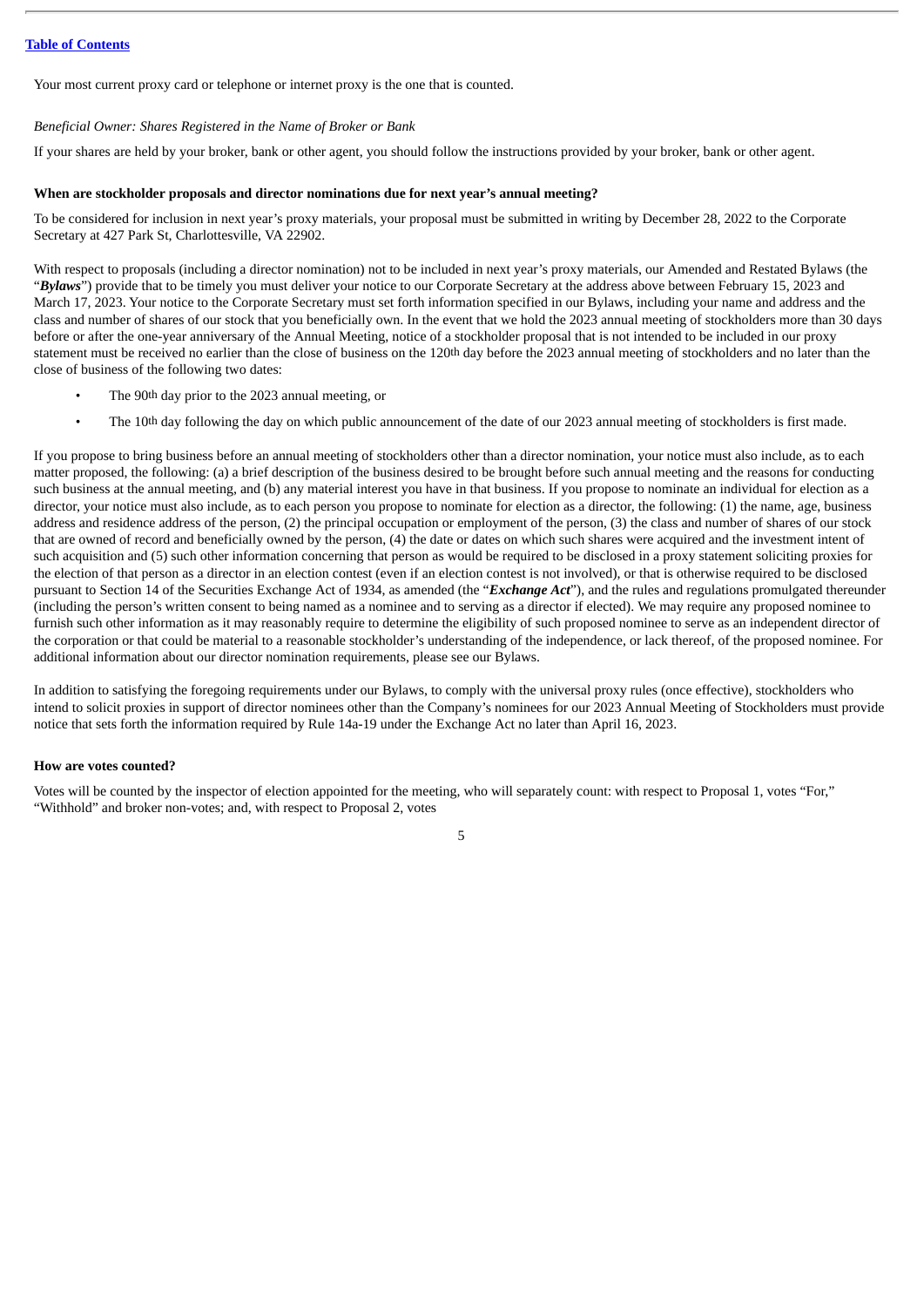"For," "Against" and abstentions. Broker non-votes on Proposal 1 will have no effect and will not be counted towards the vote total for this proposal. We do not expect broker non-votes on Proposal 2. Abstentions on Proposal 2 will be counted towards the vote total for this proposal and will have the same effect as "Against" votes.

## **What are "broker non-votes"?**

As discussed above, when a beneficial owner of shares held in "street name" does not give voting instructions to his or her broker, bank or other securities intermediary holding his or her shares as to how to vote on matters deemed to be "non-routine" under stock exchange rules, the broker, bank, or other such agent cannot vote the shares. These un-voted shares are counted as "broker non-votes." Proposal 1 is considered to be "non-routine" under such rules and we therefore expect broker non-votes on this proposal. However, because Proposal 2 is considered "routine" under such rules, we do not expect broker non-votes on this proposal.

## As a reminder, if you are a beneficial owner of shares held in "street name," in order to ensure your shares are voted in the way you would prefer, you must provide voting instructions to your broker, bank or other agent by the deadline provided in the materials you receive from your broker, *bank or other agent***.**

### **How many votes are needed to approve each proposal?**

For the election of directors, the three nominees receiving the most "For" votes from the holders of shares present or represented by proxy and entitled to vote on the election of directors will be elected. Only votes "For" will affect the outcome of the election of directors; abstentions and broker non-votes will not affect the outcome.

To be approved, Proposal No. 2, ratification of the selection of Ernst & Young LLP as the Company's independent registered public accounting firm for the fiscal year ending December 31, 2022, must receive "For" votes from the holders of a majority of shares present by virtual attendance or represented by proxy and entitled to vote on the matter. If you "Abstain" from voting, it will have the same effect as an "Against" vote.

## **What is the quorum requirement?**

A quorum of stockholders is necessary to hold a valid meeting. A quorum will be present if stockholders holding at least a majority of the outstanding shares entitled to vote are present at the Annual Meeting by virtual attendance or represented by proxy duly authorized. On the record date, there were 40,496,512 shares outstanding and entitled to vote. Thus, the holders of 20,248,256 shares must be present or represented by proxy at the meeting to have a quorum.

Your shares will be counted towards the quorum only if you submit a valid proxy (or one is submitted on your behalf by your broker, bank or other nominee) or if you vote online during the meeting. Abstentions and broker non-votes will be counted towards the quorum requirement. If there is no quorum, the chairperson of the meeting or the holders of a majority of shares present by virtual attendance at the meeting or represented by proxy may adjourn the meeting to another date.

## **How can I find out the results of the voting at the annual meeting?**

Preliminary voting results will be announced at the annual meeting. In addition, final voting results will be published in a current report on Form 8-K that we expect to file within four business days after the annual meeting. If final voting results are not available to us in time to file a Form 8-K within four business days after the meeting, we intend to file a Form 8-K to publish preliminary results and, within four business days after the final results are known to us, file an additional Form 8-K to publish the final results.

## **What proxy materials are available on the internet?**

The proxy statement and annual report to stockholders are available at *www.proxydocs.com/ABOS*.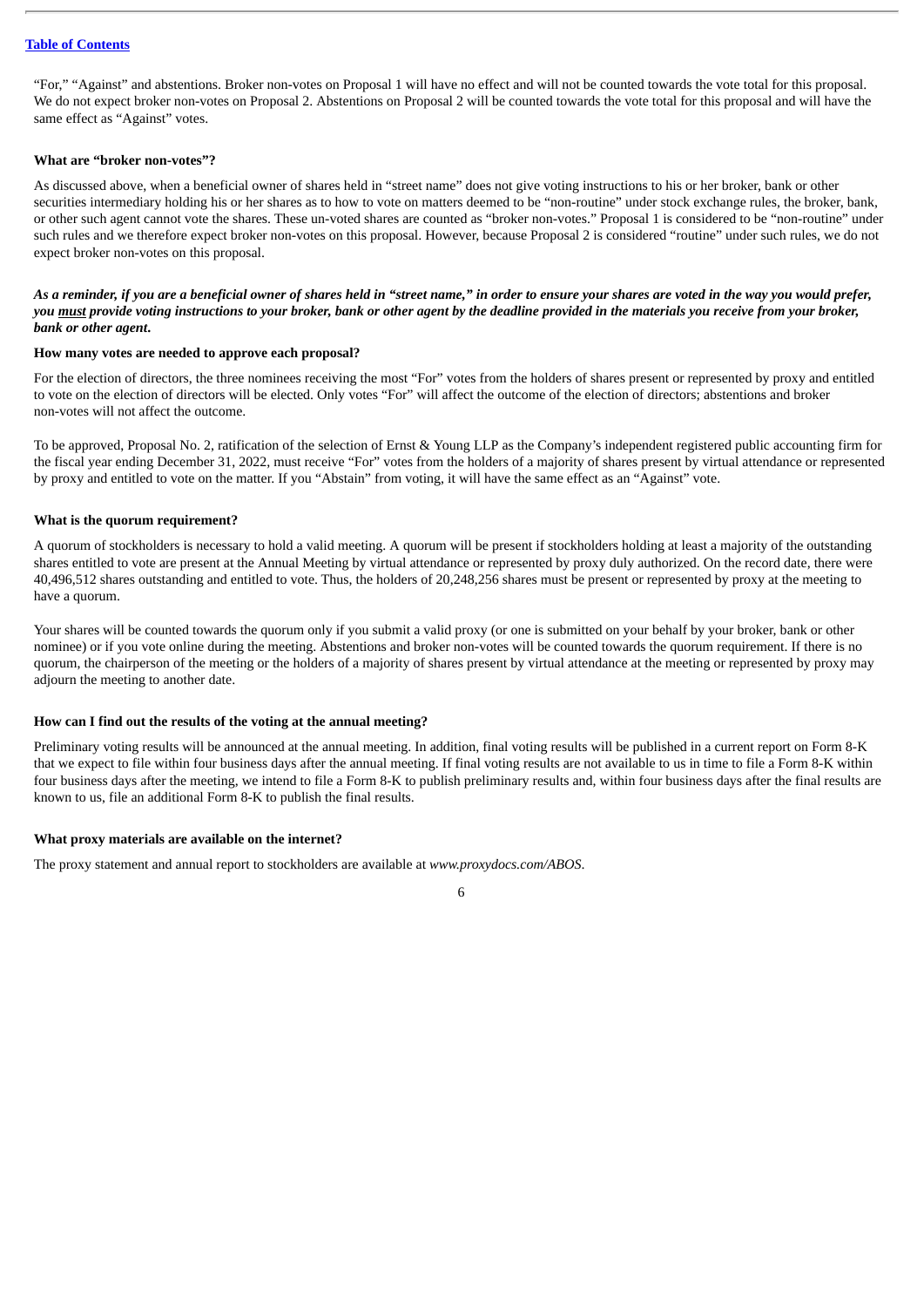#### **PROPOSAL 1**

#### **ELECTION OF DIRECTORS**

<span id="page-11-0"></span>Acumen's Board is divided into three classes. Each class consists, as nearly as possible, of one-third of the total number of directors, and each class has a three-year term. Vacancies on the Board may be filled only by persons elected by a majority of the remaining directors. A director elected by the Board to fill a vacancy in a class, including vacancies created by an increase in the number of directors, shall serve for the remainder of the full term of that class and until the director's successor is duly elected and qualified.

The Board of Directors presently has seven members. There are three directors in the class whose term of office expires in 2022. Each of the nominees listed below, except for Ms. Drapkin, is currently a director of the Company who was previously elected by the stockholders. Ms. Drapkin was appointed to the Board effective April 1, 2022 and is standing for election by our shareholders for the first time at the Annual Meeting. Ms. Drapkin was recommended by the nominating and corporate governance committee of the Board (the "*Nominating Committee*") to serve on the Board upon the recommendation of our chief financial officer and a non-management director of our Board. If elected at the Annual Meeting, each of these nominees would serve until the 2025 annual meeting and until his or her successor has been duly elected and qualified, or, if sooner, until the director's death, resignation or removal. It is the Company's policy to invite directors and nominees for director to attend the Annual Meeting.

Directors are elected by a plurality of the votes of the holders of shares present in person, by remote communication, if applicable, or represented by proxy and entitled to vote on the election of directors. Accordingly, the three nominees receiving the highest number of affirmative votes will be elected. Shares represented by executed proxies will be voted, if authority to do so is not withheld, for the election of the three nominees named below. If any nominee becomes unavailable for election as a result of an unexpected occurrence, shares that would have been voted for that nominee will instead be voted for the election of a substitute nominee proposed by Acumen. Each person nominated for election has agreed to serve if elected. The Company's management has no reason to believe that any nominee will be unable to serve.

#### CLASS I NOMINEES FOR ELECTION FOR A THREE-YEAR TERM EXPIRING AT THE 2025 ANNUAL MEETING

The following is a brief biography of each nominee for director and a discussion of the specific experience, qualifications, attributes or skills of each nominee that led the Nominating Committee to recommend that person as a nominee for director.

The Nominating Committee seeks to assemble a board that, as a whole, possesses the appropriate balance of professional and industry knowledge, financial expertise and high-level management experience necessary to oversee and direct the Company's business. To that end, the Committee has identified and evaluated nominees in the broader context of the Board's overall composition, with the goal of recruiting members who complement and strengthen the skills of other members and who also exhibit integrity, collegiality, sound business judgment and other qualities that the Committee views as critical to effective functioning of the Board. To provide a mix of experience and perspective on the Board, the Nominating Committee also takes into account gender, age and ethnic diversity. The brief biographies below include information, as of the date of this proxy statement, regarding the specific and particular experience, qualifications, attributes or skills of each director or nominee that led the Nominating Committee to believe that that nominee should continue to serve on the Board.

## **Kimberlee C. Drapkin***, age 54*

Ms. Drapkin has served as a member of our Board since April 2022. Ms. Drapkin serves as the chief financial officer and treasurer of Jounce Therapeutics, Inc., a publicly traded clinical-stage immunotherapy company, roles she has held since August 2015 and February 2013, respectively. Ms. Drapkin serves on the board of directors of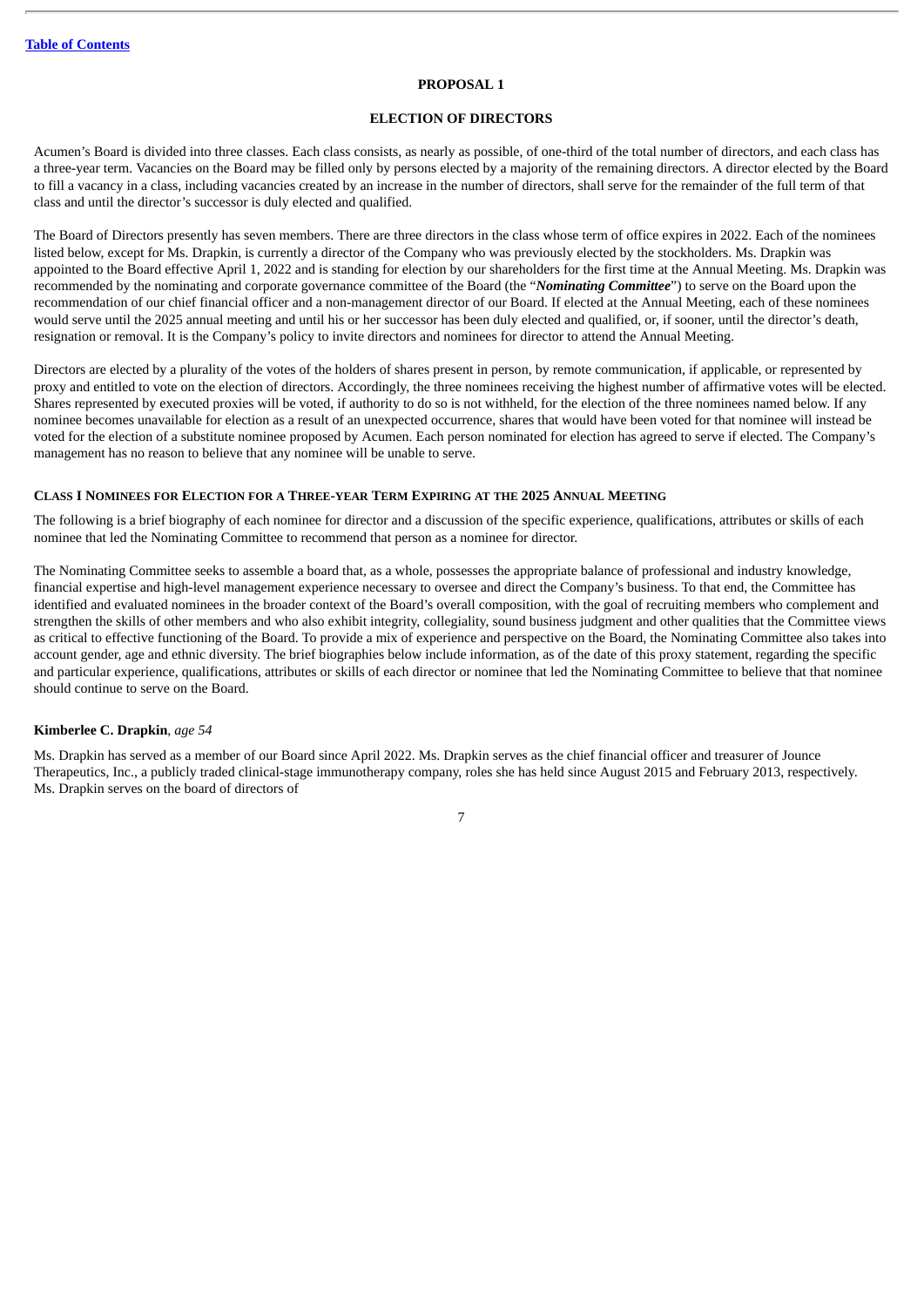Yumanity Therapeutics, Inc., a publicly traded clinical-stage biopharmaceutical company, a role she has had since its merger with Proteostasis Therapeutics, Inc., in December 2020. From February 2019 through this merger, Ms. Drapkin served as a member of the board of directors of Proteostasis Therapeutics, Inc., a clinical-stage biopharmaceutical company. Ms. Drapkin began her career at PricewaterhouseCoopers LLP, is a certified public accountant and holds a B.S. in accounting from Babson College. Our Board believes Ms. Drapkin is qualified to serve as a director based on her extensive financial expertise within the pharmaceutical industry.

## **Jeffrey Ives, Ph.D.***, age 71*

Dr. Ives has served as a member of our Board since May 2014. Dr. Ives has served as a director on the board of Cara Therapeutics, a publicly-traded biopharmaceutical company, since 2014. He currently also serves on the boards of several neurodegenerative disease companies including Pinteon Therapeutics, Orthogonal Neuroscience, Access Biotechnology and Astrocyte Pharmaceuticals. From 2008 until 2013, Dr. Ives served as the chief executive officer of Satori Pharmaceuticals, Inc., a company focused on Alzheimer's disease. Prior to Satori, he served as senior vice president at Pfizer, leading the neurodegenerative diseases, psychiatry and pain research areas. Dr. Ives received his doctorate and master's degrees from Yale University and received his B.A. from Colgate University. Our Board believes Dr. Ives is qualified to serve as a director based on experience in neurodegenerative diseases, particularly AD.

## **Sean Stalfort***, age 52*

Mr. Stalfort has served as a member of our board of directors since October 2018. Mr. Stalfort is president of PBM Capital Group, LLC, a private equity and venture capital investment firm in the business of investing in healthcare and life-science related companies, and has worked at PBM Capital since 2010. Mr. Stalfort is president of several PBM entities. Mr. Stalfort is member of the board of directors of Verrica Pharmaceuticals, Inc., a publiclytraded biopharmaceutical company, and he previously served as a member of the board of directors of Dova Pharmaceuticals, Inc., a publicly-traded biopharmaceutical company from 2016 through 2019. Prior to joining PBM Capital, he was the executive vice president for new business development/M&A for PBM Products. Mr. Stalfort is also a founding partner of Octagon Partners and Octagon Finance, historic tax credit real estate companies. Mr. Stalfort received a B.A. in business economics and political science from Brown University. Our Board believes Mr. Stalfort is qualified to serve as a director based on his experience in venture capital, particularly related to healthcare.

## **THE BOARD OF DIRECTORS RECOMMENDS A VOTE IN FAVOR OF EACH NOMINEE NAMED ABOVE.**

#### **Information About Our Continuing Directors**

Set forth below are the names, ages, and length of service of the remaining members of our Board whose terms continue beyond the Annual Meeting.

| <b>Continuing Directors</b> | Class | Age(1) | Term Expires | <b>Position(s) Held</b>                             | <b>Director Since</b> |
|-----------------------------|-------|--------|--------------|-----------------------------------------------------|-----------------------|
| Nathan Fountain, M.D.       |       | 59     | 2024         | Director                                            | 2021                  |
| Jeffrey Sevigny, M.D.       |       | 53     | 2023         | Director                                            | 2019                  |
| Laura Stoppel, Ph.D.        |       | 36     | 2023         | Director                                            | 2020                  |
| Daniel O'Connell            |       | 52     | 2024         | President, Co-Chief Executive Officer, and Director | 2006                  |

(1) As of April 27, 2022.

The principal occupation, business experience, and education of each continuing director are set forth below.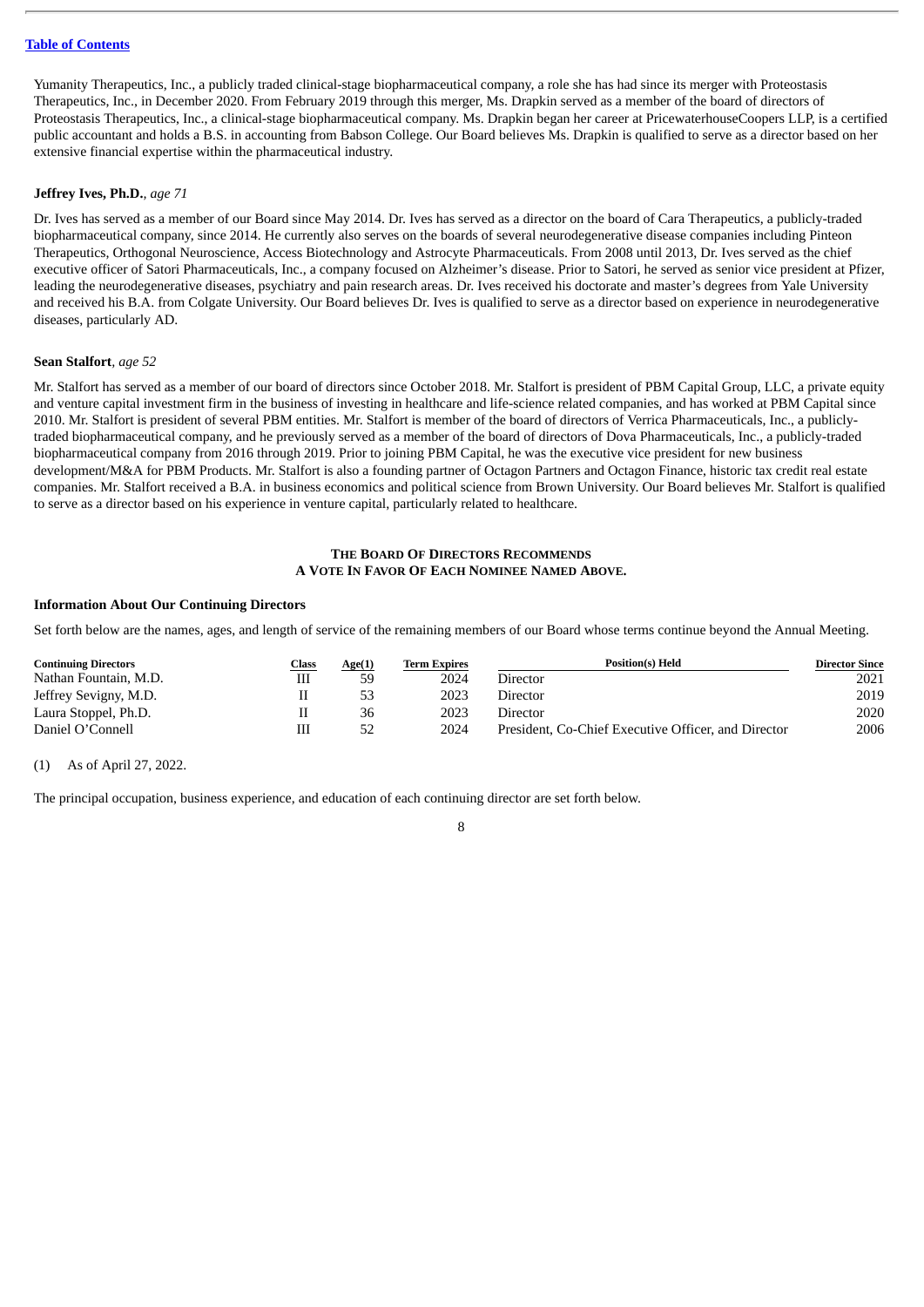#### **Nathan Fountain, M.D.**

Dr. Fountain has served as a member of our Board since June 2021. Dr. Fountain is Professor of Neurology at the University of Virginia School of Medicine and has served as member of the board of directors of the F.E. Dreifuss Comprehensive Program since 1998. Dr. Fountain is the founder and chief executive officer of Hexokine Therapeutics, Inc. Dr. Fountain serves as a consultant to a number of companies, including Sands Capital. Dr. Fountain is the founding co-chair of the Epilepsy Foundation's Research Roundtable for Epilepsy. Dr. Fountain previously served as president of the National Association of Epilepsy Centers and remains on the board of directors ex officio. Dr. Fountain served on the FDA Peripheral and CNS Drugs Advisory Committee from November 2010 to June 2021, most recently serving as chair of the committee from February 2018 through June 2021. Dr. Fountain has been the chair of the Professional Advisory Board for the Epilepsy Foundation of Virginia since 2009. Dr. Fountain received an M.D. from the University of Iowa College of Medicine and a B.S. in Zoology from the University of Iowa. Our Board believes Dr. Fountain is qualified to serve as a director based on his experience in neurology.

#### **Jeffrey Sevigny, M.D.**

Dr. Sevigny has served as a member of our Board since July 2019. Dr. Sevigny is the Chief Medical Officer of Prevail Therapeutics, a gene therapy company, where he has served in such capacity since March 2018. Prior to his tenure at Prevail, he served as Vice President and Global Head of Translational Medicine Neuroscience at Roche, a publicly-traded multinational healthcare company, from January 2016 to March 2018. Prior to Roche, he was Senior Director of Clinical Development at Biogen Inc., a publicly-traded multinational biotechnology company, from September 2010 to January 2016. Previously, he served as Principal Medical Scientific Expert of Neuroscience at Novartis AG, a multinational pharmaceutical company, and as Associate Director of Neuroscience at Merck. Dr. Sevigny has also held academic appointments as Assistant Professor of Neurology at Albert Einstein School of Medicine and Assistant Professor of Clinical Neurology at Columbia University College of Physicians and Surgeons. Dr. Sevigny received an M.D. from Tufts University School of Medicine and an A.B. in biochemistry from Bowdoin College. He completed a neurology residency at the Neurological Institute of New York at Columbia University Medical Center and a fellowship in Aging & Dementia and Neuro Epidemiology at Sergievsky Center at Columbia University and Columbia University Mailman School of Public Health. Our Board believes Dr. Sevigny is qualified to serve as a director based on his over 15 years of experience in neurology, and specifically neurodegenerative disorders.

#### **Laura Stoppel, Ph.D.**

Dr. Stoppel has served as a member of our Board since November 2020. Dr. Stoppel currently serves as a Principal on the Investment Team at RA Capital Management and has previously served in various roles at RA Capital since 2016. Dr. Stoppel serves on the board of directors for Artiva Biotherapeutics and Nimbus Therapeutics. Dr. Stoppel holds a B.A. in Biology and Psychology from Harvard University, and a Ph.D. in Neuroscience from MIT. Our Board believes Dr. Stoppel is qualified to serve as a director based on her experience in venture capital and the neurosciences.

## **Daniel O'Connell**

Mr. O'Connell has served as our President and Chief Executive Officer (the "*CEO*") since December 2014 and as a member of our Board since April 2006. Mr. O'Connell previously co-founded and served as chief executive officer of Functional NeuroModulation Ltd., or FNM, a clinical-stage company developing deep brain stimulation therapies for Alzheimer's disease. Mr. O'Connell is a member of the board of directors of Mr. O'Connell is a founding member and former managing partner of NeuroVentures Capital, LLC, a firm he helped to invest in emerging neurosciences companies. He earned a B.A. from Brown University and M.B.A. from the University of Virginia. Our Board believes Mr. O'Connell is qualified to serve as a director based on his experience in venture capital and in the neurosciences.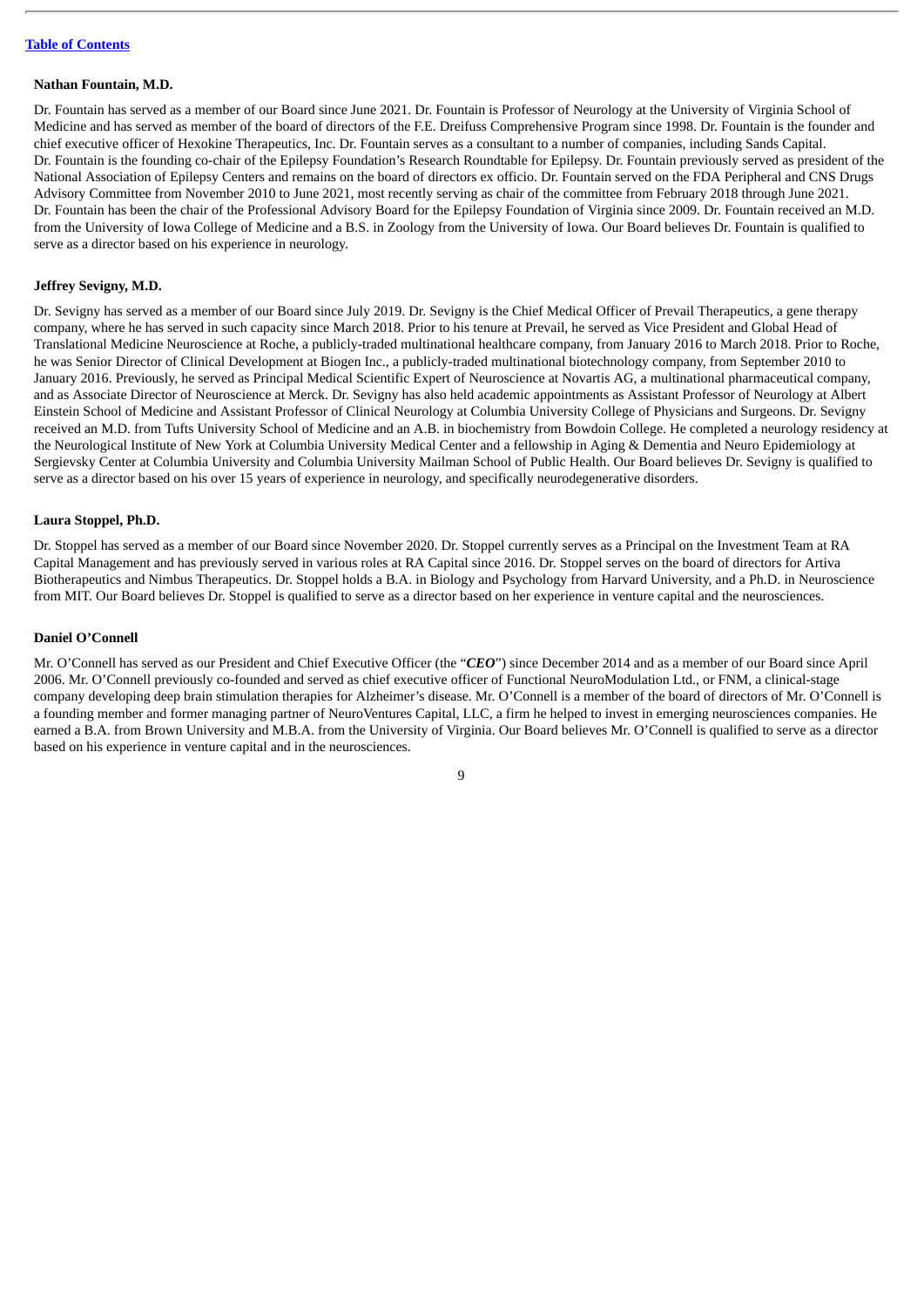## **Board Diversity**

In assessing candidates for director nomination, our Board and Nominating and Corporate Governance Committee consider, among other things, candidates' diversity (including gender, racial and ethnic diversity), age, skills and other factors deemed appropriate to maintain a balance of knowledge, experience, and capability on our Board. The Board Diversity Matrix, below, provides the diversity statistics for our Board.

## **Board Diversity Matrix (As of April 27, 2022)**

| <b>Total Number of Directors</b>        |        | -           |                                             |
|-----------------------------------------|--------|-------------|---------------------------------------------|
|                                         | Female | <b>Male</b> | Did Not<br><b>Disclose</b><br><b>Gender</b> |
| <b>Part I: Gender Identity</b>          |        |             |                                             |
| <b>Directors</b>                        |        |             |                                             |
| <b>Part II: Demographic Background</b>  |        |             |                                             |
| White                                   |        |             |                                             |
| Did Not Disclose Demographic Background |        |             |                                             |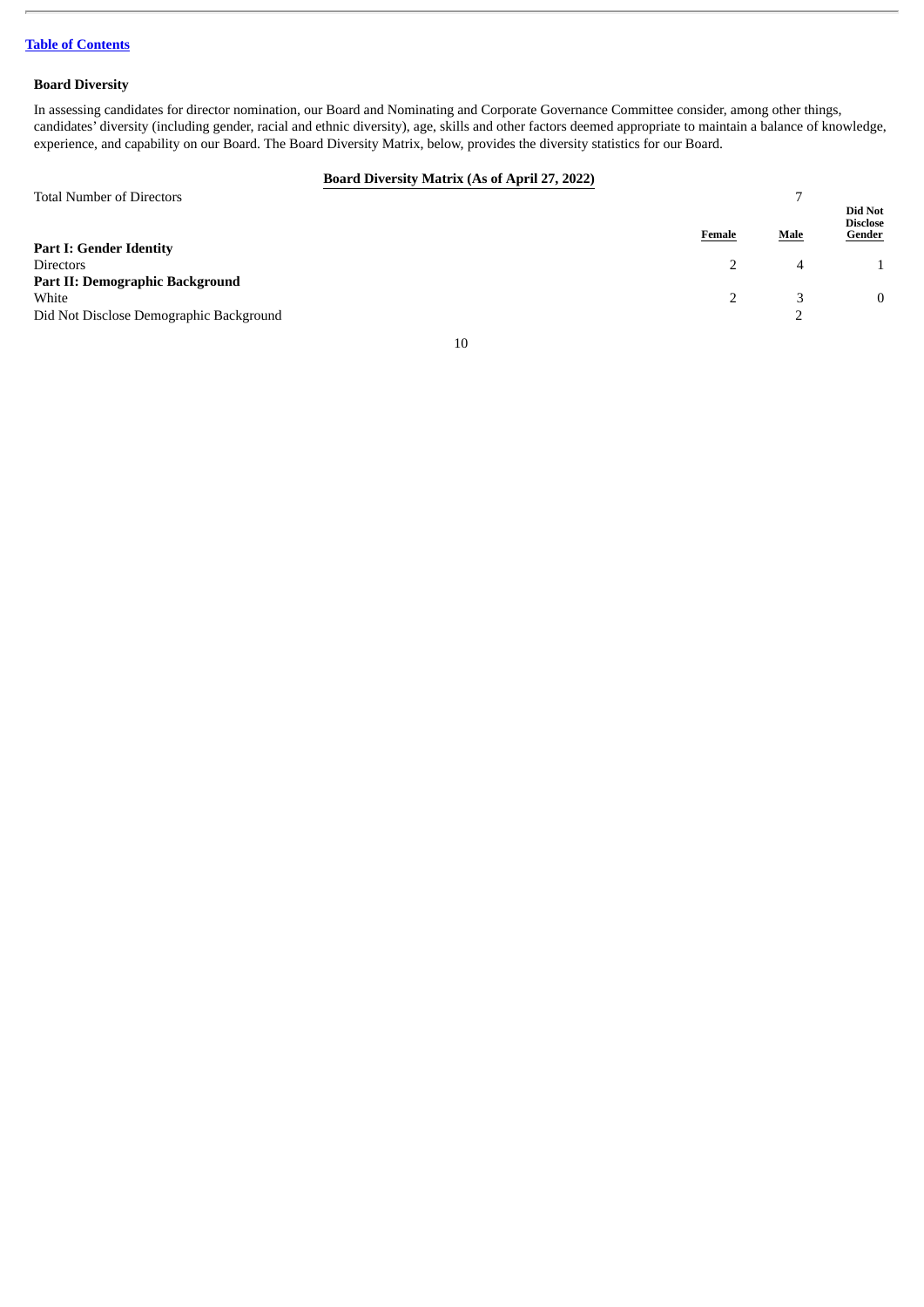## **INFORMATION REGARDING THE BOARD OF DIRECTORS AND CORPORATE GOVERNANCE**

## <span id="page-15-1"></span><span id="page-15-0"></span>**INDEPENDENCE OF THE BOARD OF DIRECTORS**

As required under the Nasdaq Stock Market ("*Nasdaq*") listing standards, a majority of the members of a listed company's board of directors must qualify as "independent," as affirmatively determined by the board of directors. The Board consults with the Company's counsel to ensure that the Board's determinations are consistent with relevant securities and other laws and regulations regarding the definition of "independent," including those set forth in pertinent listing standards of Nasdaq, as in effect from time to time.

Consistent with these considerations, after review of all relevant identified transactions or relationships between each director, or any of his or her family members, and the Company, its senior management and its independent auditors, the Board has affirmatively determined that the following six directors are independent directors within the meaning of the applicable Nasdaq listing standards: Ms. Drapkin, Dr. Fountain, Dr. Ives, Dr. Sevigny, Mr. Stalfort, and Dr. Stoppel. In making this determination, the Board concluded that none of these directors or nominees for director had a material or other disqualifying relationship with the Company.

## <span id="page-15-2"></span>**BOARD LEADERSHIP STRUCTURE**

The Board has an independent chair, Mr. Stalfort, who has authority, among other things, to call and preside over Board meetings, including meetings of the independent directors, to set meeting agendas and to determine materials to be distributed to the Board. Accordingly, the Board Chair has substantial ability to shape the work of the Board. The Company believes that separation of the positions of Board Chair and Chief Executive Officer reinforces the independence of the Board in its oversight of the business and affairs of the Company. In addition, the Company believes that having an independent Board Chair creates an environment that is more conducive to objective evaluation and oversight of management's performance, increasing management accountability and improving the ability of the Board to monitor whether management's actions are in the best interests of the Company and its stockholders. As a result, the Company believes that having an independent Board Chair can enhance the effectiveness of the Board as a whole.

#### <span id="page-15-3"></span>**ROLE OF THE BOARD IN RISK OVERSIGHT**

One of the Board's key functions is informed oversight of the Company's risk management process. The Board does not have a standing risk management committee, but rather administers this oversight function directly through the Board as a whole, as well as through various Board standing committees that address risks inherent in their respective areas of oversight. In particular, the Board has responsibilities to review, approve, and monitor fundamental financial and business strategies, assess our major risks, and consider ways to address those risks, select and oversee management, and establish and oversee processes to maintain our integrity. Our Audit Committee has the responsibility to consider and discuss our major financial risk exposures and the steps our management has taken to monitor and control these exposures, including guidelines and policies to govern the process by which risk assessment and management is undertaken. The Audit Committee also monitors compliance with legal, regulatory and ethical requirements, in addition to oversight of the performance of our internal audit function. Audit Committee responsibilities also include oversight of data privacy, technology and information security, including cybersecurity and back-up of information systems. Our Nominating Committee reviews and assesses our corporate governance guidelines, including whether they are successful in preventing illegal or improper liability-creating conduct. The compensation committee of the Board (the "*Compensation Committee*") assesses and monitors whether any of our compensation policies and programs has the potential to encourage excessive risk-taking. In addition, the entire Board receives reports from time to time regarding various enterprise risks facing the Company, and the applicable Board committees receive related reports with respect to the committees' respective areas of oversight.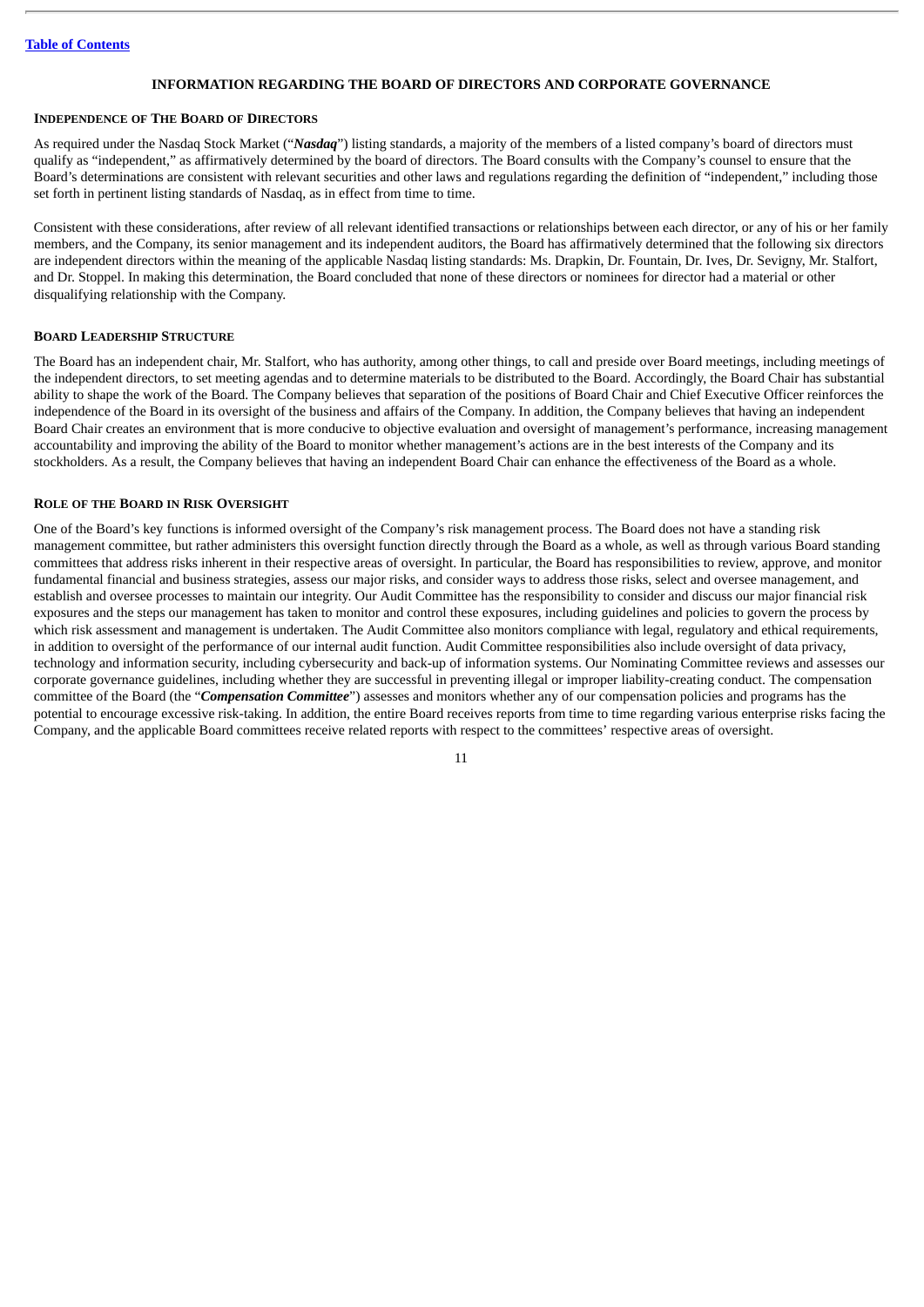## <span id="page-16-0"></span>**MEETINGS OF THE BOARD OF DIRECTORS**

The Board met ten times during the last fiscal year. Each Board member attended 75% or more of the aggregate number of meetings of the Board and of the committees on which he or she served, held during the portion of the last fiscal year for which he or she was a director or committee member.

## <span id="page-16-1"></span>**INFORMATION REGARDING COMMITTEES OF THE BOARD OF DIRECTORS**

The Board has three committees: an Audit Committee, a Compensation Committee and a Nominating Committee. The following table provides membership and meeting information for the fiscal year ended December 31, 2021 for each of the Board committees:

| Audit(1) | Compensation | Nominating and<br>Corporate<br>Governance |
|----------|--------------|-------------------------------------------|
| X        | X*           |                                           |
|          |              |                                           |
|          | X            | $X^*$                                     |
| $X^*$    | х            |                                           |
| X        |              | X                                         |
| Χ        |              |                                           |
| 4        |              |                                           |
|          |              |                                           |

Committee Chairperson

- (1) In connection with our initial public offering in 2021 (the "*IPO*"), Mr. Stalfort was appointed to chair the Audit Committee and Dr. Stoppel and Dr. Ives were appointed to the Audit Committee. In April 2022, Kimberlee C. Drapkin was appointed to the Board and appointed as chair of the Audit Committee. Upon Ms. Drapkin's appointment, Mr. Stalfort and Dr. Stoppel remained members of the Audit Committee and Dr. Ives resigned from the Audit Committee.
- (2) Dr. Fountain joined the Board in June 2021.
- (3) Dr. Zachary resigned from the Board in June 2021. Dr. Zachary was a member of the Audit Committee prior to his resignation.

Each of the committees has authority to engage legal counsel or other experts or consultants, as it deems appropriate to carry out its responsibilities. The Board has determined that each member of each committee meets the applicable Nasdaq rules and regulations regarding "independence" and each member is free of any relationship that would impair his or her individual exercise of independent judgment with regard to the Company.

Below is a description of each committee of the Board of Directors.

## <span id="page-16-2"></span>**Audit Committee**

The Audit Committee was established by the Board in accordance with Section 3(a)(58)(A) of the Exchange Act, to oversee the Company's corporate accounting and financial reporting processes and audits of its financial statements. For this purpose, the Audit Committee performs several functions. The Audit Committee evaluates the performance of and assesses the qualifications of the independent auditors; determines and approves the engagement of the independent auditors; determines whether to retain or terminate the existing independent auditors or to appoint and engage new independent auditors; determines and approves the retention of the independent auditors to perform any proposed permissible non-audit services; monitors the rotation of partners of the independent auditors on the Company's audit engagement team as required by law; reviews and approves or rejects transactions between the company and any related persons; confers with management and the independent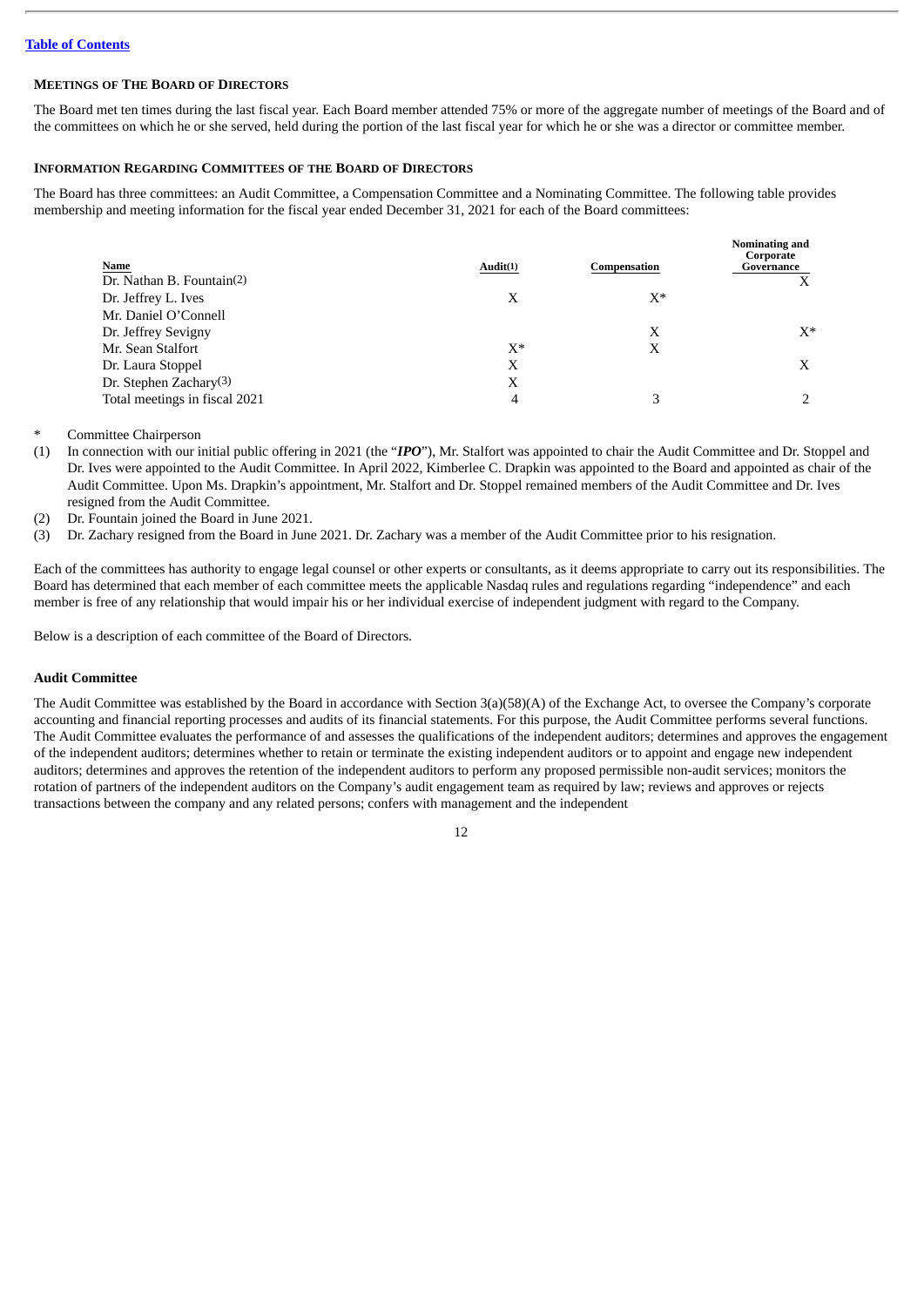auditors regarding the scope, adequacy, and effectiveness of internal control over financial reporting and the Company's disclosure controls; establishes procedures, as required under applicable law, for the receipt, retention and treatment of complaints received by the Company regarding accounting, internal accounting controls or auditing matters and the confidential and anonymous submission by employees of concerns regarding questionable accounting or auditing matters; and meets to review the Company's annual audited financial statements and quarterly financial statements with management and the independent auditor, including a review of the Company's disclosures under "Management's Discussion and Analysis of Financial Condition and Results of Operations."

During the fiscal year ended December 31, 2021, Dr. Stoppel and Dr. Zachary served as members of the Audit Committee prior to our IPO. Dr. Zachary resigned from the Board in June 2021. In connection with our IPO, Mr. Stalfort was appointed to chair the Audit Committee and Dr. Stoppel and Dr. Ives were appointed to the Audit Committee. In April 2022, Ms. Drapkin was appointed to the Board and appointed as chair of the Audit Committee. Upon Ms. Drapkin's appointment, Mr. Stalfort and Dr. Stoppel remained members of the Audit Committee and Dr. Ives resigned from the Audit Committee. The Audit Committee is currently composed of three directors: Ms. Drapkin, Mr. Stalfort, and Dr. Stoppel. The Audit Committee met four times during the fiscal year ended December 31, 2021. The Board has adopted a written Audit Committee charter that is available to stockholders on the Company's website at *www.acumenpharm.com*.

The Board of Directors reviews the Nasdaq listing standards definition of independence for Audit Committee members on an annual basis and has determined that all members of the Company's Audit Committee are independent (as independence is currently defined in Rule 5605(c)(2)(A)(i) and (ii) of the Nasdaq listing standards, including pursuant to Rule 10A-3(b)(1) of the Exchange Act).

The Board of Directors has also determined that Ms. Drapkin qualifies as an "audit committee financial expert," as defined in applicable SEC rules. The Board made a qualitative assessment of Ms. Drapkin's level of knowledge and experience based on a number of factors, including her formal education and experience as a chief financial officer for public reporting companies. In addition to the Company's Audit Committee, Ms. Drapkin also serves on the Audit Committees of Yumanity Therapeutics, Inc. The Board of Directors has determined that this simultaneous service does not impair Ms. Drapkin's ability to effectively serve on the Company's Audit Committee.

## **Report of the Audit Committee of the Board of Directors**

The Audit Committee has reviewed and discussed the audited financial statements for the fiscal year ended December 31, 2021 with management of the Company. The Audit Committee has discussed with the independent registered public accounting firm the matters required to be discussed by the applicable requirements of the Public Company Accounting Oversight Board ("*PCAOB*") and the SEC. The Audit Committee has also received the written disclosures and the letter from the independent registered public accounting firm required by applicable requirements of the PCAOB regarding the independent accountants' communications with the audit committee concerning independence, and has discussed with the independent registered public accounting firm the accounting firm's independence. Based on the foregoing, the Audit Committee has recommended to the Board of Directors that the audited financial statements be included in the Company's Annual Report on Form 10-K for the fiscal year ended December 31, 2021.

Mr. Sean Stalfort, Chair Dr. Jeffrey Ives Dr. Laura Stoppel

The material in this report is not "soliciting material," is not deemed "filed" with the Commission and is not to be incorporated by reference in any filing of the Company under the Securities Act or the Exchange Act, whether made before or after the date hereof and irrespective of any **general incorporation language in any such filing.**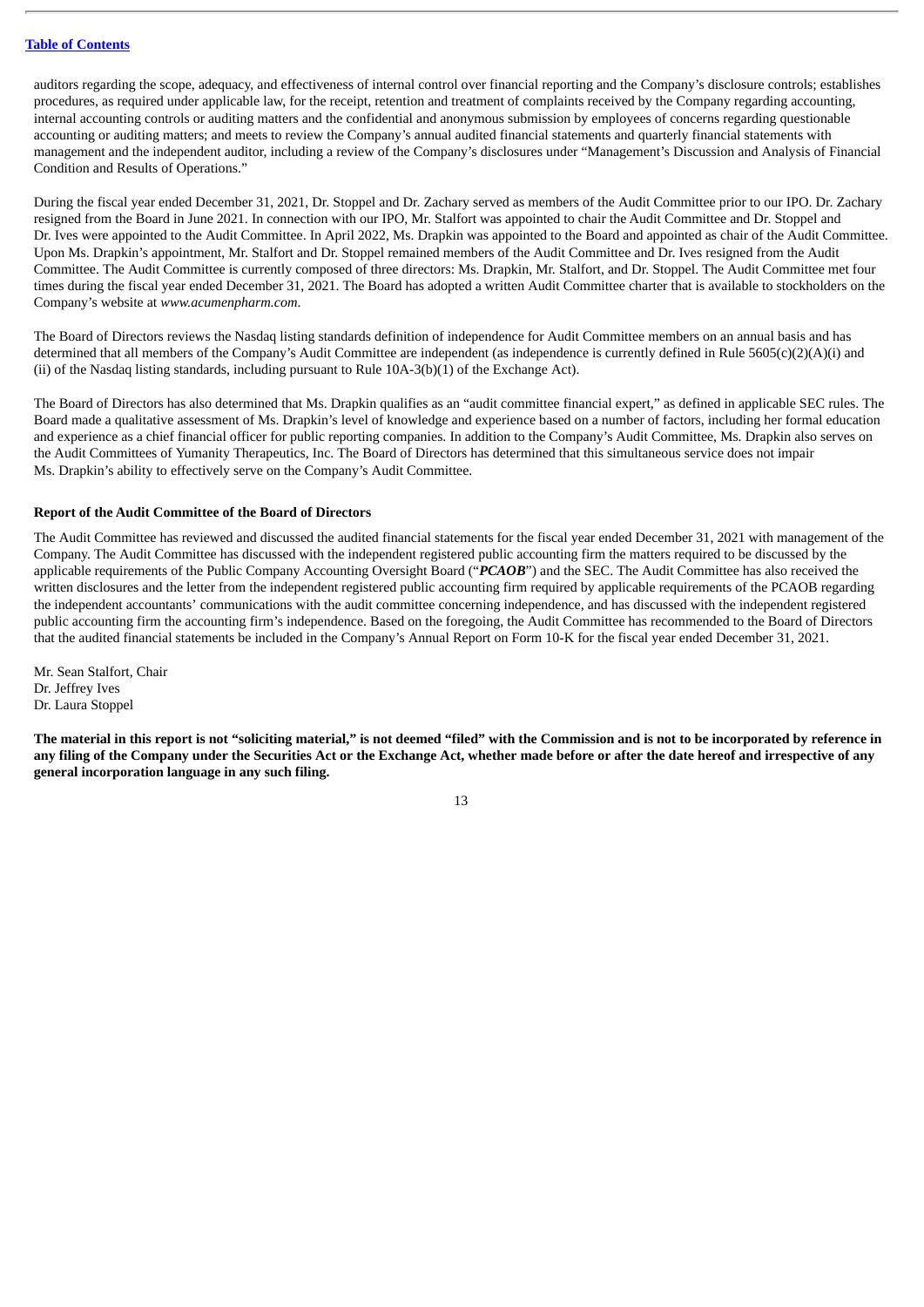## <span id="page-18-0"></span>**Compensation Committee**

The Compensation Committee is composed of three directors: Dr. Ives, Dr. Sevigny and Mr. Stalfort. Dr. Ives serves as chair of the Compensation Committee. All members of the Company's Compensation Committee are independent (as independence is currently defined in Rule 5605(d)(2) of the Nasdaq listing standards). The Compensation Committee met three times during the fiscal year. The Board has adopted a written Compensation Committee charter that is available to stockholders on the Company's website at *www.acumenpharm.com*.

The Compensation Committee acts on behalf of the Board to review, modify (as needed) and approve, or review and recommend, the Company's overall compensation strategy and policies, including:

- reviewing and approving, or reviewing and recommending to the Board for approval, annual corporate goals and objectives relevant to the compensation of the Company's CEO and, to the extent applicable, other executive officers and senior management, as appropriate;
- determining and approving, or reviewing and recommending to the Board for approval, the compensation and other terms of employment of the Company's CEO and evaluating the CEO's performance in light of relevant corporate goals and objectives;
- evaluating and approving, or recommending to the Board for approval, the Company's performance against corporate goals and objectives;
- evaluating and approving, or recommending to the Board for approval, the compensation plans and programs advisable for the Company, as well as evaluating and approving, or recommending to the Board for approval, the modification or termination of existing plans and programs;
- establishing policies with respect to equity compensation arrangements with the objective of appropriately balancing the perceived value of equity compensation and the dilutive and other costs of that compensation to the Company;
- reviewing compensation practices and trends to assess the adequacy and competitiveness of the Company's executive compensation programs among comparable companies in the Company's industry; however, the Committee shall exercise independent judgment in determining the appropriate levels and types of compensation to be paid;
- reviewing and approving the terms of any employment agreements, severance arrangements, change-of-control protections and any other compensatory arrangements (including, without limitation, perquisites and any other form of compensation) for the Company's executive officers and other senior management, as appropriate, which includes the ability to adopt, amend and terminate such agreements or arrangements; and
- reviewing the Company's practices and policies of employee compensation as they relate to risk management and risk-taking incentives, to determine whether such compensation policies and practices are reasonably likely to have a material adverse effect on the Company

## *Compensation Committee Processes and Procedures*

Typically, the Compensation Committee meets quarterly and with greater frequency if necessary. The agenda for each meeting is usually developed by the Chair of the Compensation Committee, in consultation with the CEO and Radford, the compensation consultant engaged by the Compensation Committee. The Compensation Committee meets regularly in executive session. However, from time to time, various members of management and other employees as well as outside advisors or consultants may be invited by the Compensation Committee to make presentations, to provide financial or other background information or advice or to otherwise participate in Compensation Committee meetings. The CEO may not participate in, or be present during, any deliberations or determinations of the Compensation Committee regarding his compensation. The charter of the Compensation Committee grants the Compensation Committee full access to all books, records, facilities and personnel of the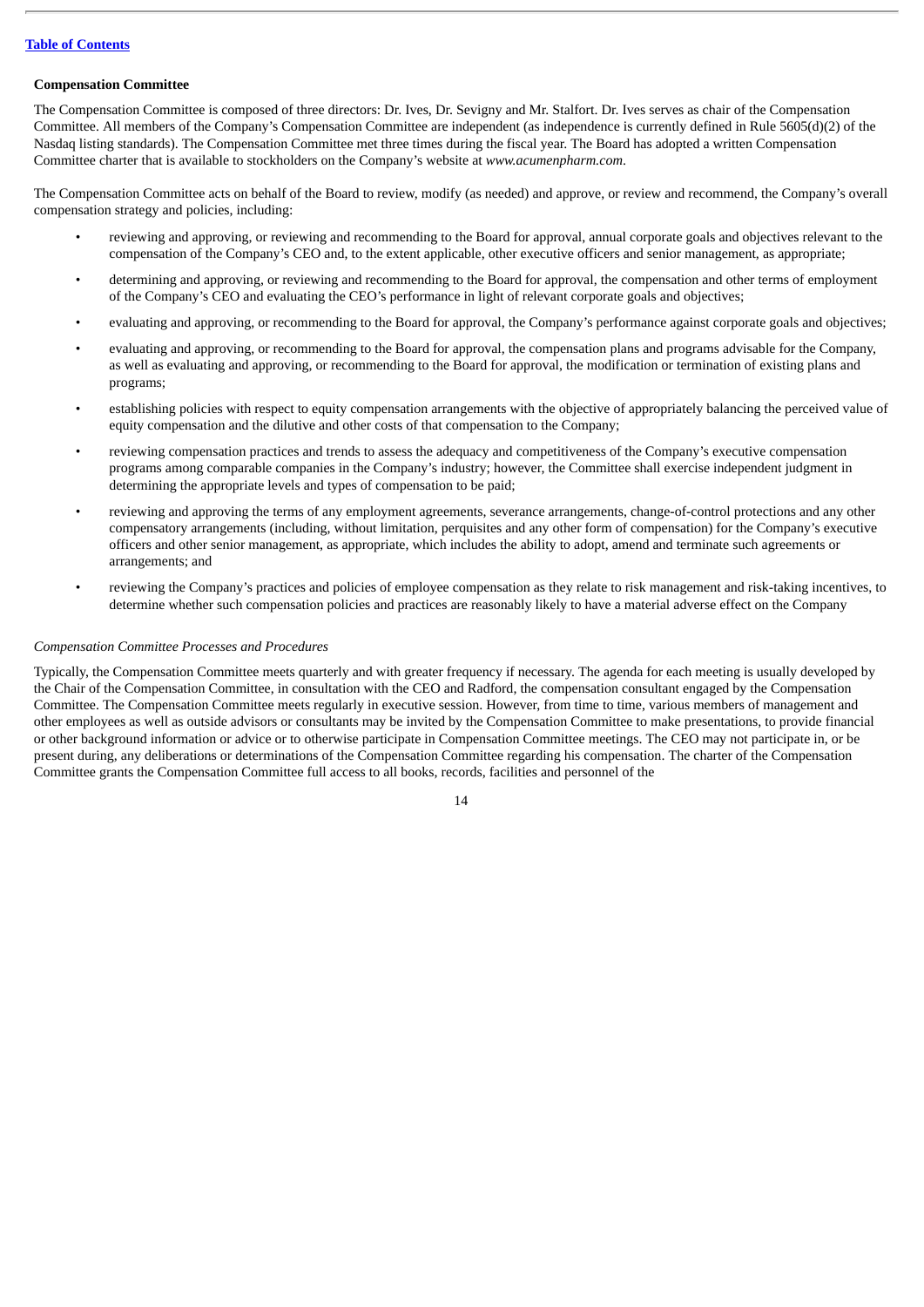Company. In addition, under the charter, the Compensation Committee has the authority to obtain, at the expense of the Company, advice and assistance from compensation consultants and internal and external legal, accounting or other advisors and other advisors, experts and consultants that the Compensation Committee considers necessary or appropriate in the performance of its duties. The Compensation Committee has direct responsibility for the oversight of the work of any consultants or advisers engaged for the purpose of advising the Committee. In particular, the Compensation Committee has the authority to retain, in its sole discretion, compensation consultants to assist in its evaluation of executive and director compensation, including the authority to approve the consultant's reasonable fees and other retention terms. Under the charter, the Compensation Committee may select, or receive advice from, a compensation consultant, legal counsel or other adviser to the compensation committee, other than in-house legal counsel and certain other types of advisers, only after taking into consideration six factors, prescribed by the SEC and Nasdaq, that bear upon the adviser's independence; however, there is no requirement that any adviser be independent.

During the past fiscal year, after taking into consideration the six factors prescribed by the SEC and Nasdaq referenced above, the Compensation Committee engaged Radford as compensation consultants**.** Our Compensation Committee identified Radford's general reputation in the industry. The Compensation Committee requested that Radford:

- evaluate the efficacy of the Company's existing compensation strategy and practices in supporting and reinforcing the Company's longterm strategic goals; and
- assist in refining the Company's compensation strategy and in developing and implementing an executive compensation program to execute that strategy.

As part of its engagement, Radford was requested by the Compensation Committee to develop a comparative group of companies and to perform analyses of competitive performance and compensation levels for that group. Radford ultimately developed recommendations that were presented to the Compensation Committee for its consideration. Following an active dialogue with Radford, the Compensation Committee recommended that the Board approve the recommendations of Radford.

The Compensation Committee generally determines compensation for our executive officers during the first quarter of the year, including any adjustments to annual base salaries and approval of awards of annual performance bonuses and equity awards, as well as approval of new annual performance objectives for the coming year. In addition, at various meetings throughout the year the Compensation Committee also considers matters related to individual compensation, such as compensation for new executive hires and other strategic compensation issues, such as the efficacy of the Company's compensation strategy, potential modifications to that strategy and new trends, plans or approaches to compensation. The Compensation Committee solicits and considers evaluations and recommendations submitted by the CEO when determining the compensation of the other executive officers. In the case of the CEO, the Compensation Committee evaluates his performance, which influences any adjustments the Committee approves to his compensation as well as awards to be granted. As part of its deliberations, the Compensation Committee may review and consider, as appropriate, materials that it deems appropriate, including financial reports and projections, tax and accounting information, executive and director stock ownership information, company stock performance data, analyses of historical executive compensation levels and current company-wide compensation levels and recommendations of the Compensation Committee's compensation consultant, including analyses of executive and director compensation paid at other companies identified by the consultant.

## <span id="page-19-0"></span>**Nominating and Corporate Governance Committee**

The Nominating Committee is responsible for identifying, reviewing and evaluating candidates to serve as directors of the Company (consistent with criteria approved by the Board), reviewing and evaluating incumbent directors, recommending to the board for selection candidates for election to the Board, making recommendations to the Board regarding the membership of the committees of the Board, assessing the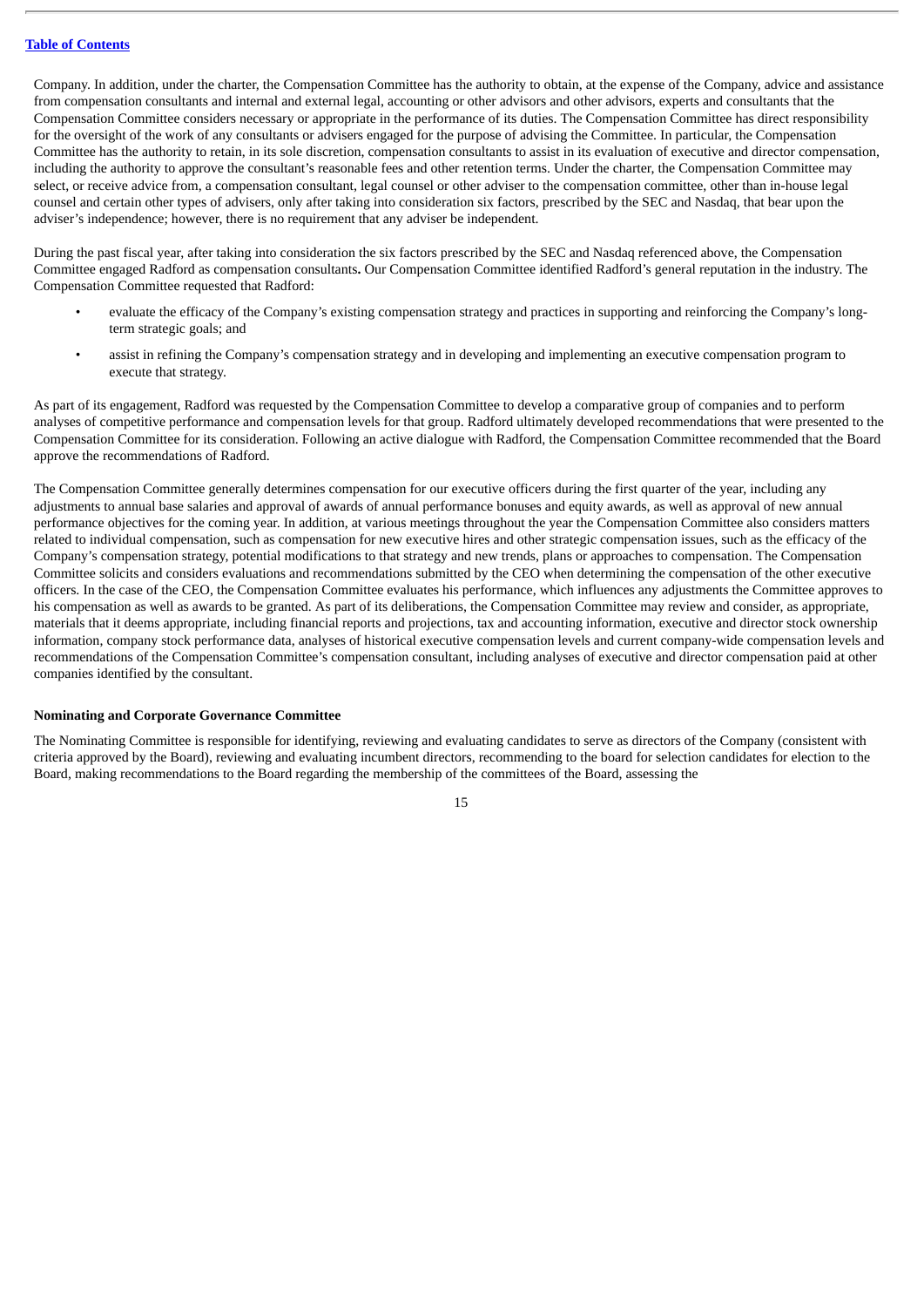performance of the Board, including Board committees, and developing a set of corporate governance principles for the Company.

The Nominating Committee is composed of three directors: Dr. Fountain, Dr. Sevigny, and Dr. Stoppel. Dr. Sevigny serves as chair of the Nominating Committee. All members of the Nominating Committee are independent (as independence is currently defined in Rule 5605(a)(2) of the Nasdaq listing standards). The Nominating Committee met two times during the fiscal year. The Board has adopted a written Nominating Committee charter that is available to stockholders on the Company's website at *www.acumenpharm.com*.

The Nominating Committee believes that candidates for director should have certain minimum qualifications, including the ability to read and understand basic financial statements, being over 21 years of age and having the highest personal integrity and ethics. The Nominating Committee also intends to consider such factors as possessing relevant expertise upon which to be able to offer advice and guidance to management, having sufficient time to devote to the affairs of the Company, demonstrated excellence in his or her field, having the ability to exercise sound business judgment and having the commitment to rigorously represent the long-term interests of the Company's stockholders. However, the Nominating and Corporate Governance Committee retains the right to modify these qualifications from time to time. Candidates for director nominees are reviewed in the context of the current composition of the Board, the operating requirements of the Company and the long-term interests of stockholders. In conducting this assessment, the Nominating Committee typically considers diversity, age, skills and such other factors as it deems appropriate, given the current needs of the Board and the Company, to maintain a balance of knowledge, experience and capability.

The Nominating Committee appreciates the value of thoughtful Board refreshment, and regularly identifies and considers qualities, skills and other director attributes that's would enhance the composition of the Board. In the case of incumbent directors whose terms of office are set to expire, the Committee reviews these directors' overall service to the Company during their terms, including the number of meetings attended, level of participation, quality of performance and any other relationships and transactions that might impair the directors' independence. The Committee also takes into account the results of the Board's self-evaluation, which is conducted periodically. In the case of new director candidates, the Nominating Committee also determines whether the nominee is independent for Nasdaq purposes, which determination is based upon applicable Nasdaq listing standards, applicable SEC rules and regulations and the advice of counsel, if necessary. The Nominating Committee then uses its network of contacts to compile a list of potential candidates, but may also engage, if it deems appropriate, a professional search firm. The Nominating Committee conducts any appropriate and necessary inquiries into the backgrounds and qualifications of possible candidates after considering the function and needs of the Board. The Nominating Committee meets to discuss and consider the candidates' qualifications and then selects a nominee for recommendation to the Board.

The Nominating Committee will consider director candidates recommended by stockholders. The Nominating Committee does not intend to alter the manner in which it evaluates candidates, including the minimum criteria set forth above, based on whether or not the candidate was recommended by a stockholder. Stockholders who wish to recommend individuals for consideration by the Nominating Committee to become nominees for election to the Board may do so by delivering a written recommendation to the Nominating Committee at the following address: c/o Acumen Pharmaceuticals, Inc., 427 Park St, Charlottesville, VA 22902, Attn: Corporate Secretary at least 90 days, but not more than 120 days prior to the anniversary date of the preceding year's annual meeting of stockholders. Submissions must include the name and address of the stockholder on whose behalf the submission is made, the number and class of shares of the Company that are owned beneficially by such stockholder as of the date of the submission, the full name of the proposed candidate, a description of the proposed candidate's business experience for at least the previous five years, complete biographical information for the proposed candidate; and a description of the proposed candidate's qualifications as a director. Any such submission must be accompanied by the written consent of the proposed nominee to be named as a nominee and to serve as a director if elected.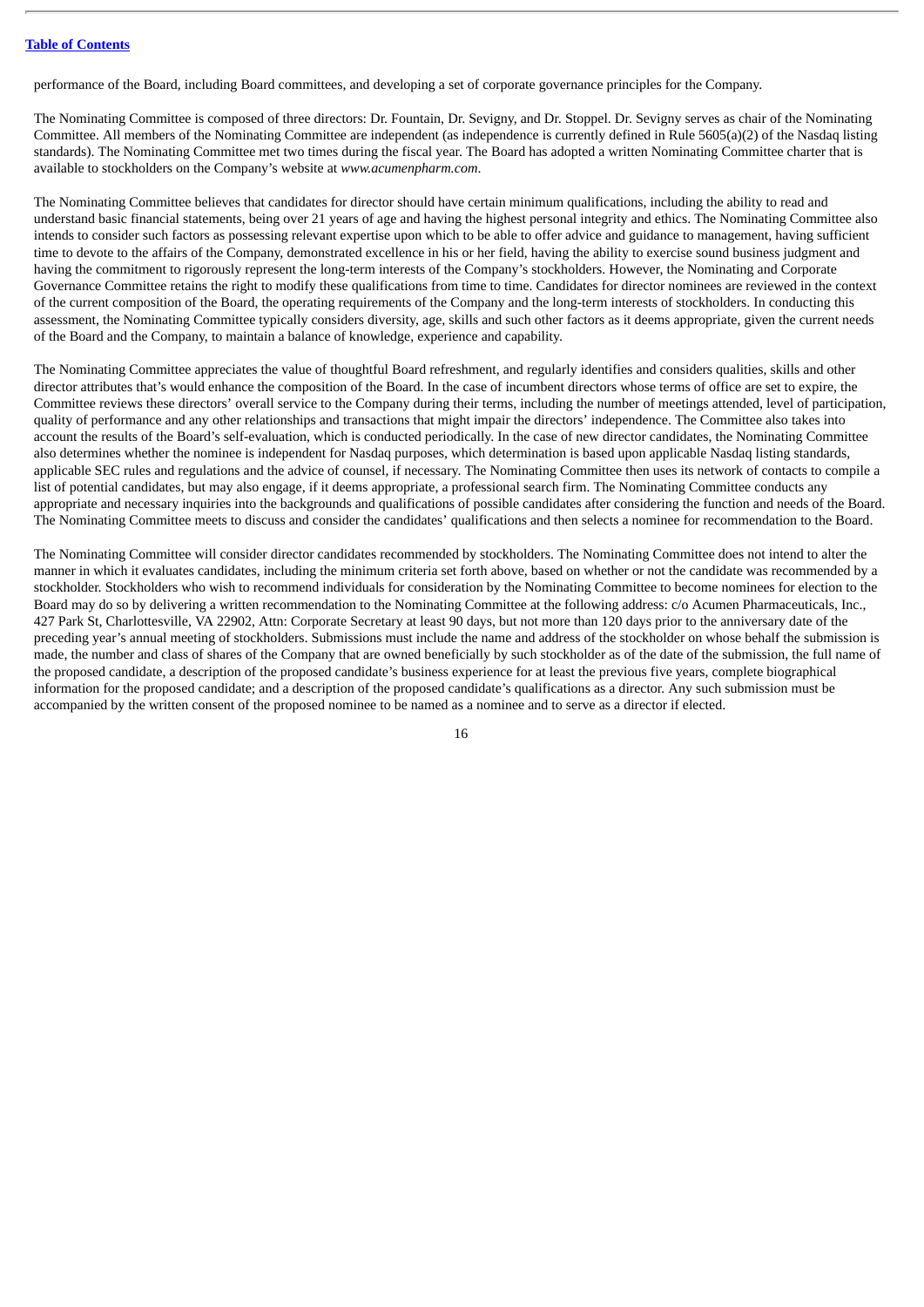## <span id="page-21-0"></span>**STOCKHOLDER COMMUNICATIONS WITH THE BOARD OF DIRECTORS**

The Company's Board has adopted a formal process by which stockholders may communicate with the Board or any of its directors. Stockholders who wish to communicate with the Board may do so by sending written communications addressed to the Corporate Secretary of Acumen at 427 Park St, Charlottesville, VA 22902. Each communication must set forth:

- the name and address of the stockholder on whose behalf the communication is sent; and
- the number and class of shares of the Company that are owned beneficially by such stockholder as of the date of the communication.

The Corporate Secretary will review each communication. The Corporate Secretary will forward such communication to the Board or to any individual director to whom the communication is addressed unless the communication contains advertisements or solicitations or is unduly hostile, threatening or similarly inappropriate, in which case the Secretary shall discard the communication.

## <span id="page-21-1"></span>**CODE OF ETHICS**

The Company has adopted the Acumen Code of Business Conduct and Ethics that applies to all officers, directors and employees. The Code of Business Conduct and Ethics is available on the Company's website at *www.acumenpharm.com*. If the Company makes any substantive amendments to the Code of Business Conduct and Ethics or grants any waiver from a provision of the Code to any executive officer or director, the Company will promptly disclose the nature of the amendment or waiver on its website.

#### <span id="page-21-2"></span>**CORPORATE GOVERNANCE GUIDELINES**

Our Board of Directors has documented our governance practices by adopting Corporate Governance Guidelines to assure that the Board will have the necessary authority and will have the necessary authority and practices in place to review and evaluate our business operations as needed and to make decisions that are independent of the

Company's management. The guidelines are also intended to align the interests of directors and management with those of the Company's stockholders. The Corporate Governance Guidelines set forth the practices the Board intends to follow with respect to board composition and selection including diversity, board meetings, and

involvement of senior management, performance evaluation of the CEO and succession planning, and board committees and compensation. The Corporate Governance Guidelines may be viewed on the Company's website at *www.acumenpharm.com*.

## <span id="page-21-3"></span>**HEDGING POLICY**

No employee or director may engage in short sales, transactions in put or call options, hedging transactions, margin accounts or other inherently speculative transactions with respect to the Company's stock at any time.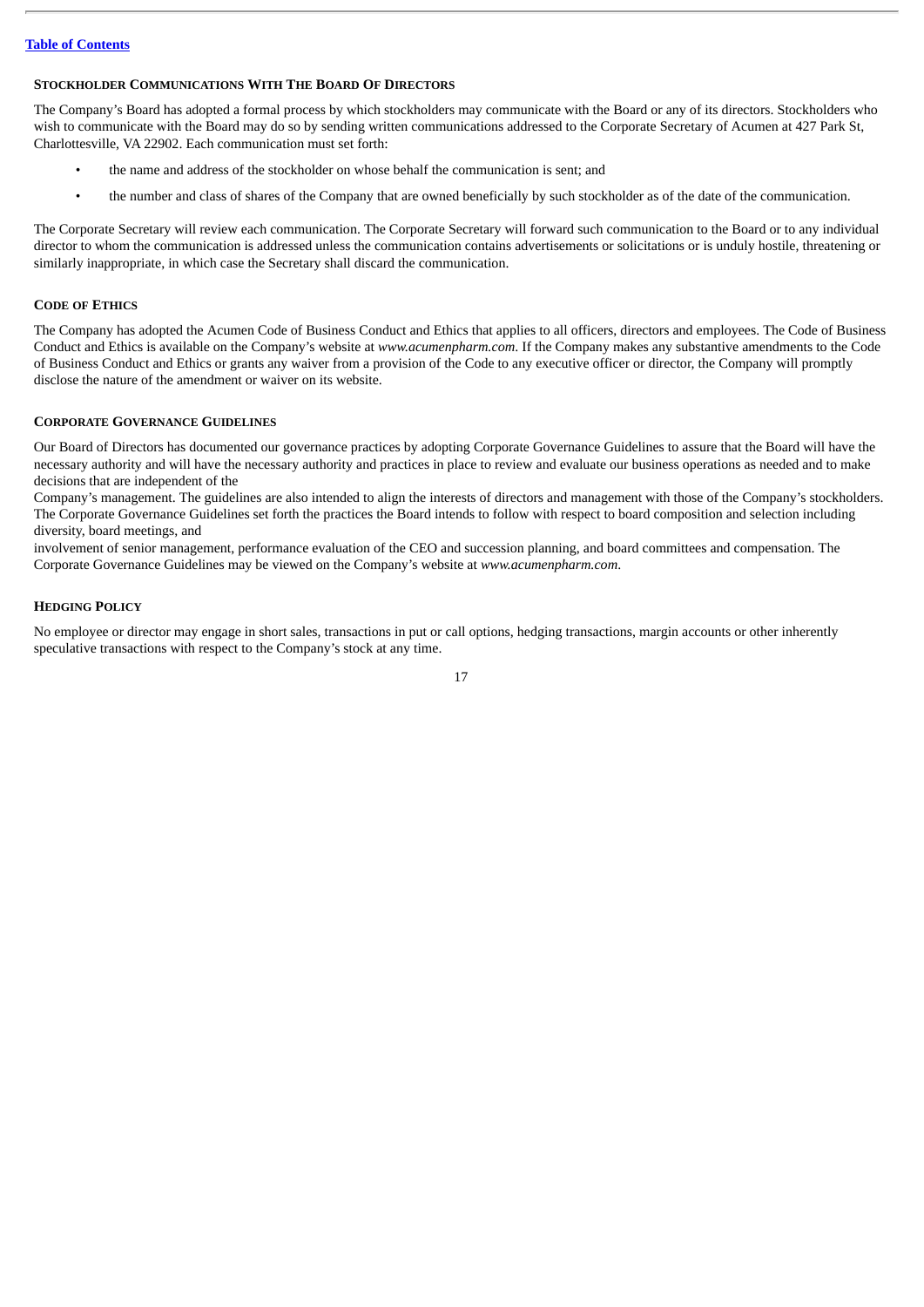## **PROPOSAL 2**

## **RATIFICATION OF SELECTION OF INDEPENDENT REGISTERED PUBLIC ACCOUNTING FIRM**

<span id="page-22-0"></span>The Audit Committee has selected Ernst & Young LLP as the Company's independent registered public accounting firm for the fiscal year ending December 31, 2022 and has further directed that management submit the selection of its independent registered public accounting firm for ratification by the stockholders at the annual meeting. Ernst & Young LLP has audited the Company's financial statements since 2021. Representatives of Ernst & Young LLP are expected to be present at the Annual Meeting. They will have an opportunity to make a statement if they so desire and will be available to respond to appropriate questions.

Neither the Company's Bylaws nor other governing documents or law require stockholder ratification of the selection of Ernst & Young LLP as the Company's independent registered public accounting firm. However, the Audit Committee is submitting the selection of Ernst & Young LLP to the stockholders for ratification as a matter of good corporate practice. If the stockholders fail to ratify the selection, the Audit Committee will reconsider whether or not to retain that firm. Even if the selection is ratified, the Audit Committee in its discretion may direct the appointment of different independent auditors at any time during the year if they determine that such a change would be in the best interests of the Company and its stockholders.

The affirmative vote of the holders of a majority of the shares present by virtual attendance or represented by proxy and entitled to vote on the matter at the annual meeting will be required to ratify the selection of Ernst & Young LLP.

#### **PRINCIPAL ACCOUNTANT FEES AND SERVICES**

The following table sets forth the aggregate fees for audit services provided by Ernst & Young LLP as well as Wolf & Company P.C. for the years ended December 31, 2021 and December 31, 2020. Because we changed auditors from Wolf & Company P.C. to Ernst & Young LLP in January 2021, we have included the fees charged to us by both accounting firms in the table below:

|                           |    |                  |   | <b>Fiscal Year Ended</b> |      |              |
|---------------------------|----|------------------|---|--------------------------|------|--------------|
|                           |    | 2021             |   |                          | 2020 |              |
|                           |    | Ernst &          |   | Ernst &                  |      | Wolf &       |
|                           |    | <b>Young LLP</b> |   | <b>Young LLP</b>         |      | Company P.C. |
|                           |    |                  |   | (in thousands)           |      |              |
| Audit Fees <sup>(1)</sup> | \$ | 800              | Φ | 600                      |      |              |
| Audit-related Fees(2)     |    |                  |   |                          | S    | 25           |
| Tax Fees $(3)$            | \$ | 12               |   |                          |      |              |
| All Other Fees            |    |                  |   |                          |      |              |
| <b>Total Fees</b>         | ω  | 812              | Φ | 600                      |      | 25           |

- (1) Audit fees consist of fees for professional services provided in connection with the audit of our annual consolidated financial statements, reviews of our quarterly condensed consolidated financial statements, and statutory and regulatory filings or engagements. For the fiscal year ended December 31, 2021, this category also included fees for services provided in connection with our IPO.
- (2) Audit-related fees consist of fees billed for assurance and related services that are reasonably related to the performance of the audit or review of our consolidated financial statements and not reported under "Audit Fees." These fees primarily consist of professional services related to the required audit of our expenditures under a grant from the National Institute of Health and professional fees related to the transition of audit services from Wolf & Company P.C. to Ernst & Young LLP.
- (3) Tax fees consist of fees for tax compliance, tax advice and tax planning services. These services primarily relate to preparation of state and federal tax returns.

All fees described above were pre-approved by the Audit Committee.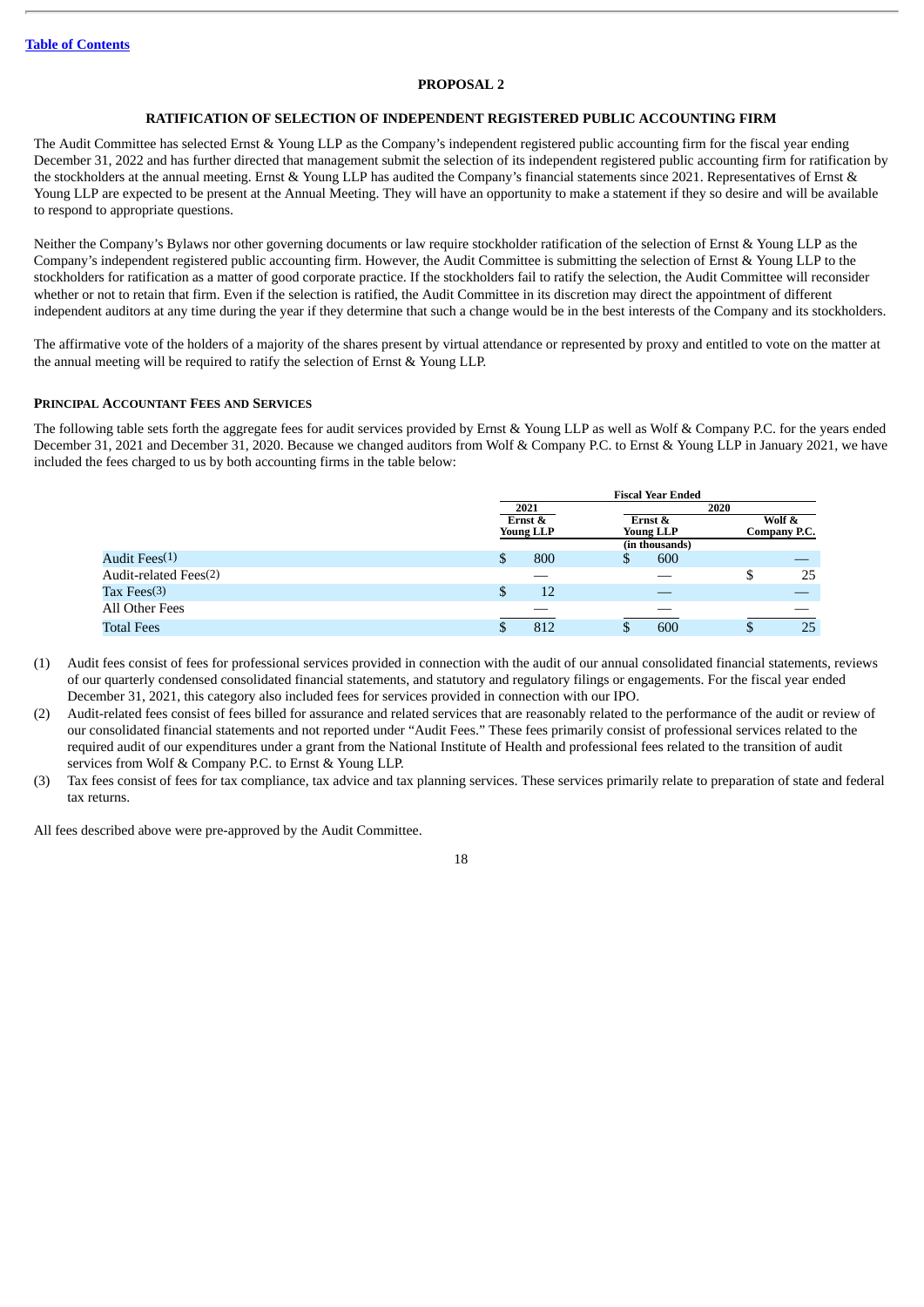## **PRE-APPROVAL POLICIES AND PROCEDURES.**

The Audit Committee has adopted a policy and procedures for the pre-approval of audit and non-audit services rendered by the Company's independent registered public accounting firm, Ernst & Young LLP. The policy generally pre-approves specified services in the defined categories of audit services, audit-related services and tax services up to specified amounts. Pre-approval may also be given as part of the Audit Committee's approval of the scope of the engagement of the independent auditor or on an individual, explicit, case-by-case basis before the independent auditor is engaged to provide each service. The pre-approval of services may be delegated to one or more of the Audit Committee's members, but the decision must be reported to the full Audit Committee at its next scheduled meeting.

The Audit Committee has determined that the rendering of services other than audit services by Ernst & Young LLP is compatible with maintaining the principal accountant's independence.

On January 21, 2021, the Audit Committee approved the appointment of Ernst & Young LLP as the Company's independent registered public accounting firm to audit the Company's financial statements for the fiscal year ending December 31, 2021 and 2020, in place of Wolf & Company P.C. The decision to change our accounting firm was authorized by the Audit Committee. There were no disagreements with Wolf & Company P.C. on any matter of accounting principles or practices, financial statement disclosure, or auditing scope or procedure, which disagreements if not resolved to the satisfaction of Wolf & Company P.C. would have caused them to make reference to the subject matter of such disagreements in their reports on the Company's consolidated financial statements for such years.

The affirmative vote of the holders of a majority of the shares present or represented by proxy and entitled to vote on the matter at the Annual Meeting will be required to ratify the selection of Ernst & Young LLP.

> **THE BOARD OF DIRECTORS RECOMMENDS A VOTE IN FAVOR OF PROPOSAL 2**.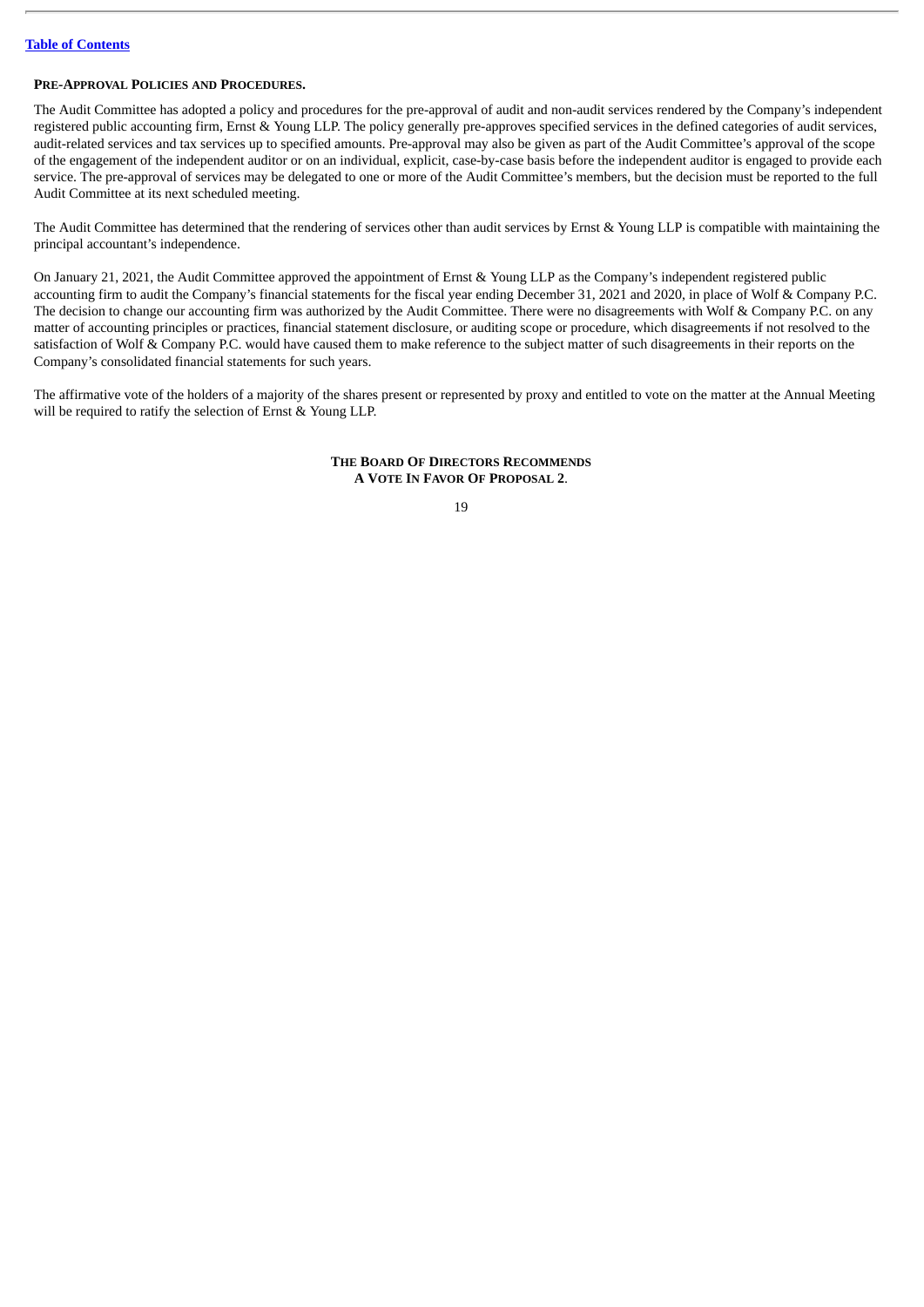#### **EXECUTIVE OFFICERS**

<span id="page-24-0"></span>Our executive officers, and their respective ages as of April 27, 2022, are as follows:

| Name                 | Age | Position(s)                                        |
|----------------------|-----|----------------------------------------------------|
| Daniel O'Connell     |     | President and Chief Executive Officer              |
| Matthew Zuga         | 56. | Chief Financial Officer and Chief Business Officer |
| Eric Siemers, M.D.   | 66  | Chief Medical Officer                              |
| Russell Barton, M.S. | 64  | <b>Chief Operating Officer</b>                     |

**Matthew Zuga** Mr. Zuga has served as our Chief Financial Officer and Chief Business Officer since May 2021. Mr. Zuga also served as HighCape Capital Acquisition Corp.'s Chief Financial Officer and Chief Operating Officer and a member of HighCape's board of directors from June 2020 through June 2021. Since October 2013, Mr. Zuga has been a partner of HighCape Capital, LLC. From July 2019 through April 2021, Mr. Zuga was an advisor to Acumen. Mr. Zuga is currently on the board of directors of Aziyo Biologics, Inc., a publicly-traded biotechnology company. Mr. Zuga received an M.B.A. from the Kenan-Flagler Business School at the University of North Carolina at Chapel Hill and a B.S. in Business Administration/Finance from The Ohio State University.

**Eric Siemers, M.D.** Dr. Siemers has served as our Chief Medical Officer since June 2018, prior to which, in April 2018, he began consulting for us. Prior to joining us, from November 1998 to December 2017, he served in various roles for Eli Lilly and Company, a publicly-traded pharmaceutical company, including most recently as Distinguished Medical Fellow, from October 2014 to December 2017, and was responsible for several clinical trials for Alzheimer's disease compounds, including five Phase 3 studies as well as Phase 1 and 2 studies. Prior to Eli Lilly, Dr. Siemers founded the Indiana University Movement Disorder Clinic, where his research included Parkinson's and Huntington's disease. Dr. Siemers served on the NIA/Alzheimer's Association working group that proposed new research nomenclature for Alzheimer's disease utilizing biomarkers and clinical symptoms. He was a founding member of the Alzheimer's Association Research Roundtable and is on the steering committee for the Alzheimer's Disease Neuroimaging Initiative. Dr. Siemers is a member of the board of directors of Bright Focus Foundation and Huntington Study Group, nonprofit research organizations, and is president of Siemers Integration LLC. Dr. Siemers earned his M.D. from the Indiana University School of Medicine with Highest Distinction.

**Russell Barton, M.S.** Mr. Barton has served as our Chief Operating Officer since January 2021 after serving as our Clinical Operations Leader beginning in April 2019 and a consultant from December 2018 through April 2019. Mr. Barton also serves as Director of Clinical Operations at AgeneBio, a role he has held since October 2019 after consulting as the president and independent consultant of PharmaSagacity Consulting, LLC in 2018. From 1979 to 2017, he served in various roles for Eli Lilly and Company, including as Chief Operating Officer of the company's Global Alzheimer's Disease Platform Team for 10 years from 2007 to 2017. Mr. Barton was an active participant in the design and startup of the Global Alzheimer's Platform, which was developed through a collaboration between the Global Chief Executive Officer initiative on Alzheimer's disease and the New York Academy of Sciences. Mr. Barton received a B.S. in chemistry from Illinois State University and a M.S. in chemistry from Purdue University.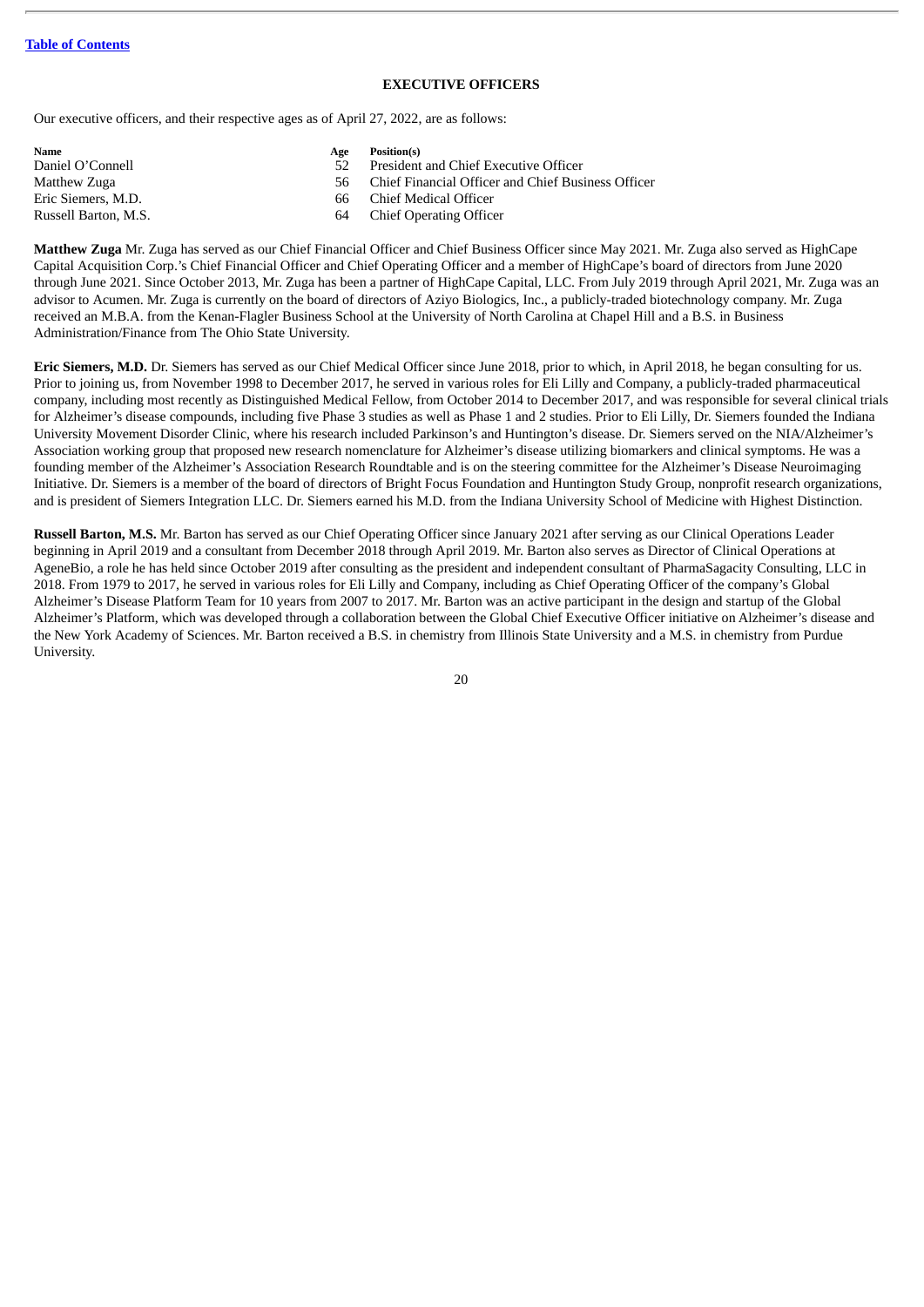## **SECURITY OWNERSHIP OF CERTAIN BENEFICIAL OWNERS AND MANAGEMENT**

<span id="page-25-0"></span>The following table sets forth certain information regarding the ownership of the Company's common stock as of March 31, 2022 by: (i) each person or group of affiliated persons known by us to beneficially own greater than 5% of our common stock, (ii) each of our named executive officers and directors, and (iii) all directors and officers as a group.

We have determined beneficial ownership in accordance with the rules and regulations of the SEC, and the information is not necessarily indicative of beneficial ownership for any other purpose. Except as indicated by the footnotes below, we believe, based on information furnished to us, that the persons and entities named in the table below have sole voting and sole investment power with respect to all shares that they beneficially own, subject to applicable community property laws.

Applicable percentage ownership is based on 40,473,270 shares of common stock outstanding as of March 31, 2022. In computing the number of shares beneficially owned by a person and the percentage ownership of such person, we deemed to be outstanding all shares subject to options held by the person that are currently exercisable, or exercisable or restricted stock unit awards that would vest based on service-based vesting conditions within 60 days of March 31, 2022. However, except as described above, we did not deem such shares outstanding for the purpose of computing the percentage ownership of any other person.

Unless otherwise indicated, the address for each beneficial owner listed in the table below is c/o Acumen Pharmaceuticals, Inc., 427 Park St, Charlottesville, VA 22902.

|                                                                         |               | <b>Beneficial Ownership</b> |
|-------------------------------------------------------------------------|---------------|-----------------------------|
| Name and Address of Beneficial Owner(1)                                 | <b>Shares</b> | <b>Percentage of Total</b>  |
| <b>Greater than 5% Stockholders</b>                                     |               |                             |
| Entities affiliated with RA Capital(2)                                  | 9,781,161     | 24.2%                       |
| Entities affiliated with Paul B. Manning(3)                             | 4,010,678     | 9.9%                        |
| Entities affiliated with Robert D. Hardie(4)                            | 3,451,152     | 8.5%                        |
| Entities affiliated with BlackRock, Inc. (5)                            | 3,109,670     | $7.7\%$                     |
| Entities affiliated with James B. Murray, Jr. (6)                       | 2,581,057     | 6.4%                        |
| Entities affiliated with Deep Track Capital(7)                          | 2,414,917     | $6.0\%$                     |
| <b>Named Executive Officers and Directors</b>                           |               |                             |
| Daniel O'Connell(8)                                                     | 863,324       | 2.1%                        |
| Matthew $Zuga(9)$                                                       | 220,483       | ∗                           |
| Eric Siemers, M.D. <sup>(10)</sup>                                      | 290,463       | $\ast$                      |
| Kimberlee C. Drapkin(11)                                                |               |                             |
| Nathan B. Fountain, M.D. <sup>(12)</sup>                                | 16,638        | $\ast$                      |
| Jeffrey L. Ives, Ph.D.(13)                                              | 60,165        | ∗                           |
| Jeffrey Sevigny, M.D.(14)                                               | 57,587        | $\ast$                      |
| Sean Stalfort(15)                                                       | 314,307       | $\ast$                      |
| Laura Stoppel, Ph.D.(16)                                                | 10,388        | $\ast$                      |
| All current executive officers and directors as a group (9 persons)(17) | 1,974,921     | 4.7%                        |

Less than one percent.

(1) This table is based upon information supplied by officers, directors and principal stockholders and Schedules 13D and 13G filed with the SEC. Unless otherwise indicated in the footnotes to this table and subject to community property laws where applicable, the Company believes that each of the stockholders named in this table has sole voting and investment power with respect to the shares indicated as beneficially owned.

(2) Based on Schedule 13D/A filed by RA Capital Management, L.P. ("*RA Capital*"), RA Capital Healthcare Fund, L.P. (the "*Fund*"), Peter Kolchinsky, and Rajeev Shah and written representations supplied by Dr.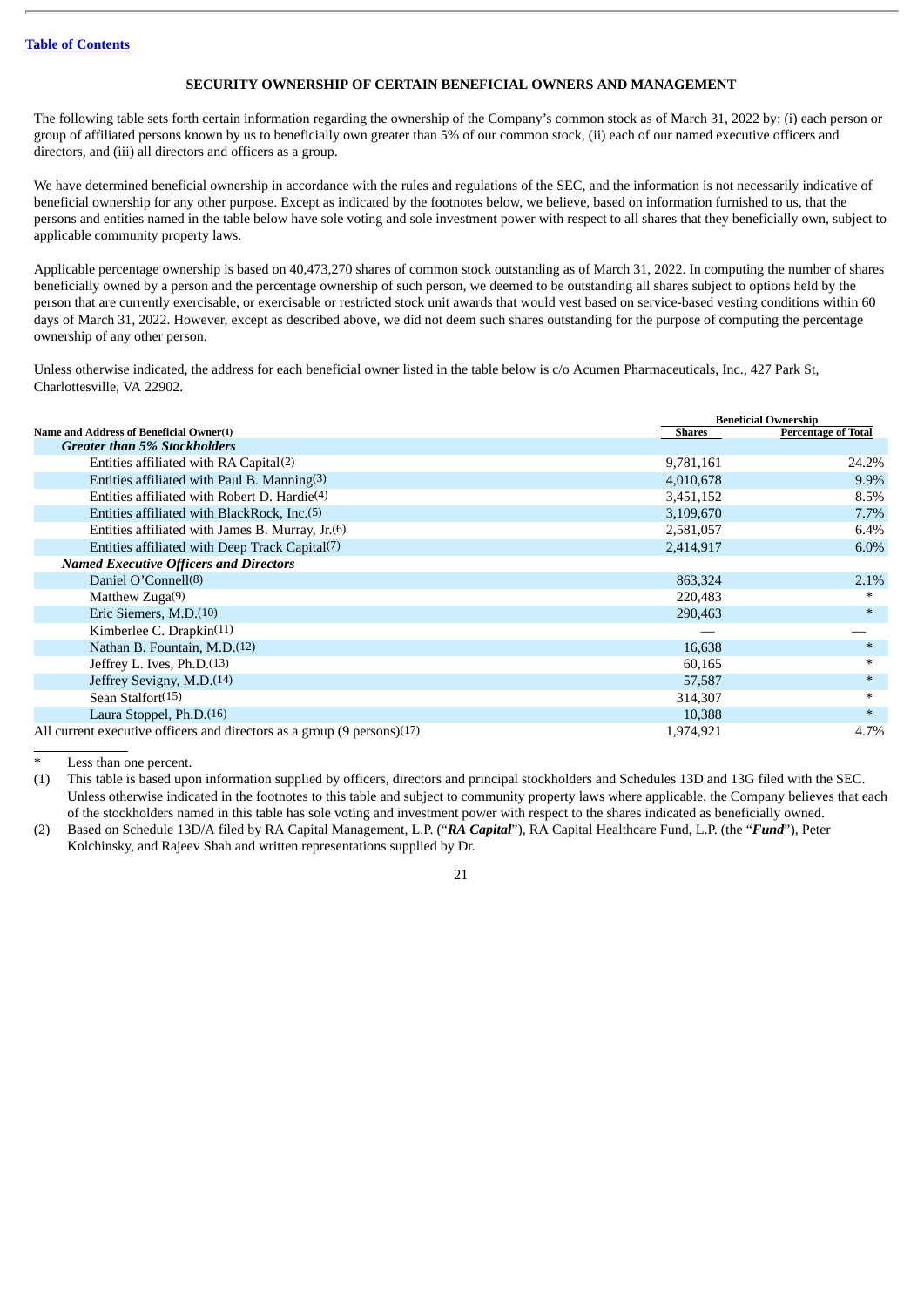Stoppel, a member of the Company's board of directors and a principal at RA Capital. Consists of (i) 7,881,889 shares held by the Fund, (ii) 588,850 shares held in a separately managed account (the "*Accoun*t"), (iii) 1,300,034 shares held by RA Capital Nexus Fund II, L.P. (the "*Nexus Fund II"*), and (iv) 10,388 shares underlying an option held by Dr. Stoppel. It does not include 23,612 shares underlying such option held by Dr. Stoppel, representing the portion thereof that is not vested and will not vest within 60 days of March 31, 2022. RA Capital Healthcare Fund GP, LLC is the general partner of the Fund and RA Capital Nexus Fund II GP, LLC is the general partner of the Nexus Fund II. The general partner of RA Capital is RA Capital Management GP, LLC, of which Dr. Kolchinsky and Mr. Shah are the controlling persons. RA Capital serves as investment adviser for the Fund, the Account, and the Nexus Fund II and may be deemed a beneficial owner, for purposes of Section 13(d) the Exchange Act, of any of our securities held by the Fund, the Account, or the Nexus Fund. The Fund and the Nexus Fund II have delegated to RA Capital the sole power to vote and the sole power to dispose of all securities held in the Fund's and the Nexus Fund II's portfolio, including the shares of our common stock reported herein. As managers of RA Capital, Dr. Kolchinsky and Mr. Shah may be deemed beneficial owners, for purposes of Section 13(d) of the Exchange Act, of any of our securities beneficially owned by RA Capital. The address for each person and entity listed above is 200 Berkeley Street, 18th Floor, Boston, MA 02116.

- (3) Based solely on Schedule 13G filed by Paul B Manning on February 15, 2022. Consists of (i) 312,500 shares of common stock held by Paul and Diane Manning, JTWROS, (ii) 3,040,193 shares of common stock held by The Paul B. Manning Revocable Trust dated May 10, 2000, and (iii) 657,985 shares of common stock held by BKB Growth Investments, LLC. Paul B. Manning has sole voting and dispositive power over 3,352,693 shares of common stock and shares voting and dispositive power over 657,985 shares of common stock. The address for each person and entity listed above is c/o PBM Capital Group, LLC 200 Garrett Street, Suite S Charlottesville, VA 22902.
- (4) Based solely on Schedule 13G filed jointly by Robert D. Hardie and Molly G. Hardie on February 16, 2022. The Schedule 13G states that each of Level One Partners, LLC and H7 Holdings, LLC directly owns a portion of the shares reported, and that Molly G. Hardie and Robert D. Hardie each indirectly own the shares reported through their respective ownership of each entity. Each of Molly G. Hardie and Robert D. Hardie share voting and dispositive power over the shares. The address for each person and entity listed above is Ridge McIntire Road, Suite 350 Charlottesville, Virginia 22903.
- (5) Based solely on Schedule 13G filed by BlackRock, Inc. on February 4, 2022. The address for BlackRock, Inc. is BlackRock, Inc. 55 East 52nd Street, New York, NY 10055.
- (6) Based solely on Schedule 13G filed by James B. Murray, Jr. on February 14, 2022. Consists of (i) 2,438,162 shares held by James B. Murray, Jr., as Trustee of the James B. Murray Jr. Revocable Trust U/A/D 8/5/1991, (ii) 142,895 shares held by Praxis Technologies L.P. James B. Murray Jr. is the General Partner of Praxis Technologies L.P. and has the power to vote or dispose of shares held by the entity. The address for each person and entity listed above is c/o Murray Enterprises, LLC, 427 Park Street, Charlottesville, VA 22902.
- (7) Based solely on Schedule 13G filed by Deep Track Capital, LP ("*Deep Track Capital*"), Deep Track Biotechnology Master Fund, Ltd. ("*Deep Track Biotechnology*") and David Kroin. Deep Track Capital, Deep Track Biotechnology and David Kroin each have shared voting and dispositive power over the shares. The address for Deep Track Capital, LP is 200 Greenwich Ave, 3rd Floor, Greenwich, CT 06830. The address for Deep Track Biotechnology Master Fund, Ltd. is c/o Walkers Corporate Limited, 190 Elgin Ave, George Town, KY1-9001, Cayman Islands. The address for David Kroin is c/o Deep Track Capital, LP, 200 Greenwich Ave, 3rd Floor, Greenwich, CT 06830.
- (8) Consists of (i) 2,682 shares of common stock, and (ii) 860,642 shares of common stock issuable upon the exercise of options exercisable within 60 days of March 31, 2022.
- (9) Consists of (i) 26,186 shares of common stock, and (ii) 194,297 shares of common stock issuable upon the exercise of options exercisable within 60 days of March 31, 2022.
- (10) Consists of 290,463 shares of common stock issuable upon the exercise of options exercisable within 60 days of March 31, 2022.
- (11) Ms. Drapkin joined the Board in April 2022.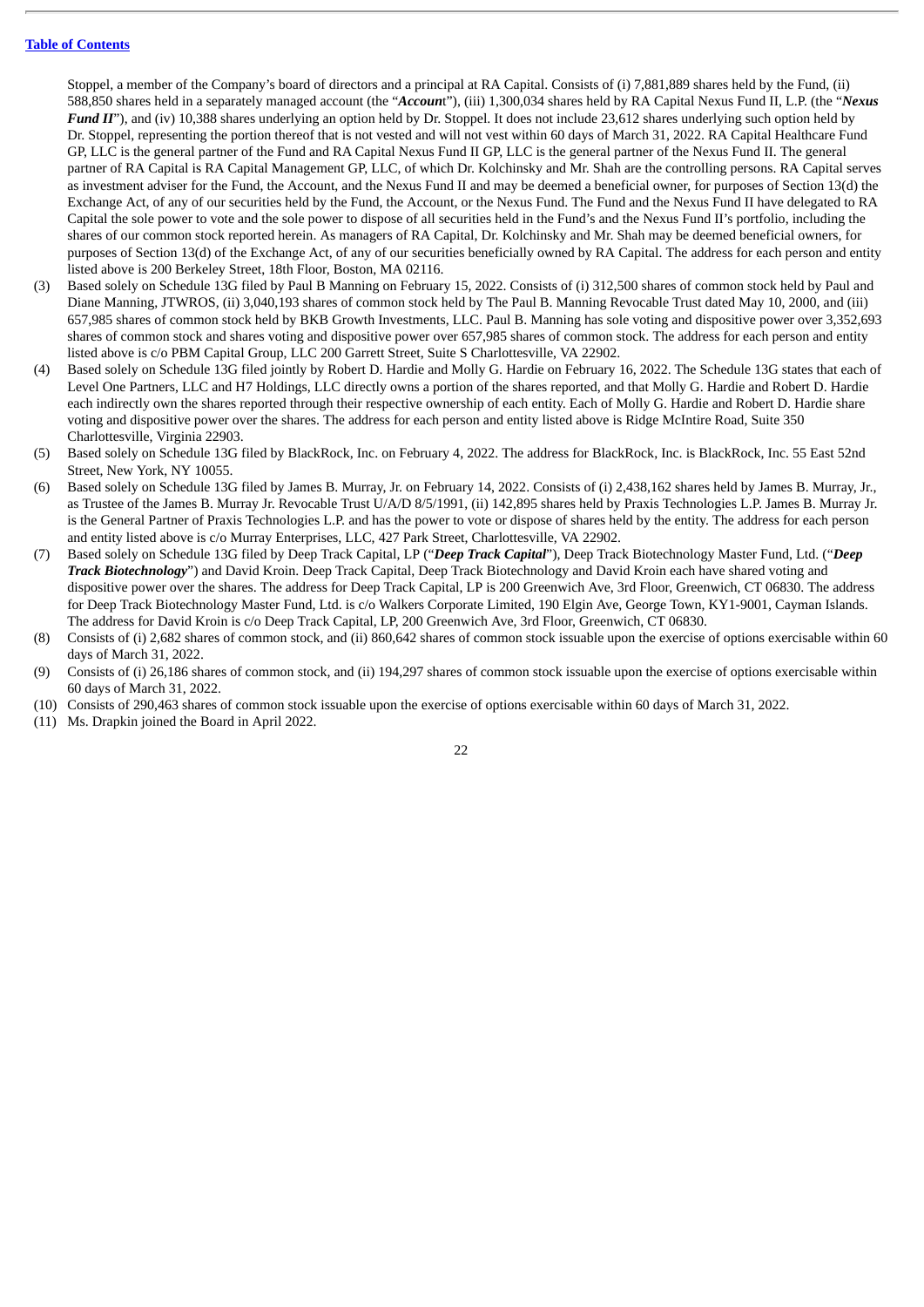- (12) Consists of (i) 6,250 shares of common stock, and (ii) 10,388 shares of common stock issuable upon the exercise of options exercisable within 60 days of March 31, 2022.
- (13) Consists of 60,165 shares of common stock issuable upon the exercise of options exercisable within 60 days of March 31, 2022.
- (14) Consists of 57,587 shares of common stock issuable upon the exercise of options exercisable within 60 days of March 31, 2022.
- (15) Consists of (i) 172,324 shares of common stock, (ii) 131,595 shares of common stock held by Gineane Holly Stalfort, as Trustee of the John A. Stalfort III 2018 Irrevocable Trust under agreement dated as of October 25, 2018, of which Mr. Stalfort's spouse is trustee, and Mr. Stalfort may be deemed to share voting and investment power over such shares, and (iii) 10,388 shares of common stock issuable upon the exercise of options exercisable within 60 days of March 31, 2022.
- (16) Consists of 10,388 shares of common stock issuable upon the exercise of options exercisable within 60 days of March 31, 2022.
- (17) Consists of (i) 339,037 shares of common stock and (ii) 1,635,884 shares of common stock issuable upon the exercise of options exercisable within 60 days of March 31, 2022.

#### <span id="page-27-0"></span>**DELINQUENT SECTION 16(A) REPORTS**

Section 16(a) of the Exchange Act requires the Company's directors and executive officers, and persons who own more than ten percent of a registered class of the Company's equity securities, to file with the SEC initial reports of ownership and reports of changes in ownership of common stock and other equity securities of the Company. Officers, directors and greater than ten percent stockholders are required by SEC regulation to furnish the Company with copies of all Section 16(a) forms they file.

To the Company's knowledge, based on a review of the copies of such reports filed on the SEC's EDGAR system and written representations that no other reports were required, during the fiscal year ended December 31, 2021, all Section 16(a) filing requirements applicable to its officers, directors and greater than ten percent beneficial owners were complied with; except than an amended Form 3 was filed on July 8, 2021 to amend a Form 3 dated June 30, 2021 for Sean Stalfort, a member of our Board, in order to report the indirect ownership of 131,595 shares of common stock.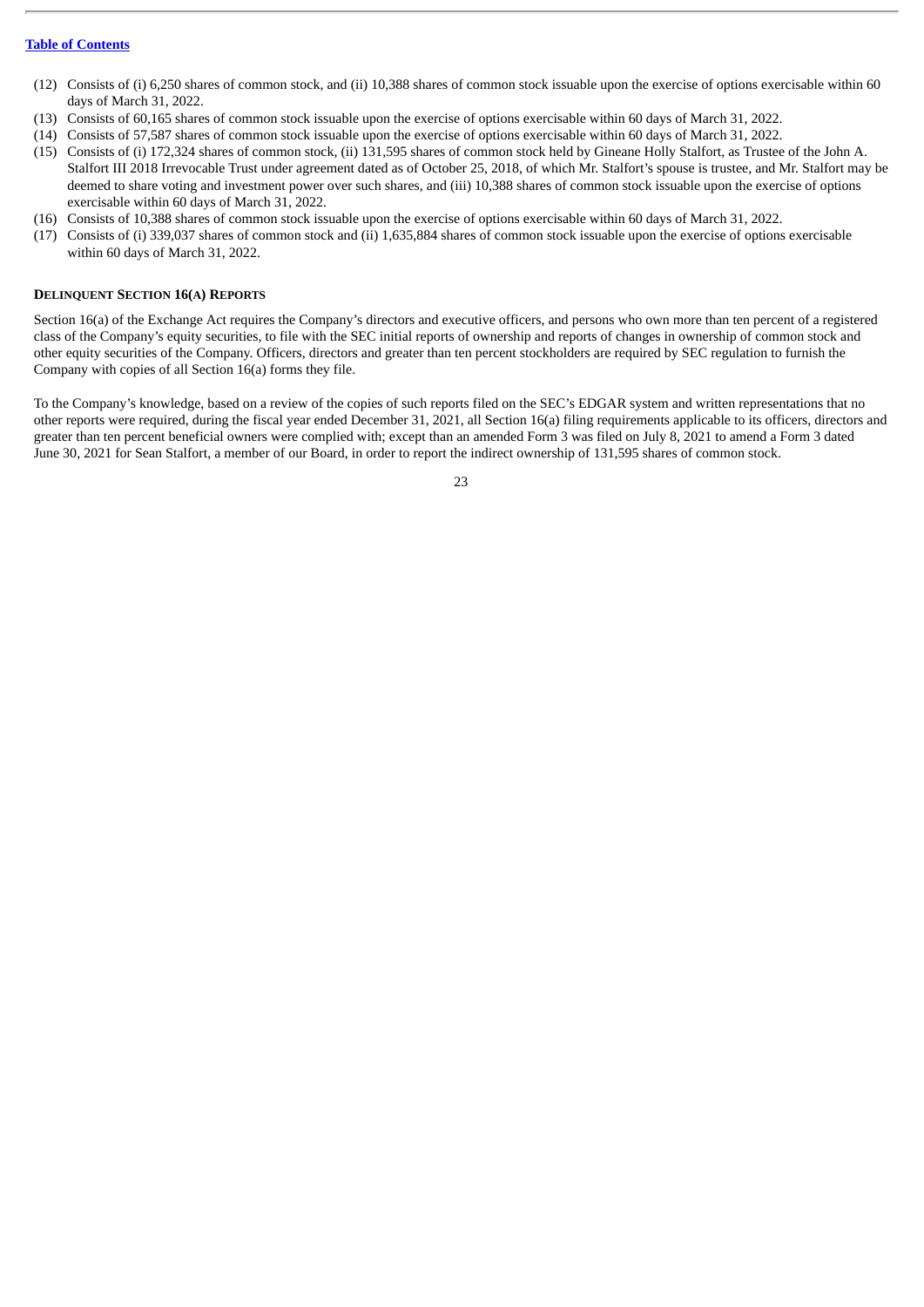## **EXECUTIVE COMPENSATION**

<span id="page-28-0"></span>Our named executive officers for the fiscal year ended December 31, 2021, were:

- Daniel O'Connell, our President and Chief Executive Officer;
- Matthew Zuga, our Chief Financial Officer and Chief Business Officer; and
- Eric Siemers, our Chief Medical Officer

## <span id="page-28-1"></span>**SUMMARY COMPENSATION TABLE**

The following table shows for the fiscal years ended December 31, 2021 and 2020, compensation awarded to or paid to, or earned by, the Company's Chief Executive Officer and its two other most highly compensated executive officers at December 31, 2021 (the "*Named Executive Officers*").

## **SUMMARY COMPENSATION TABLE FOR FISCAL 2021**

| Name and Principal Position<br>Daniel O'Connell $(1)$<br><b>President and Chief Executive</b><br>Officer | Year<br>2021<br>2020 | Salary<br>(S)<br>524,597<br>240,000 | Bonus<br>$($)$<br>96,000                | Option<br>Awards<br>$($ \$ $)(3)$<br>676,217 | Non-Equity<br>Incentive Plan<br>Compensation<br>$($ \$ $)(4)$<br>275,422 | All Other<br>Compensation<br>$($ \$ $)($ 5 $)$<br>1,600<br>$-$ | Total $($ )<br>1,477,836<br>336,000 |
|----------------------------------------------------------------------------------------------------------|----------------------|-------------------------------------|-----------------------------------------|----------------------------------------------|--------------------------------------------------------------------------|----------------------------------------------------------------|-------------------------------------|
| Matthew $Zuga(2)$<br>Chief Financial Officer and<br><b>Chief Business Officer</b>                        | 2021                 | 315,430                             | 55,000                                  | 257,280                                      | 150.921                                                                  | 200                                                            | 778,831                             |
| Eric Siemers, M.D.<br><b>Chief Medical Officer</b>                                                       | 2021<br>2020         | 336,159<br>180,000                  | $\overbrace{\phantom{aaaaa}}$<br>57,600 | 177,264                                      | 124,283                                                                  | 200<br>–                                                       | 637,906<br>237,600                  |

(1) Mr. O'Connell is also a member of our Board, but did not receive any additional compensation in his capacity as director.

(2) Because Mr. Zuga was not a named executive officer in 2020, SEC rules do not require his compensation for that year to be reported.

- (3) This column reflects the aggregate grant date fair value of option awards granted during the year measured pursuant to Financial Accounting Standard Board Accounting Standards Codification Topic 718, the basis for computing stock-based compensation in our financial statements. This calculation assumes that the named executive officer will perform the requisite service for the award to vest in full as required by SEC rules. The assumptions we used in valuing options are described in Note 7. "—Stock-Based Compensation" to our financial statements included in our Annual Report on Form 10-K for the year ended December 31, 2021. These amounts do not reflect the actual economic value that will be realized by the named executive officer upon vesting of the stock options, the exercise of the stock options, or the sale of the common stock underlying such stock options.
- (4) See "—Narrative to Summary Compensation Table-Non-Equity Incentive Plan Compensation" below for a description of the material terms of the program pursuant to which this compensation was awarded.
- (5) Represents a contribution of \$100 per month for cell phone beginning November 2021 for each of the Named Executive Officers and a Company contribution of \$200 per month for employees making payroll deductions to the Health Savings Account for Mr. O'Connell, who began deductions in June 2021

## **Narrative to Summary Compensation Table**

The Compensation Committee of our Board has historically determined our executives' compensation, including the compensation of our Named Executive Officers. Our Compensation Committee typically reviews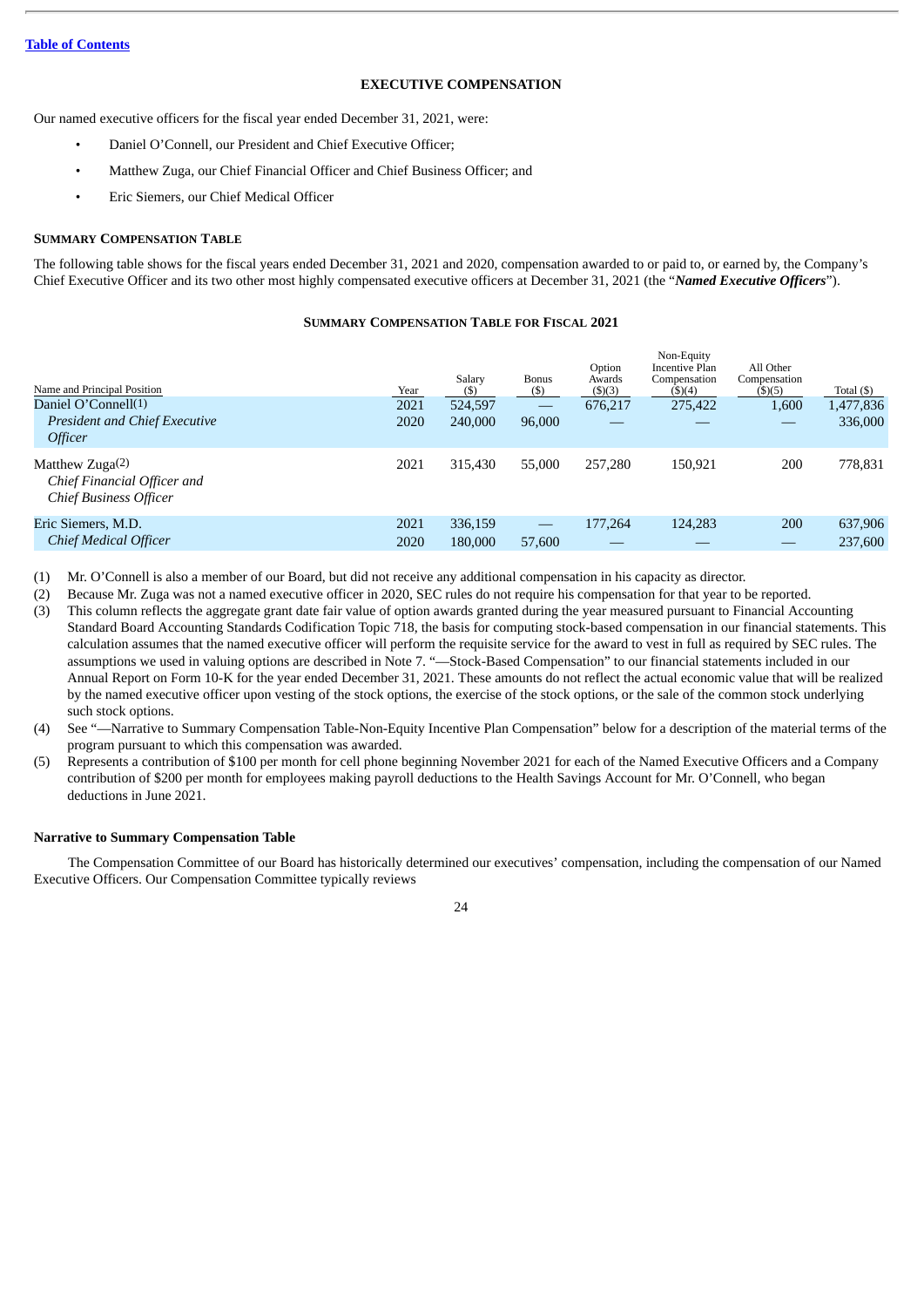and discusses management's proposed compensation with the CEO for all executives other than the CEO. Based on those discussions and its discretion, the Compensation Committee then approves the compensation of each executive officer without members of management present.

## *Annual Base Salary*

We have entered into employment agreements with each of our named executive officers that establish annual base salaries, which are generally determined, approved and reviewed periodically by our Compensation Committee in order to compensate our named executive officers for the satisfactory performance of duties to the Company. Annual base salaries are intended to provide a fixed component of compensation to our named executive officers, reflecting their expertise, experience, knowledge, roles and responsibilities. Base salaries for our named executive officers have generally been set at levels deemed necessary to attract and retain individuals with superior talent. Merit-based increases to salaries are based on management's assessment of the named executive officer's individual performance.

The following table sets forth the annual base salaries for each of our Named Executive Officers for 2021:

| <b>Name</b>        | <b>2021 Base</b><br>Salary(\$) |
|--------------------|--------------------------------|
| Daniel O'Connell   | 512,000                        |
| Matthew Zuga       | 380,000                        |
| Eric Siemers, M.D. | 332,000                        |

In January 2022, the Compensation Committee approved the following annual base salaries for each of our Named Executive Officers for 2022:

|                    | <b>2022 Base</b> |
|--------------------|------------------|
| Name               | Salary(\$)       |
| Daniel O'Connell   | 570.492          |
| Matthew Zuga       | 429.836          |
| Eric Siemers, M.D. | 353,970          |
|                    |                  |

#### *Non-Equity Incentive Plan Compensation*

Our named executive officers are eligible to receive annual incentive compensation based on the satisfaction of individual and corporate performance objectives established by the Board. Each Named Executive Officer has a target annual incentive opportunity, calculated as a percentage of annual base salary, and may earn more or less than the target amount based on our company's and his individual performance. For 2021, the target annual incentive opportunities as a percentage of base salary for our named executive officers were 55% for Mr. O'Connell and 40% for each of Mr. Zuga and Mr. Siemers. The amounts of any annual incentives earned are determined after the end of the year, based on the achievement of the designated corporate and individual performance objectives, and may be paid in cash or equity. The Compensation Committee determined that the percentage attainment of our corporate goals for 2020 was 91.1% and approved individual performance achievement payouts for each named executive officer in the amounts reflected in the column of the Summary Compensation Table above entitled "Non-Equity Incentive Plan Compensation."

## *Equity-Based Awards*

Our equity-based incentive awards granted to our named executive officers are designed to align the interests of our named executive officers with those of our stockholders. Vesting of equity awards is generally tied to each officer's continuous service with us and serves as an additional retention measure. Our executives generally are awarded an initial new hire grant upon commencement of employment and thereafter on an annual basis. Additional grants may occur periodically in order to specifically incentivize executives with respect to achieving certain corporate goals or to reward executives for exceptional performance. Following the completion of our IPO, we grant all equity awards pursuant to our 2021 Equity Incentive Plan (the "*2021 Plan*").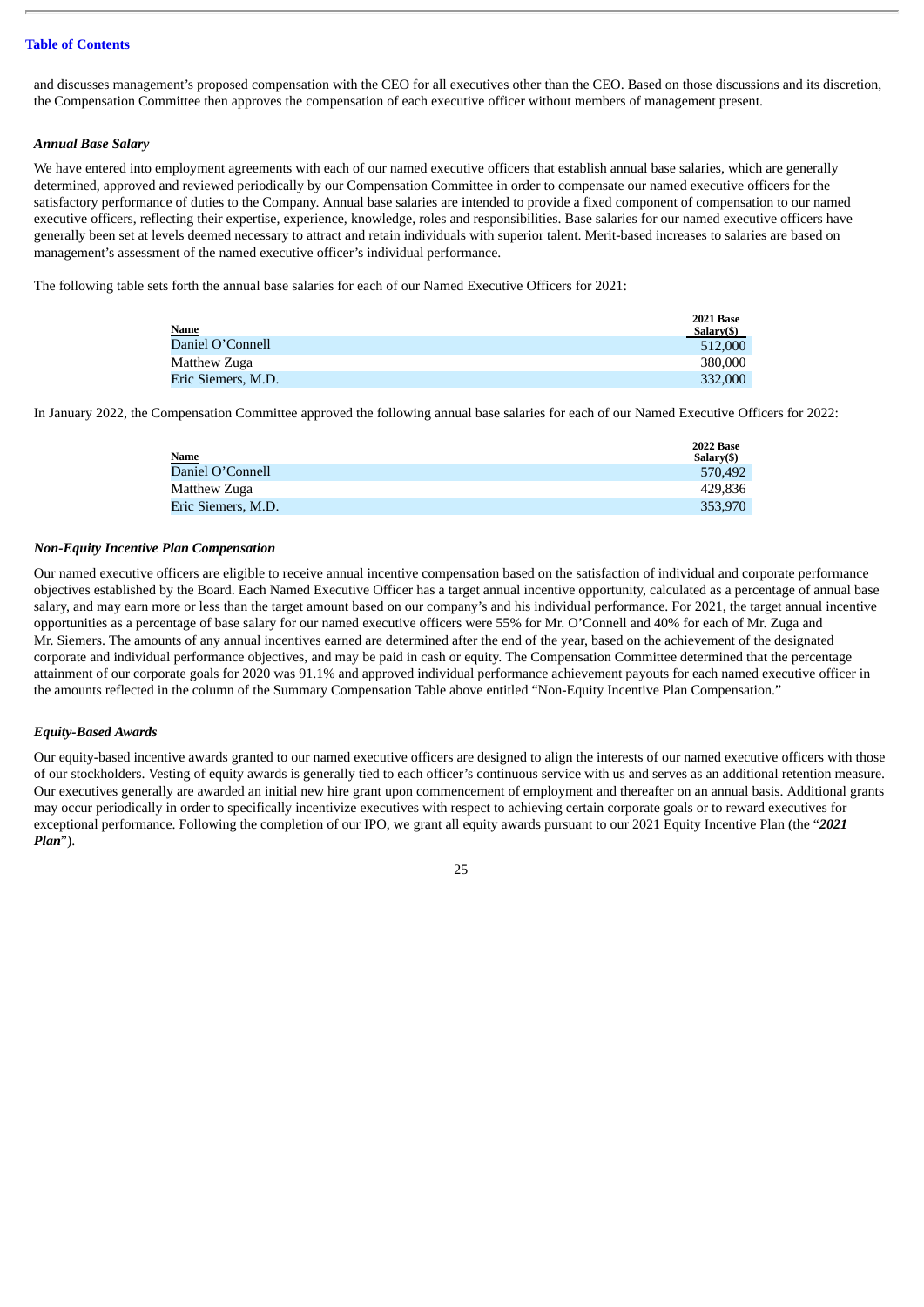## **Outstanding Equity Awards as of December 31, 2021**

The following table sets forth certain information about outstanding equity awards granted to our named executive officers that were outstanding as of December 31, 2021:

| Name               | Grant<br>Date            | Number of<br>securities<br>underlying<br>unexercised<br>options<br>(#)<br>exercisable | <b>Number of</b><br>securities<br>underlying<br>unexercised<br>options<br>(# )<br>unexercisable | Option<br>exercise<br>price(5)<br>$($)$ | Option<br>expiration<br>date |
|--------------------|--------------------------|---------------------------------------------------------------------------------------|-------------------------------------------------------------------------------------------------|-----------------------------------------|------------------------------|
| Daniel O'Connell   | 5/14/13(1)               | 148                                                                                   |                                                                                                 | 22.39                                   | 5/14/23                      |
|                    | 5/14/13(1)               | 49                                                                                    | $\overline{\phantom{m}}$                                                                        | 22.39                                   | 5/14/23                      |
|                    | 12/17/14(1)              | 22,371                                                                                | $\overline{\phantom{m}}$                                                                        | 4.47                                    | 12/17/24                     |
|                    | 12/17/14(1)              | 11,196                                                                                |                                                                                                 | 4.47                                    | 12/17/24                     |
|                    | 4/27/17(1)               | 12,527                                                                                | $\overline{\phantom{m}}$                                                                        | 4.47                                    | 4/27/27                      |
|                    | 3/01/19(1)               | 418,903                                                                               |                                                                                                 | 0.72                                    | 3/01/29                      |
|                    | 1/04/21(2)               | $\hspace{0.05cm}$                                                                     | 1,186,346                                                                                       | 1.19                                    | 1/03/31                      |
| Matthew Zuga       | 7/29/19(3)<br>1/04/21(2) | 37,393                                                                                | 9,027<br>451,369                                                                                | 0.72<br>1.19                            | 7/29/29<br>1/03/31           |
| Eric Siemers, M.D. | 3/01/19(1)<br>1/04/21(2) | 186,800                                                                               | $\overline{\phantom{0}}$<br>310,989                                                             | 0.72<br>1.19                            | 3/01/29<br>1/03/31           |
|                    |                          |                                                                                       |                                                                                                 |                                         |                              |

(1) Immediately exercisable.

(2) 25% of the shares underlying the option vested and became exercisable on January 1, 2022; the remainder shall vest and become exercisable in 36 equal monthly installments thereafter, such that the option shall be fully vested on January 1, 2025, subject to the Named Executive Officer's continuous service on each such date.

(3) The shares underlying the option vest and become exercisable in 36 equal monthly installments beginning on July 29, 2019, such that the option shall be fully vested on July 29, 2022, subject to Mr. Zuga's continuous service on each such date.

(4) All of the option awards listed in the table granted prior to June 30, 2021 were granted with a per share price equal to or above the estimated fair value of our common stock on the date of grant, as determined in good faith by our Board. All of the option awards listed in the table granted after June 30, 2021 were granted with a per share exercise price equal to the closing price of one share of our common stock on the date of grant.

## **Retirement Benefits and Others Compensation**

Our Named Executive Officers were eligible to participate in our employee benefits, including health insurance and group life insurance benefits, on the same basis as our other employees. In January 2022, we began a retirement savings plan pursuant to Section 401(k) of the Code covering all eligible employees. We have elected to make non-elective contributions totaling to 4% of an eligible employee's gross salary, subject to any applicable statutory limits imposed by the Internal Revenue Service. Mr. O'Connell received \$1,400 in Health Savings Account contributions in 2021. Each Named Executive Officer received \$200 in cell phone contributions in 2021. We generally do not provide other perquisites or personal benefits except in limited circumstances.

## Employment Agreements with our Named Executive Officers and Potential Payments Upon Termination or Change in Control

On January 1, 2022, the Company amended and restated its employment agreements (each an "*A&R Employment Agreement*" and together the "*A&R Employment Agreements*") for each Named Executive Officer.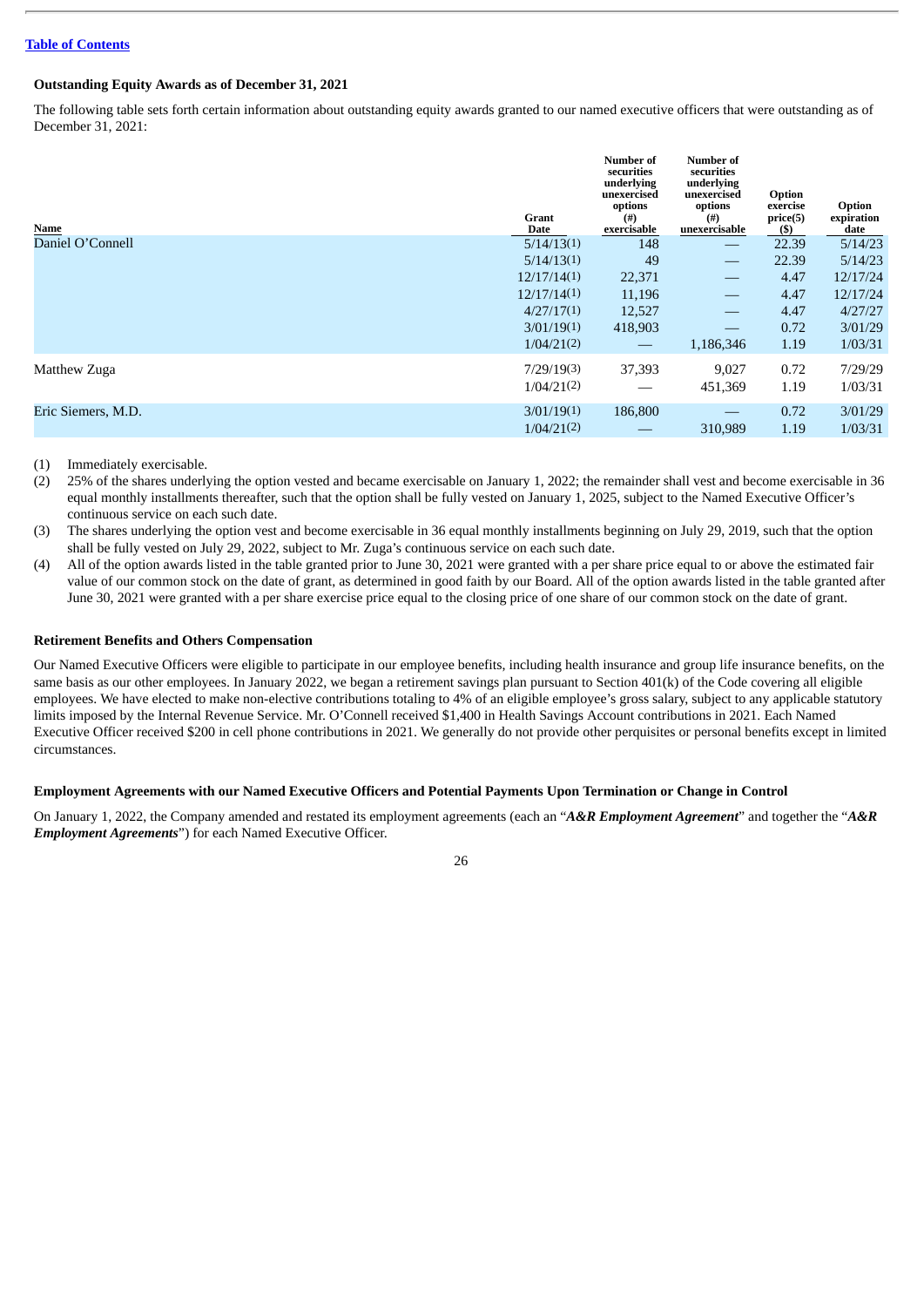## *Employment Agreement with Daniel O'Connell*

Under the terms of Mr. O'Connell's A&R Employment Agreement (the "*CEO A&R Employment Agreement*"), his annual base salary was \$551,200, which was subsequently increased by the Board to \$570,492, and the annual target for his annual performance bonus (the "*Annual Bonus*") is fifty-five percent (55%) of Mr. O'Connell's then-current base salary (the "*CEO Target Amount*"). Under the CEO A&R Employment Agreement, Mr. O'Connell's eligibility for the CEO Annual Bonus will be based upon the Board's assessment of Mr. O'Connell's and the Company's attainment of individual and corporate performance goals as determined by the Board, or any committee thereof, in its sole discretion. Additionally, the CEO A&R Employment Agreement provides that Mr. O'Connell shall be eligible to be considered for future equity awards as may be determined by the Board, or the Compensation Committee, in its sole discretion, and in accordance with any applicable equity plans or arrangements that may be in effect from time to time.

Pursuant to the terms of the CEO A&R Employment Agreement, Mr. O'Connell's employment is at will and may be terminated at any time by the Company or Mr. O'Connell. If Mr. O'Connell's employment is terminated by the Company without Cause (as defined in the A&R Employment Agreements) or by Mr. O'Connell for Good Reason (as defined in the A&R Employment Agreements), then Mr. O'Connell would be eligible to receive the following severance benefits, less applicable tax withholding (the "*Non-CIC Severance Benefits*"):

- payment of his then-current base salary in accordance with normal payroll procedures for twelve (12) months;
- payment or reimbursement of continued health coverage for Mr. O'Connell and his dependents under COBRA for the applicable severance period; and
- payment of any i) accrued but unpaid salary through the date of termination; ii) unreimbursed business expenses incurred by Mr. O'Connell in accordance with the Company's standard reimbursement policies, and iii) benefits owed to Mr. O'Connell under any qualified retirement plan or health and welfare benefit plan in which Mr. O'Connell was a participant in accordance with applicable law and the provisions of such plan (together, the "*Accrued Obligations*").

Under the CEO A&R Employment Agreement, if Mr. O'Connell's employment is terminated by the Company without Cause or if Mr. O'Connell resigns for Good Reason, in either case within three months prior to or 12 months following the effective date of a Change in Control (as defined in the A&R Employment Agreements), then Mr. O'Connell would be entitled to the following severance benefits, less applicable tax withholding (the "*CIC Severance Benefits*"):

- payment of his then-current base salary in accordance with normal payroll procedures for eighteen (18) months;
- payment or reimbursement of continued health coverage for Mr. O'Connell and his dependents under COBRA for the applicable severance period;
- a lump sum cash payment of 1.5 times the CEO Target Amount for the year in which the termination occurs in accordance with normal payroll procedures;
- the vesting and exercisability of all outstanding equity awards held by Mr. O'Connell immediately prior to the termination date that are subject to time-based vesting requirements (if any) will be accelerated in full, and the vesting and exercisability of all outstanding equity awards subject to performance-based vesting will be treated as set forth in Mr. O'Connell's equity award agreement governing such award; and
- payment of any Accrued Obligations.

## *Employment Agreement with Matt Zuga*

Under the terms of Mr. Zuga's A&R Employment Agreement (the "*CFO A&R Employment Agreemen*t"), his annual base salary was \$415,300, which was subsequently increased by the Board to \$429,836, and his annual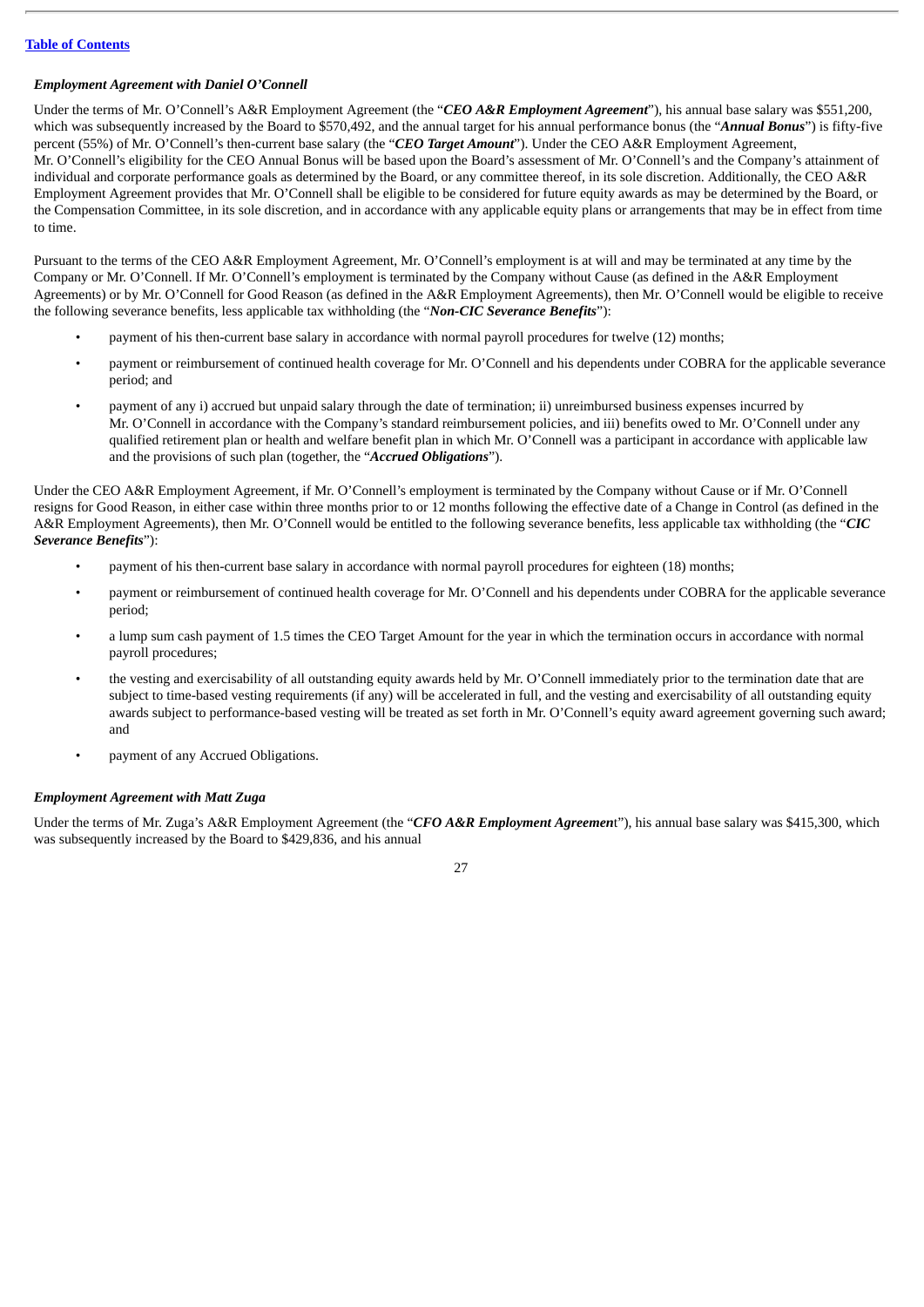target for his Annual Bonus is 40% of his then-current base salary (the "*Target Amount*"). The CFO A&R Employment Agreement is otherwise substantially similar to the CEO A&R Employment Agreement, except that:

- If Mr. Zuga's employment is terminated by the Company without Cause or by Mr. Zuga for Good Reason, then Mr. Zuga is entitled to receive the same Non-CIC Severance Benefits as Mr. O'Connell, but Mr. Zuga will receive payment of his then-current base salary for nine (9) months, rather than twelve (12); and
- If Mr. Zuga's employment is terminated by the Company without Cause or if Mr. Zuga resigns for Good Reason, in either case within three (3) months prior to or twelve (12) months following the effective date of a Change in Control, Mr. Zuga is entitled to receive the same CIC Severance Benefits as Mr. O'Connell, but Mr. Zuga will receive payment of his then-current base salary for twelve (12) months, rather than eighteen (18), and will receive a lump sum cash payment of 1.0 times the Target Amount for the year in which the termination occurs, rather than 1.5 times the CEO Target Amount.

## *Employment Agreement with Eric Siemers, M.D.*

Mr. Siemers' A&R Employment Agreement is substantially similar to the CFO A&R Employment Agreement, except that Mr. Siemers' base salary was \$342,000, which was subsequently increased by the Board to \$353,970.

## <span id="page-32-0"></span>**DIRECTOR COMPENSATION**

The following table shows for the fiscal year ended December 31, 2021 certain information with respect to the compensation of all non-employee directors of the Company. Daniel O'Connell, our President and Chief Executive Officer, is also a member of our Board but did not receive any additional compensation for service as a director.

## **DIRECTOR COMPENSATION FOR FISCAL 2021**

|                           | Fees<br>earned or<br>paid in<br>cash | <b>Option</b>           |            |
|---------------------------|--------------------------------------|-------------------------|------------|
| Name                      | $\left( \text{S}\right)$             | awards $(\text{\$})(4)$ | Total (\$) |
| Dr. Nathan B. Fountain(1) | 19.500                               | 396,100                 | 415,600    |
| Dr. Jeffrey L. Ives       | 47.250                               | 397,612                 | 444,862    |
| Dr. Jeffrey Sevigny       | 45,000                               | 396,706                 | 441,706    |
| Mr. Sean Stalfort         | 42,500                               | 396,100                 | 438,600    |
| Dr. Laura Stoppel(2)      | 23.250                               | 396,100                 | 419,350    |
| Dr. Stephen Zachary $(3)$ |                                      |                         |            |

(1) Dr. Fountain joined the Board in June 2021.

- (2) Pursuant to an agreement between Dr. Stoppel and RA Capital Management, L.P., cash amounts payable to Dr. Stoppel were paid to RA Capital Management, L.P.
- (3) Dr. Zachary resigned from the Board in June 2021. He received no compensation for service as a director in 2021.
- (4) The amounts disclosed represent the aggregate grant date fair value of the stock options granted under our 2021 Plan or our 2013 Amended and Restated Stock Performance Plan (the "*2013 Plan*"), computed in accordance with ASC Topic 718. The assumptions we used in valuing options are described in Note 8 to our financial statements included in our Annual Report on Form 10-K (File No. 001-40551) filed with the SEC on March 28, 2022. This amount does not reflect the actual economic value that may be realized by such director.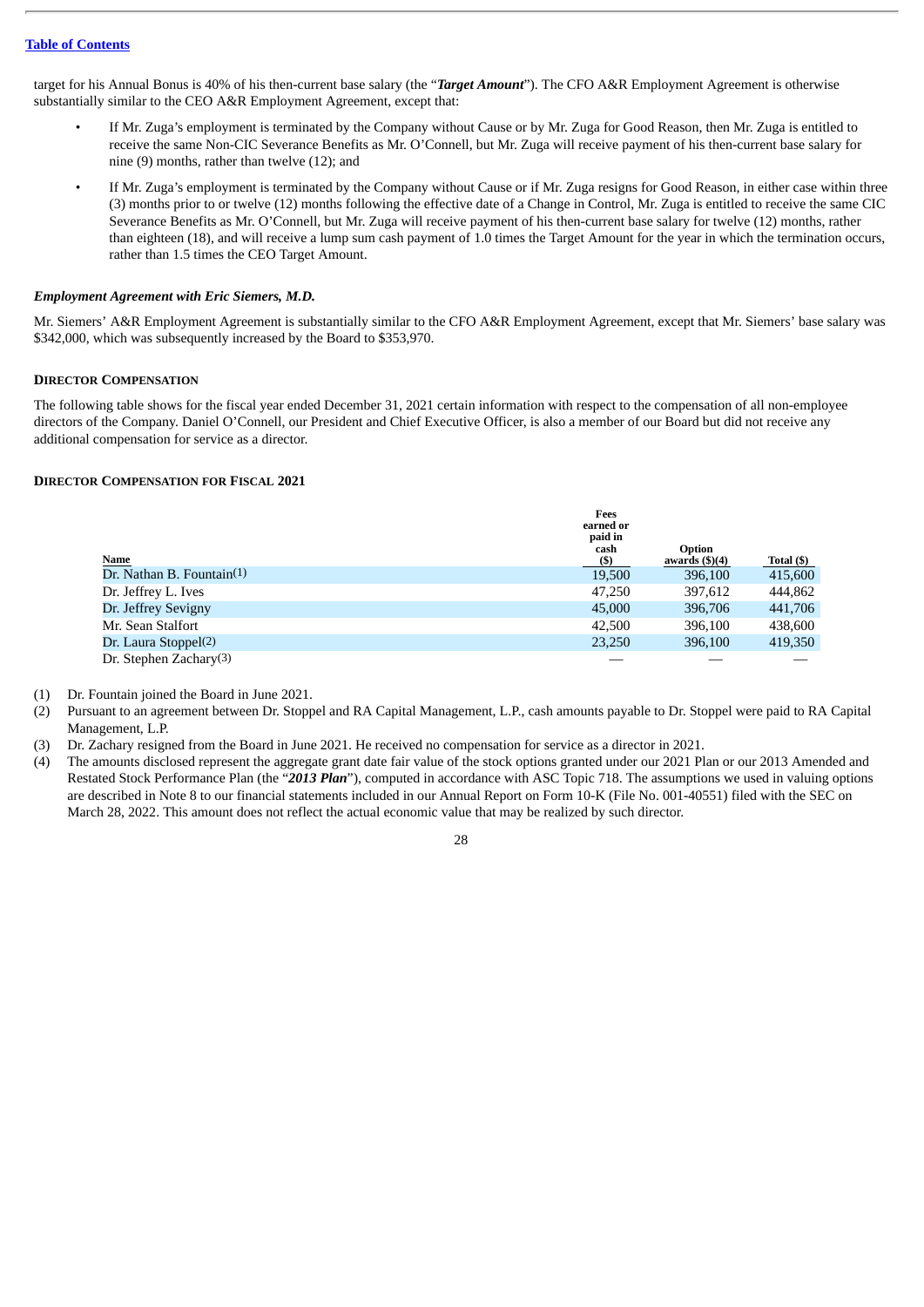The table below shows the aggregate number of option awards held by each of our non-employee directors as of December 31, 2021:

|                        | Option<br>awards (#) |
|------------------------|----------------------|
| Dr. Nathan B. Fountain | 34,000               |
| Dr. Jeffrey L. Ives    | 83,777               |
| Dr. Jeffrey Sevigny    | 83,778               |
| Mr. Sean Stalfort      | 34,000               |
| Dr. Laura Stoppel      | 34,000               |

#### **Narrative to Director Compensation Table**

Our Board has adopted a Non-Employee Director Compensation Policy, which was amended in March 2022, pursuant to which each of our directors who is not an employee or consultant of our company is eligible to receive compensation for service on our Board and committees thereof.

#### *Cash Compensation*

Each non-employee director receives an annual cash retainer of \$35,000 for serving on our Board, and the chairperson of our Board will receive an additional annual cash retainer of \$30,000. The chairperson of the Audit Committee is entitled to an annual service retainer of \$15,000, and each other member of the Audit Committee is entitled to an annual service retainer of \$7,500. The chairperson of the Compensation Committee is entitled to an annual service retainer of \$10,000, and each other member of the Compensation Committee is entitled to an annual service retainer of \$5,000. The chairperson of the Nominating Committee is entitled to an annual service retainer of \$8,000, and each other member of the Nominating Committee is entitled to an annual service retainer of \$4,000. All annual cash compensation amounts are payable in equal quarterly installments in arrears, on the last day of each fiscal quarter for which the service occurred, pro-rated for any partial months of service.

#### *Equity Compensation*

*Initial Grant*. Upon the pricing of our IPO, each non-employee director received a stock option to purchase 34,000 shares of common stock under the 2021 Plan at an exercise price equal to the public offering price of our common stock in this offering. Each new non-employee director will receive an option to purchase 50,000 shares of common stock under the 2021 Plan upon joining the board, which option will have an exercise price per share equal to the per share fair market value of our common stock on the date of grant. These initial grant options will vest in 36 equal monthly installments, subject to the non-employee director's continuous service with us on each applicable vesting date.

*Annual Grants.* On the date of each annual meeting of our stockholders, each continuing non-employee director will receive an option to purchase 25,000 shares of common stock under the 2021 Plan having an exercise price per share equal to the per share fair market value of our common stock on the date of grant. These options will vest upon the earlier of the one-year anniversary of the grant date or the next annual meeting, subject to the non-employee director's continuous service with us on each applicable vesting date.

All then outstanding options held by non-employee directors will vest upon our change in control, subject to the non-employee director's continuous service with us through the date of our change in control.

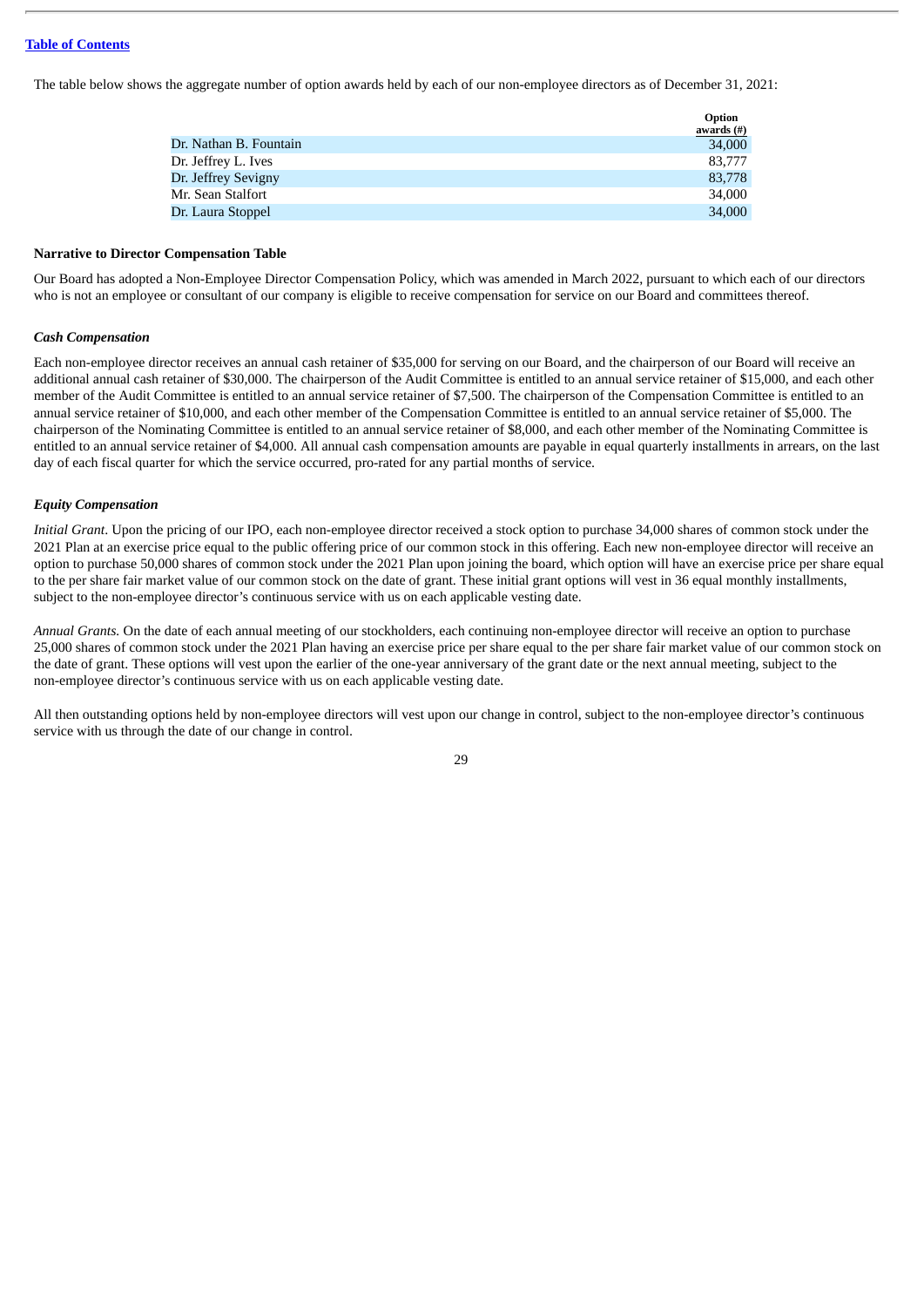#### <span id="page-34-0"></span>**SECURITIES AUTHORIZED FOR ISSUANCE UNDER EQUITY COMPENSATION PLANS**

The following table provides certain information with respect to our equity incentive plans, which were our only equity compensation plans in effect as of December 31, 2021:

|                                                            | Number of<br>securities<br>to be issued<br>upon exercise of<br>outstanding<br>options,<br>warrants and<br>rights | Weighted-<br>average<br>exercise price of<br>outstanding<br>options,<br>warrants and<br>rights | <b>Number of securities</b><br>remaining available<br>for future issuance<br>under equity<br>compensation plans<br>(excluding securities)<br>reflected in column<br>(a)) |
|------------------------------------------------------------|------------------------------------------------------------------------------------------------------------------|------------------------------------------------------------------------------------------------|--------------------------------------------------------------------------------------------------------------------------------------------------------------------------|
| Name                                                       |                                                                                                                  | (b)                                                                                            |                                                                                                                                                                          |
| Equity compensation plans approved by security holders     | 3,835,618(1)                                                                                                     | 2.51                                                                                           | 4,232,481(2)                                                                                                                                                             |
| Equity compensation plans not approved by security holders |                                                                                                                  |                                                                                                |                                                                                                                                                                          |
| Total                                                      | 3,835,618                                                                                                        | 2.51                                                                                           | 4,232,481                                                                                                                                                                |

#### (1) Consists of shares underlying options granted pursuant to our 2021 Plan and 2013 Plan.

(2) Includes our 2021 Plan and 2021 Employee Stock Purchase Plan (the "*2021 ESPP*"). Pursuant to the evergreen provision contained in the 2021 Plan, the number of shares reserved for issuance under the 2021 Plan will automatically increase on January 1 of each year for a period of 10 years, beginning on January 1, 2022 and continuing through (and including) January 1, 2031, in an amount equal to 5% of the total number of shares of the our common stock outstanding on December 31 of the immediately preceding year, except that, before the date of any such increase, our Board may determine that the increase for such year will be a lesser number of shares. Further, the 2021 Plan provides that shares subject to outstanding stock options or other stock awards that were granted under the 2013 Plan that terminate or expire prior to exercise or settlement, are settled in cash, are forfeited or repurchased because of the failure to vest, or are reacquired or withheld to satisfy a tax withholding obligation or the purchase or exercise price in accordance with the terms of the 2013 Plan become available for issuance under the 2021 Plan. Pursuant to these provisions 2,023,663 shares of common stock were added to the shares reserved for future issuance under the 2021 Plan on January 1, 2022, and 18,148 shares of common stock were added to the shares reserved for future issuance under the 2021 Plan as a result of forfeited options outstanding under the 2013 Plan. Pursuant to an evergreen provision contained in the 2021 ESPP, the number of shares reserved for issuance under the 2021 ESPP will automatically increase on January 1 of each year for a period of 10 years, beginning on January 1, 2022 and continuing through (and including) January 1, 2031, by the lesser of (a) 1% of the total number of shares of the our common stock outstanding on December 31 of the immediately preceding year and (b) 800,000 shares, except that, before the date of any such increase, the Board may determine that the increase for such year will be less than the amount set forth in clauses (a) and (b). Pursuant to this provision, 404,732 shares of common stock were added to the shares reserved for future issuance under the 2021 ESPP on January 1, 2022.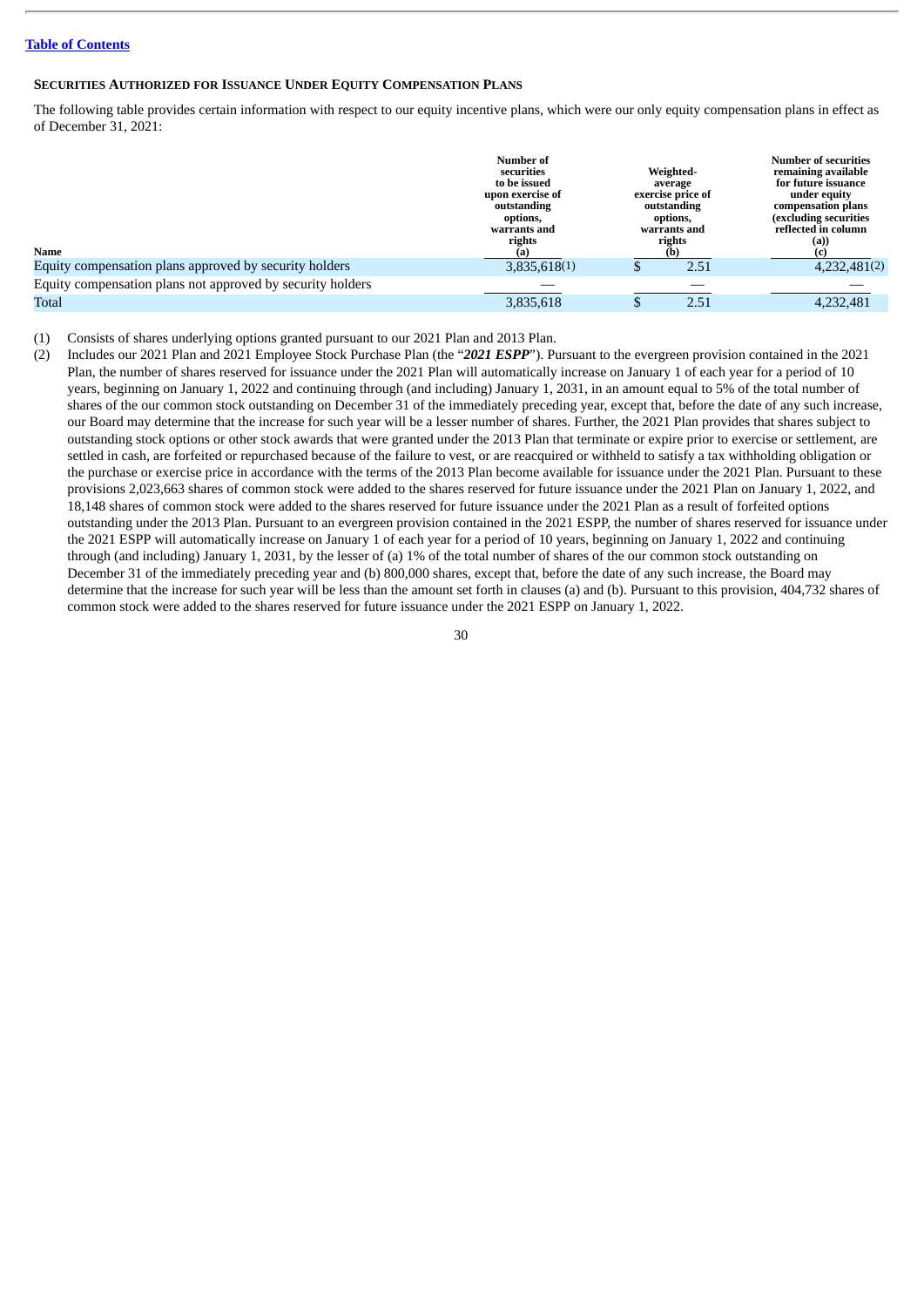## **TRANSACTIONS WITH RELATED PERSONS AND INDEMNIFICATION**

### <span id="page-35-1"></span><span id="page-35-0"></span>**RELATED PERSON TRANSACTIONS POLICY AND PROCEDURES**

In June 2021, we adopted a related person transaction policy that sets forth our procedures for the identification, review, consideration and approval or ratification of related person transactions. For purposes of our policy only, a related person transaction will be a transaction, arrangement or relationship, or any series of similar transactions, arrangements or relationships, in which we and any related person are, were or will be participants in which the amount involved exceeds \$120,000. Transactions involving compensation for services provided to us as an employee or director will not be covered by this policy. A related person means any person who is, or at any time since the beginning of the Company's last fiscal year, was, a director or executive officer of the Company or a nominee to become a director of the Company and any security holder known by the Company to be the beneficial owner of more than 5% of any class of the Company's voting securities, including any of their immediate family members and any entity owned or controlled by such persons.

Under the policy, if a transaction has been identified as a related person transaction, including any transaction that was not a related person transaction when originally consummated or any transaction that was not initially identified as a related person transaction prior to consummation, our management must present information regarding the related person transaction to our Audit Committee, or, if Audit Committee approval would be inappropriate, to another independent body of our board of directors, for review, consideration and approval or ratification. The presentation must include a description of, among other things, the material facts, the interests, direct and indirect, of the related persons, the benefits to us of the transaction and whether the transaction is on terms that are comparable to the terms available to or from, as the case may be, an unrelated third party or to or from employees generally. Under the policy, we will collect information that we deem reasonably necessary from each director, executive officer and, to the extent feasible, significant stockholder to enable us to identify any existing or potential related-person transactions and to effectuate the terms of the policy. In addition, under our Code of Conduct, our employees and directors have an affirmative responsibility to disclose any transaction or relationship that reasonably could be expected to give rise to a conflict of interest. In considering related person transactions, our Audit Committee, or other independent body of our board of directors, takes into account the relevant available facts and circumstances including:

- the risks, costs and benefits to us:
- the impact on a director's independence in the event that the related person is a director, immediate family member of a director or an entity with which a director is affiliated;
- the availability of other sources for comparable services or products; and
- the terms available to or from, as the case may be, unrelated third parties or to or from employees generally.

The policy requires that, in determining whether to approve, ratify or reject a related person transaction, our Audit Committee, or other independent body of our Board, must consider, in light of known circumstances, whether the transaction is in, or is not inconsistent with, our best interests and those of our stockholders, as our Audit Committee, or other independent body of our Board, determines in the good faith exercise of its discretion.

All of the transactions described in this section were entered into prior to the adoption of this policy. Although we did not have a written policy for the review and approval of transactions with related persons, our Board has historically reviewed and approved any transaction where a director or officer had a financial interest, including the transactions described above. Prior to approving such a transaction, the material facts as to a director's or officer's relationship or interest in the agreement or transaction were disclosed to our Board. Our Board took this information into account when evaluating the transaction and in determining whether such transaction was fair to us and in the best interest of all our stockholders.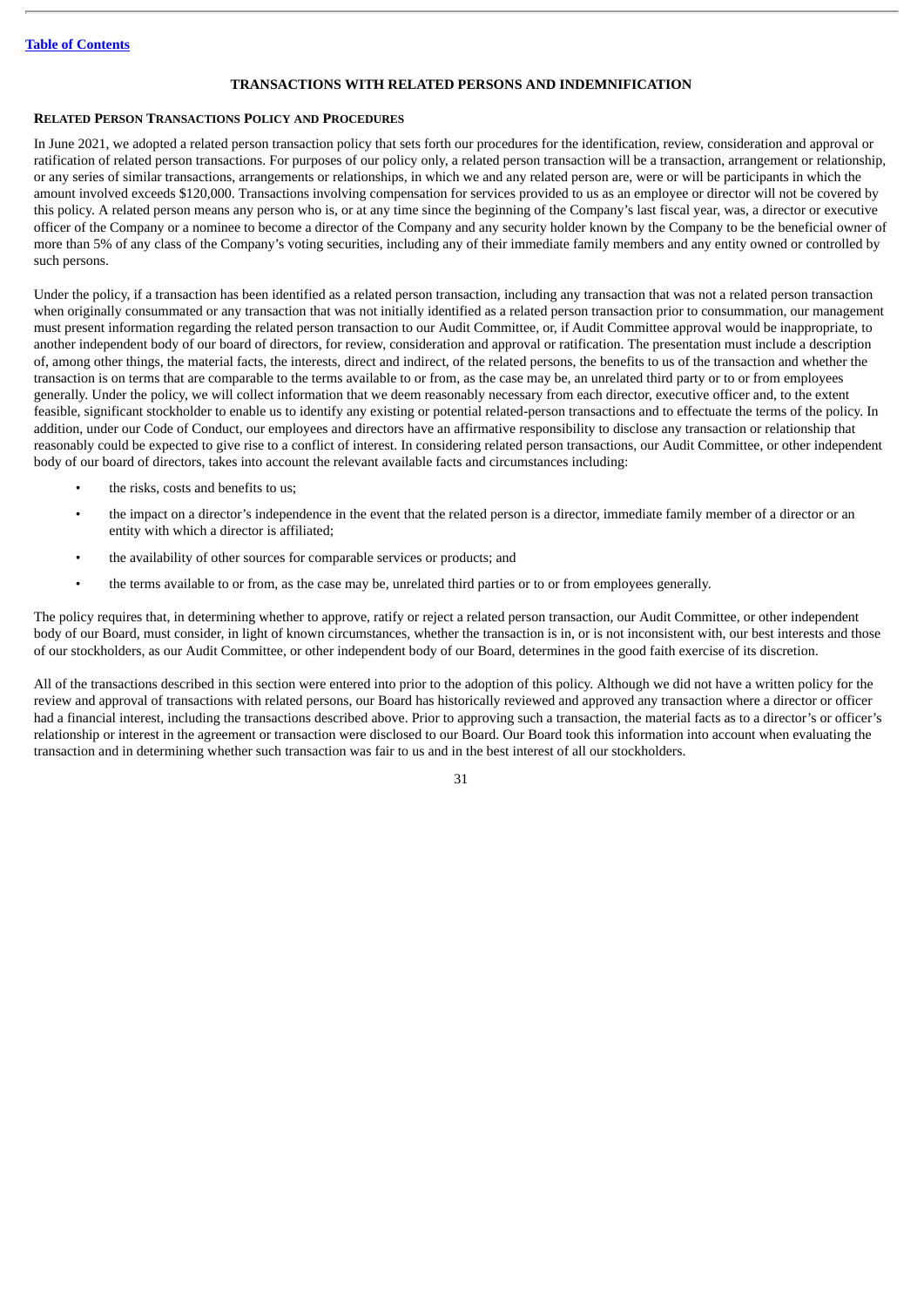#### <span id="page-36-0"></span>**CERTAIN RELATED PERSON TRANSACTIONS**

#### **Private Placements of Our Securities**

#### *Series B Convertible Preferred Stock Financing*

In November 2020, we issued and sold an aggregate of 11,862,043 shares of Series B convertible preferred stock at a purchase price of \$3.80 per share for aggregate gross proceeds of \$45.1 million. Each of our Series B convertible preferred stock shares converted into common stock upon the closing of our IPO. The table below sets forth the aggregate number of shares of Series B convertible preferred stock issued to our related parties in this financing:

| Name                                                    | <b>Series B</b><br>Convertible<br>Preferred<br><b>Stock</b><br>$^{(#)}$ | Aggregate<br>Purchase<br>Price<br>(S) |
|---------------------------------------------------------|-------------------------------------------------------------------------|---------------------------------------|
| Entities Affiliated with RA Capital(1)                  | 4,737,464                                                               | 18,000,001                            |
| PBM ACU Holdings II, LLC(2)                             | 1,312,672                                                               | 4,987,499                             |
| Knollwood Investment Fund $LLC(3)$                      | 394,788                                                                 | 1,499,999                             |
| Entities Affiliated with Sands Capital(4)               | 1,105,408                                                               | 4,199,998                             |
| James B. Murray, Jr. Revocable Trust U/A/D 8/5/1991(5)  | 789,577                                                                 | 3,000,001                             |
| Entities Affiliated with Robert D. Hardie(6)            | 1,245,794                                                               | 4,733,402                             |
| Entities Affiliated with BlackRock, Inc. <sup>(7)</sup> | 947,493                                                                 | 3.600.001                             |

- (1) Represents 3,673,534 shares of Series B convertible preferred stock purchased by RA Capital Healthcare Fund, L.P., 710,620 shares of Series B convertible preferred stock purchased by RA Capital Nexus Fund II, L.P., and 353,310 shares of Series B convertible preferred stock purchased by Blackwell Partners LLC—Series A. RA Capital Healthcare Fund, L.P., RA Capital Nexus Fund II, L.P., and Blackwell Partners LLC—Series A are affiliated with RA Capital Management, L.P. Entities affiliated with RA Capital Management, L.P. collectively beneficially own more than 5% of our capital stock. Dr. Laura Stoppel, a Principal at RA Capital Management, is a director of the Company.
- (2) PBM ACU Holdings II, LLC is affiliated with PBM Capital Group, LLC. Entities affiliated with PBM Capital Group, LLC collectively beneficially owned more than 5% of our capital stock. Sean Stalfort, President of PBM Capital Group, LLC, is a director of the Company. In June 2021, all entities affiliated with PBM Capital Investments, LLC holding securities in the Company distributed all of their Acumen securities previously held to their beneficial owners, including Paul B. Manning, the Chief Executive Officer of PBM Capital Group, LLC, for no additional consideration in accordance with the terms of each entity's operating agreement. Under the terms of the distribution, Mr. Manning retained sole voting and shared dispositive power over all distributed shares through the completion of our IPO, at which time Mr. Manning's voting and dispositive power over the distributed shares terminated except with respect to any shares held by Mr. Manning. Following our IPO through the date hereof, Mr. Manning beneficially owns greater than 5% of our capital stock.
- (3) Prior to our IPO, Knollwood Investment Fund LLC beneficial owned greater than 5% of our capital stock.
- (4) Represents 552,704 shares of Series B convertible preferred stock purchased by Sands Capital Global Venture Fund II, L.P. and 552,704 shares of Series B convertible preferred stock purchased by Sands Capital Life Sciences Pulse Fund, LLC. Sands Capital Global Venture Fund II, L.P. and Sands Capital Life Sciences Pulse Fund, LLC are affiliated with Sands Capital Management, LLC. Prior to our IPO, entities affiliated with Sands Capital Management, LLC collectively beneficially owned more than 5% of our capital stock. Dr. Stephen Zachary, a Partner at Sands Capital Management, was a director of the Company from October 2018 through June 2021.
- (5) James B. Murray, Jr. is the trustee of James B. Murray, Jr. Revocable Trust U/A/D 8/5/1991, the purchaser. Entities affiliated with James B. Murray, Jr. collectively beneficially own more than 5% of our capital stock.
- (6) Represents 662,897 shares of Series B convertible preferred stock purchased by H7 Holdings, LLC and 662,897 shares of Series B convertible preferred stock purchased by Level One Partners, LLC. Robert D.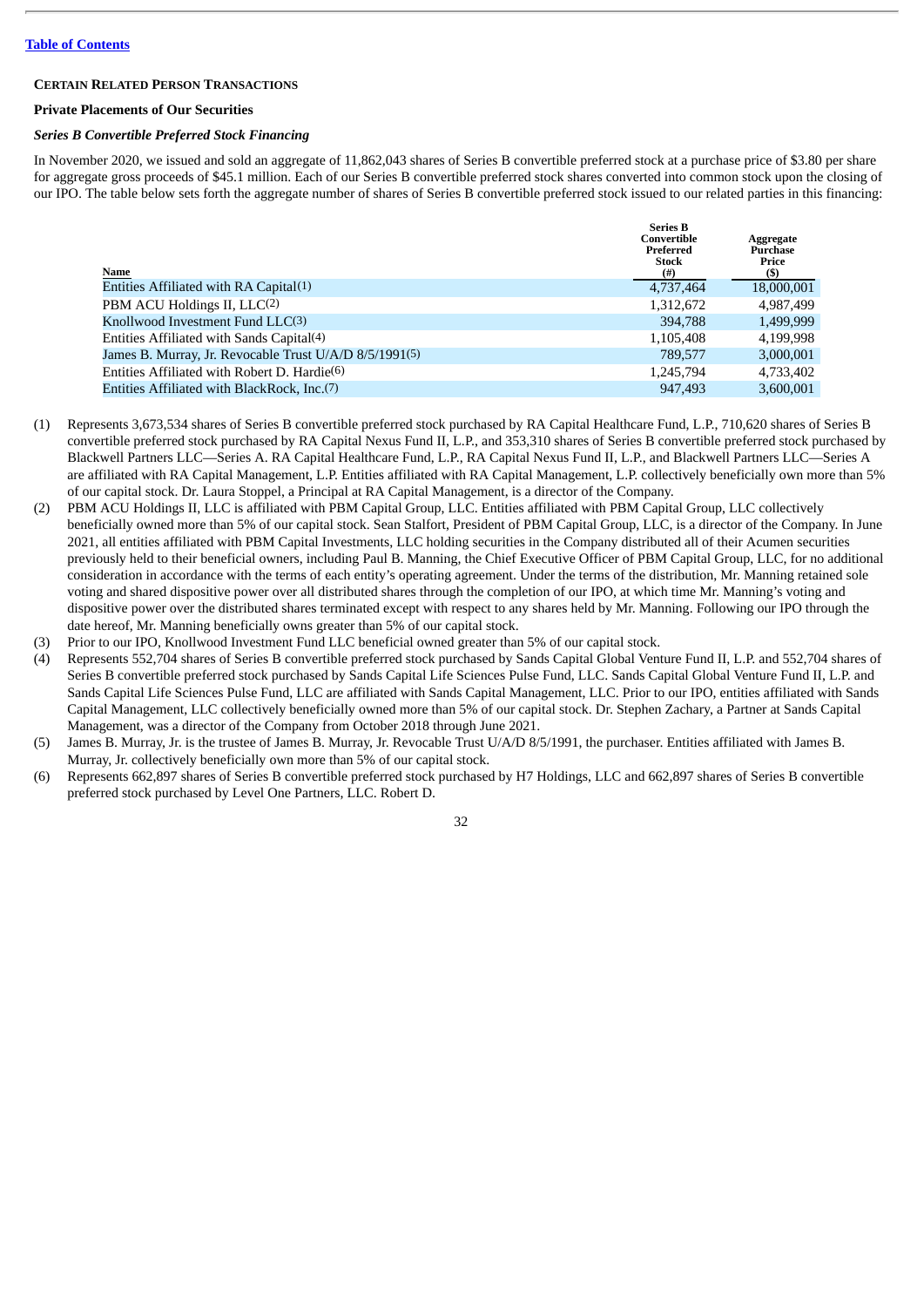Hardie and Molly G. Hardie share ownership of H7 Holdings, LLC and Level One Partners, LLC. Entities affiliated with Robert D. Hardie and Molly G. Hardie collectively beneficially own greater than 5% of our capital stock.

(7) Represents 855,902 shares of Series B convertible preferred stock purchased by BlackRock Health Sciences Trust II and 91,591 shares of Series B convertible preferred stock purchased by BlackRock Health Sciences Trust. BlackRock Health Sciences Trust II and BlackRock Health Sciences Trust are affiliated with BlackRock, Inc. Entities affiliated with BlackRock, Inc. collectively beneficially own more than 5% of our capital stock.

Further, pursuant to the Series B purchase agreement, participating investors agreed to purchase 7,908,027 additional shares of Series B convertible preferred stock at a purchase price of \$3.80 per share (as adjusted for stock splits, dividends and other similar events), for an aggregate purchase price of \$30.0 million upon the occurrence of a milestone event, defined in the Series B purchase agreement as the successful completion of cohort 3 of the single ascending dose portion of the ACU193 Phase 1 clinical trial. On June 9, 2021, our Board and the holders of more than 67% of the outstanding shares of Series B preferred stock elected to waive the achievement of the milestone event. The second tranche of the Series B preferred stock financing closed on June 17, 2021.

The table below sets forth the aggregate number of shares of Series B convertible preferred stock issued to our related parties upon the closing of the second tranche of the financing.

| Name                                                    | <b>Series B</b><br>Convertible<br>Preferred<br><b>Stock</b><br>(#) | Aggregate<br>Purchase<br>Price<br>(\$) |
|---------------------------------------------------------|--------------------------------------------------------------------|----------------------------------------|
| Entities Affiliated with RA Capital(1)                  | 3,158,309                                                          | 11,999,999                             |
| PBM ACU Holdings II, LLC(2)                             | 875,115                                                            | 3,325,001                              |
| Knollwood Investment Fund $LLC(3)$                      | 263,192                                                            | 1,000,000                              |
| Entities Affiliated with Sands Capital(4)               | 736.938                                                            | 2,800,002                              |
| James B. Murray, Jr. Revocable Trust U/A/D 8/5/1991(5)  | 526,385                                                            | 2,000,001                              |
| Entities Affiliated with Robert D. Hardie(6)            | 830,530                                                            | 3,155,600                              |
| Entities Affiliated with BlackRock, Inc. <sup>(7)</sup> | 631.661                                                            | 2.399.999                              |

- (1) Represents 2,449,023 shares of Series B convertible preferred stock purchased by RA Capital Healthcare Fund, L.P., 473,746 shares of Series B convertible preferred stock purchased by RA Capital Nexus Fund II, L.P, and 235,540 shares of Series B convertible preferred stock purchased by Blackwell Partners LLC—Series A. RA Capital Healthcare Fund, L.P., RA Capital Nexus Fund II, L.P., and Blackwell Partners LLC—Series A are affiliated with RA Capital Management, L.P. Entities affiliated with RA Capital Management, L.P. collectively beneficially own more than 5% of our capital stock. Dr. Laura Stoppel, a Principal at RA Capital, is a director of the Company.
- (2) PBM ACU Holdings II, LLC is affiliated with PBM Capital Group, LLC. Entities affiliated with PBM Capital Group, LLC collectively beneficially owned more than 5% of our capital stock. Sean Stalfort, President of PBM Capital Group, LLC, is a director of the Company. In June 2021, all entities affiliated with PBM Capital Investments, LLC holding securities in the Company distributed all of their Acumen securities previously held to their beneficial owners, including Paul B. Manning, the Chief Executive Officer of PBM Capital Group, LLC, for no additional consideration in accordance with the terms of each entity's operating agreement. Under the terms of the distribution, Mr. Manning retained sole voting and shared dispositive power over all distributed shares through the completion of our IPO, at which time Mr. Manning's voting and dispositive power over the distributed shares terminated except with respect to any shares held by Mr. Manning. Following our IPO through the date hereof, Mr. Manning beneficially owns greater than 5% of our capital stock.
- (3) Prior to our IPO, Knollwood Investment Fund LLC beneficial owned greater than 5% of our capital stock.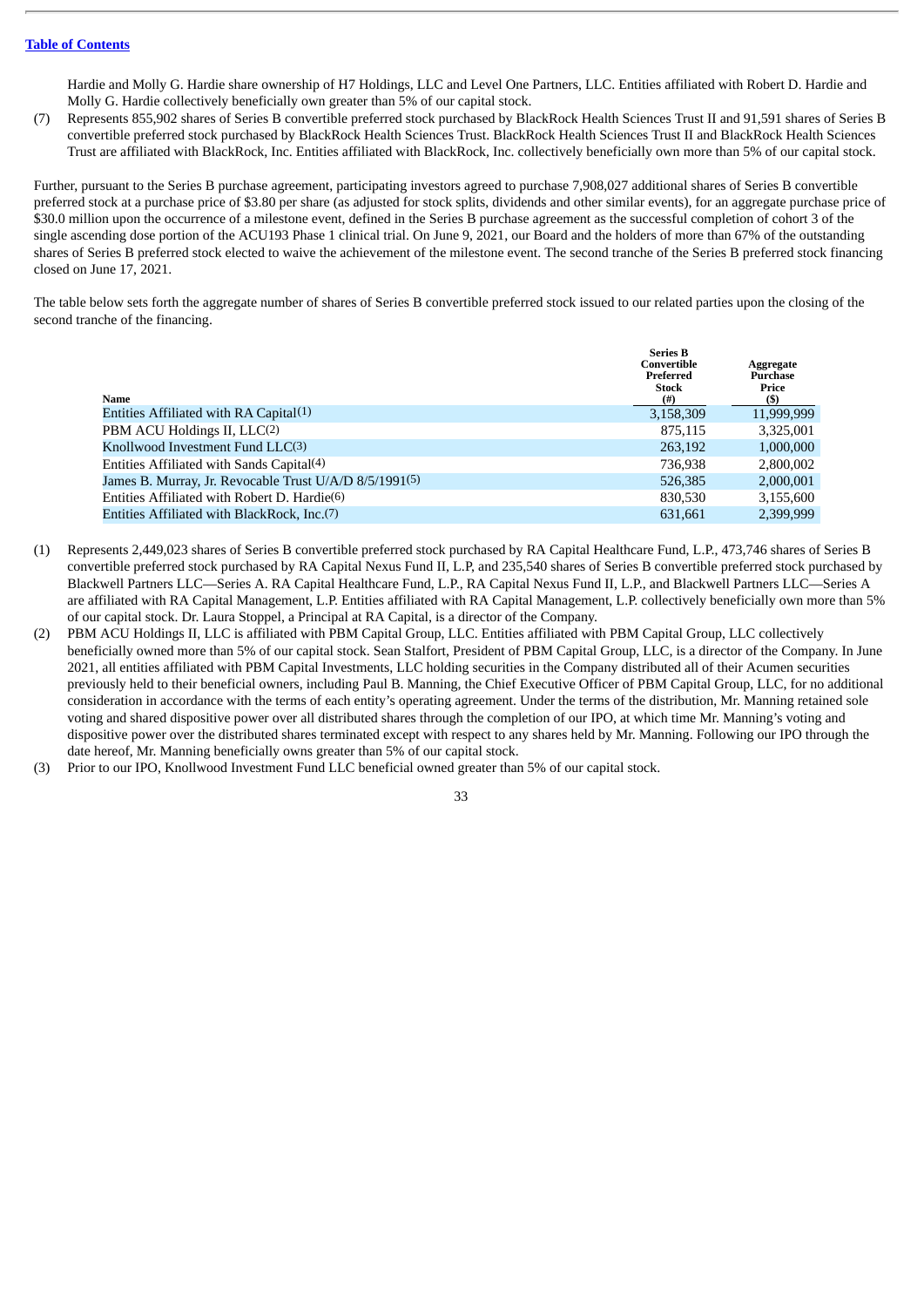- (4) Represents 368,469 shares of Series B convertible preferred stock purchased by Sands Capital Global Venture Fund II, L.P. and 368,469 shares of Series B convertible preferred stock purchased by Sands Capital Life Sciences Pulse Fund, LLC. Sands Capital Global Venture Fund II, L.P. and Sands Capital Life Sciences Pulse Fund, LLC are affiliated with Sands Capital Management, LLC. Prior to our IPO, entities affiliated with Sands Capital Management, LLC collectively beneficially owned more than 5% of our capital stock. Dr. Stephen Zachary, a Partner at Sands Capital Management, was a director of the Company from October 2018 through June 2021.
- (5) James B. Murray, Jr. is the trustee of James B. Murray, Jr. Revocable Trust U/A/D 8/5/1991, the purchaser. Entities affiliated with James B. Murray, Jr. collectively beneficially own more than 5% of our capital stock.
- (6) Represents 415,265 shares of Series B convertible preferred stock purchased by H7 Holdings, LLC and 415,265 shares of Series B convertible preferred stock purchased by Level One Partners, LLC. Robert D. Hardie and Molly G. Hardie share ownership of H7 Holdings, LLC and Level One Partners, LLC. Entities affiliated with Robert D. Hardie and Molly G. Hardie collectively beneficially own greater than 5% of our capital stock.
- (7) Represents 570,601 shares of Series B convertible preferred stock purchased by BlackRock Health Sciences Trust II and 61,060 shares of Series B convertible preferred stock purchased by BlackRock Health Sciences Trust. BlackRock Health Sciences Trust II and BlackRock Health Sciences Trust are affiliated with BlackRock, Inc. Entities affiliated with BlackRock, Inc. collectively beneficially own more than 5% of our capital stock.

## *Exercise of Warrants to Purchase Common Stock and Preferred Stock*

On June 22, 2021, PBM ACU Holdings, LLC exercised its warrant to purchase 447,426 shares of Series A-1 preferred stock at an exercise price of \$2.794 per share and two warrants to purchase a total of 105,591 shares of common stock at an exercise price of \$4.47 per share. Entities affiliated with PBM Capital Group, LLC collectively beneficially owned more than 5% of our capital stock. Sean Stalfort, President of PBM Capital Group, LLC, is a director of the Company. In June 2021, all entities affiliated with PBM Capital Investments, LLC holding securities in the Company distributed all of their Acumen securities previously held to their beneficial owners, including Paul B. Manning, the Chief Executive Officer of PBM Capital Group, LLC, for no additional consideration in accordance with the terms of each entity's operating agreement. Under the terms of the distribution, Mr. Manning retained sole voting and shared dispositive power over all distributed shares through the completion of our IPO, at which time Mr. Manning's voting and dispositive power over the distributed shares terminated except with respect to any shares held by Mr. Manning. Following our IPO through the date hereof, Mr. Manning beneficially owns greater than 5% of our capital stock.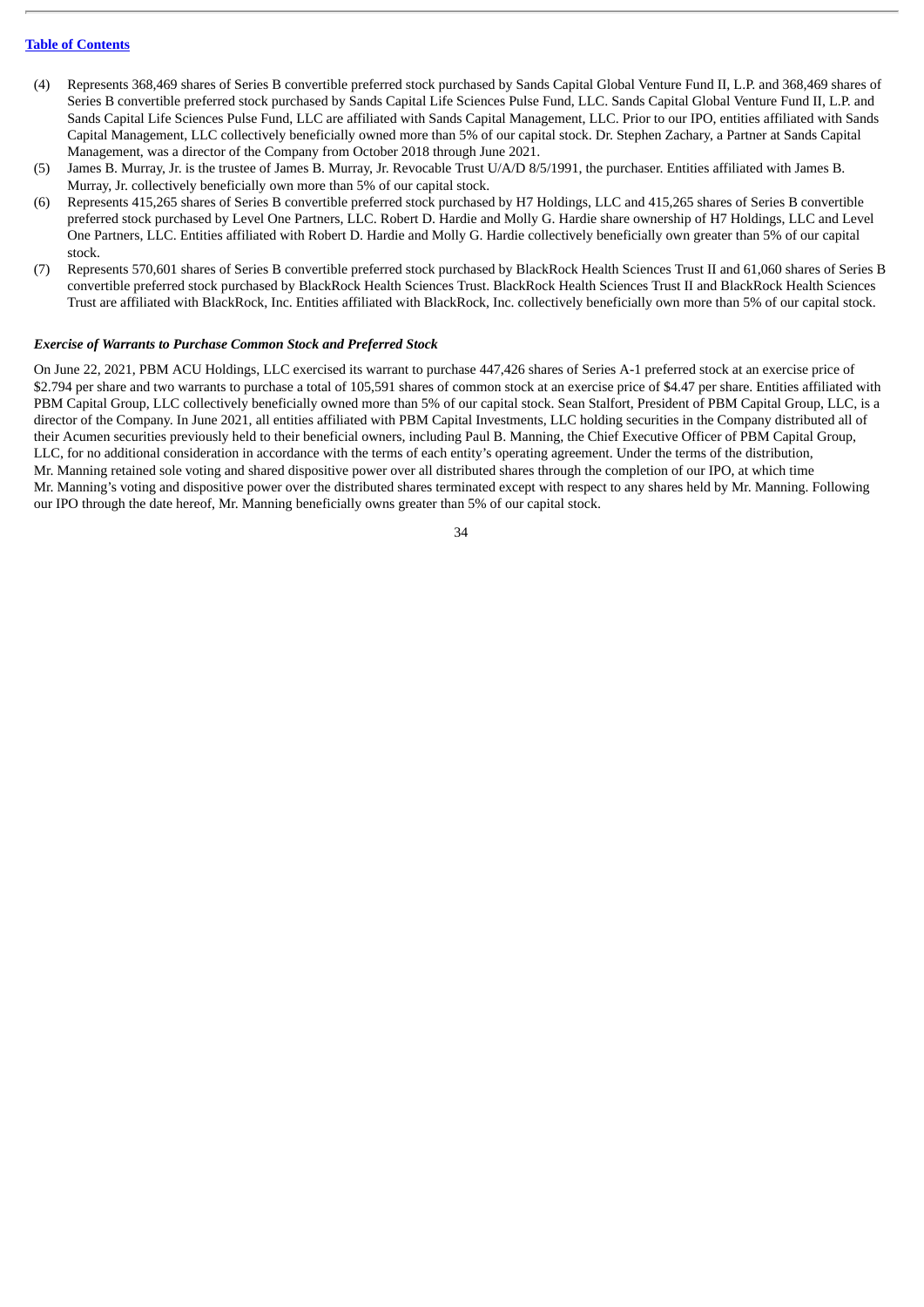## **Initial Public Offering**

In July 2021, we closed our initial public offering, pursuant to which we issued and sold 11,499,998 shares of our common stock, including full exercise of the underwriters' over-allotment option to purchase 1,499,999 shares, at a public offering price of \$16.00 per share. The following table sets forth the aggregate cash purchase price of the common stock purchased in the IPO by our directors, executive officers and 5% stockholders and their affiliates and the number of shares of our common stock issued in consideration of such amounts. Such purchases were made through the underwriters at the initial public offering price of \$16.00 per share.

|                                                        | Number of<br><b>Shares of</b>   |                                   |
|--------------------------------------------------------|---------------------------------|-----------------------------------|
| Name                                                   | <b>Common Stock</b><br>$^{(#)}$ | <b>Cash Purchase Price</b><br>(S) |
| Entities Affiliated with RA Capital(1)                 | 1,875,000                       | 30,000,000                        |
| Entities Affiliated with Deep Track Capital(2)         | 1,250,000                       | 20,000,000                        |
| Entities Affiliated with BlackRock, Inc.(3)            | 833,334                         | 13,333,344                        |
| Entities Affiliated with Sands Capital <sup>(4)</sup>  | 450,000                         | 7,200,000                         |
| Entities Affiliated with Paul B. Manning(5)            | 312,500                         | 5,000,000                         |
| Entities Affiliated with Robert D. Hardie $(6)$        | 250,000                         | 4,000,000                         |
| James B. Murray, Jr. Revocable Trust U/A/D 8/5/1991(7) | 125,000                         | 2,000,000                         |
| Nathan B. Fountain, M.D.(8)                            | 6.250                           | 100,000                           |
| Total                                                  | 5,102,084                       | 81,633,344                        |

(1) Entities affiliated with RA Capital Management, L.P. collectively beneficially own more than 5% of our capital stock. Dr. Laura Stoppel, a Principal at RA Capital, is a director of the Company.

- (2) Entities affiliated with Deep Track Capital beneficially own greater than 5% of our capital stock.
- (3) Entities affiliated with BlackRock, Inc. collectively beneficially own more than 5% of our capital stock.
- (4) Prior to our IPO, entities affiliated with Sands Capital Management, LLC collectively beneficially owned more than 5% of our capital stock. Dr. Stephen Zachary, a Partner at Sands Capital Management, was a director of the Company from October 2018 through June 2021.
- (5) Entities affiliated with PBM Capital Group, LLC collectively beneficially owned more than 5% of our capital stock. Sean Stalfort, President of PBM Capital Group, LLC, is a director of the Company. In June 2021, all entities affiliated with PBM Capital Investments, LLC holding securities in the Company distributed all of their Acumen securities previously held to their beneficial owners, including Paul B. Manning, the Chief Executive Officer of PBM Capital Group, LLC, for no additional consideration in accordance with the terms of each entity's operating agreement. Under the terms of the distribution, Mr. Manning retained sole voting and shared dispositive power over all distributed shares through the completion of our IPO, at which time Mr. Manning's voting and dispositive power over the distributed shares terminated except with respect to any shares held by Mr. Manning. Following our IPO through the date hereof, Mr. Manning beneficially owns greater than 5% of our capital stock.
- (6) Represents 125,000 shares of common stock purchased by H7 Holdings, LLC and 125,000 shares of common stock purchased by Level One Partners, LLC. Robert D. Hardie and Molly G. Hardie share ownership of H7 Holdings, LLC and Level One Partners, LLC. Entities affiliated with Robert D. Hardie and Molly G. Hardie collectively beneficially own greater than 5% of our capital stock.
- (7) James B. Murray, Jr. is the trustee of James B. Murray, Jr. Revocable Trust U/A/D 8/5/1991, the purchaser. Entities affiliated with James B. Murray, Jr. collectively beneficially own more than 5% of our capital stock.
- (8) Dr. Nathan B. Fountain joined the Board in June 2021.

## **Employment Arrangements**

We have entered into employment agreements or offer letter agreements with certain of our executive officers. For more information regarding our employment agreements with our Named Executive Officers, see "Executive Compensation—Employment Agreements with our Named Executive Officers and Potential Payments Upon Termination or Change in Control."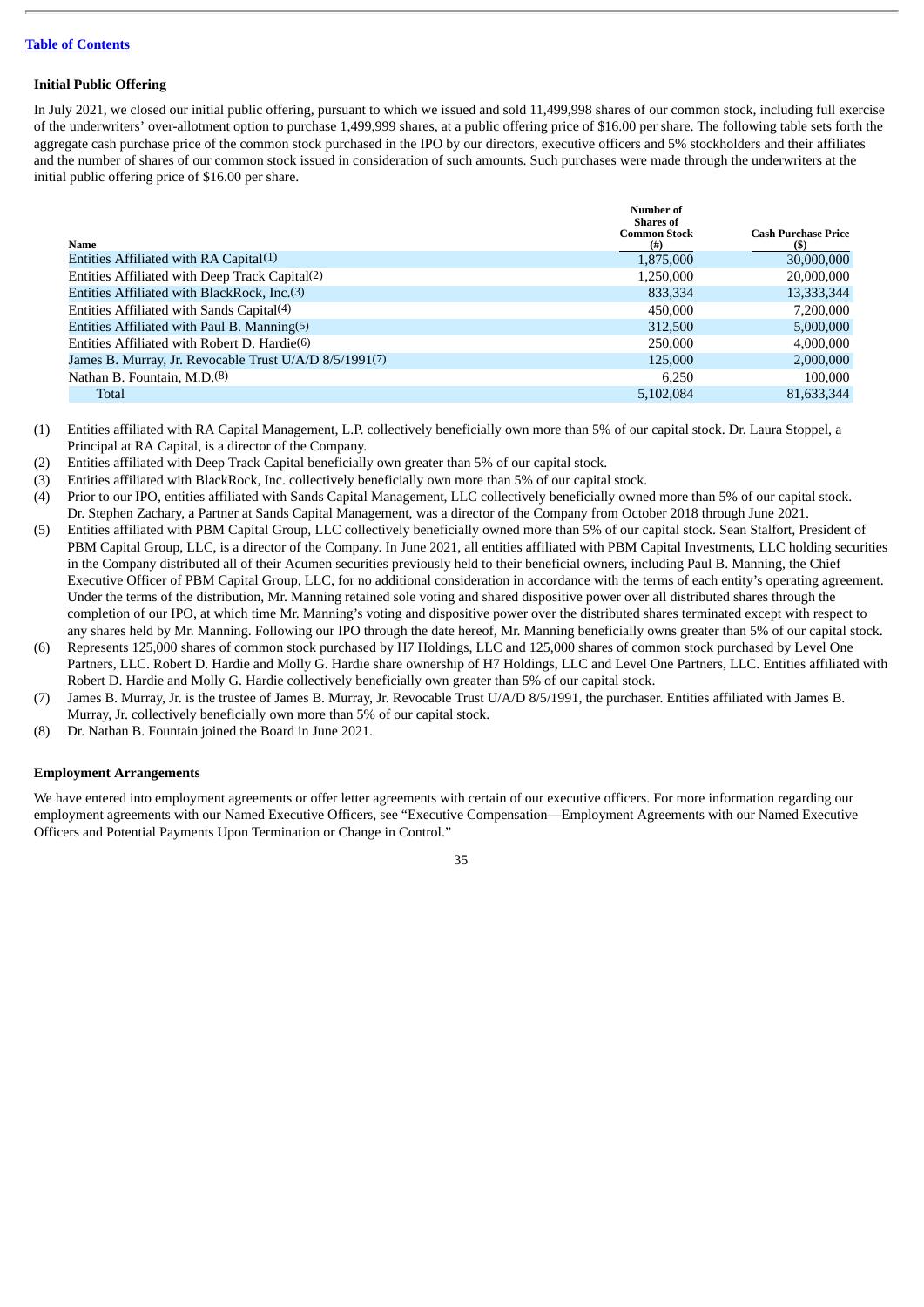## **Limitations on Liability and Indemnification Matters**

Our amended and restated certificate of incorporation (the "*Charter*") contains provisions that limit the liability of our current and former directors for monetary damages to the fullest extent permitted by Delaware law. Delaware law provides that directors of a corporation will not be personally liable for monetary damages for any breach of fiduciary duties as directors, except liability for:

- any breach of the director's duty of loyalty to the corporation or its stockholders;
- any act or omission not in good faith or that involves intentional misconduct or a knowing violation of law;
- unlawful payments of dividends or unlawful stock repurchases or redemptions as provided in Section 174 of the Delaware General Corporation Law; or
- any transaction from which the director derived an improper personal benefit.

These limitations of liability do not apply to liabilities arising under federal securities laws and does not affect the availability of equitable remedies such as injunctive relief or rescission.

Our Charter and our Bylaws provide that we are required to indemnify our directors to the fullest extent permitted by Delaware law. Our Bylaws also provide that, upon satisfaction of certain conditions, we are required to advance expenses incurred by a director in advance of the final disposition of any action or proceeding, and permit us to secure insurance on behalf of any officer, director, employee or other agent for any liability arising out of his or her actions in that capacity regardless of whether we would otherwise be permitted to indemnify him or her under the provisions of Delaware law. Our Bylaws provide our Board with discretion to indemnify our officers and employees when determined appropriate by the board.

We have entered into indemnification agreements with each of our directors and executive officers. With certain exceptions, these agreements provide for indemnification for related expenses including, among other things, attorneys' fees, judgments, fines and settlement amounts incurred by any of these individuals in any action or proceeding. We also maintain customary directors' and officers' liability insurance.

## **Rule 10b5-1 Sales Plans**

Our directors and executive officers may adopt written plans, known as Rule 10b5-1 plans, in which they will contract with a broker to buy or sell shares of our common stock on a periodic basis. Under a Rule 10b5-1 plan, a broker executes trades pursuant to parameters established by the director or officer when entering into the plan, without further direction from them. The director or officer may amend a Rule 10b5-1 plan in some circumstances and may terminate a plan at any time. Our directors and executive officers also may buy or sell additional shares outside of a Rule 10b5-1 plan when they are not in possession of material nonpublic information subject to compliance with the terms of our insider trading policy.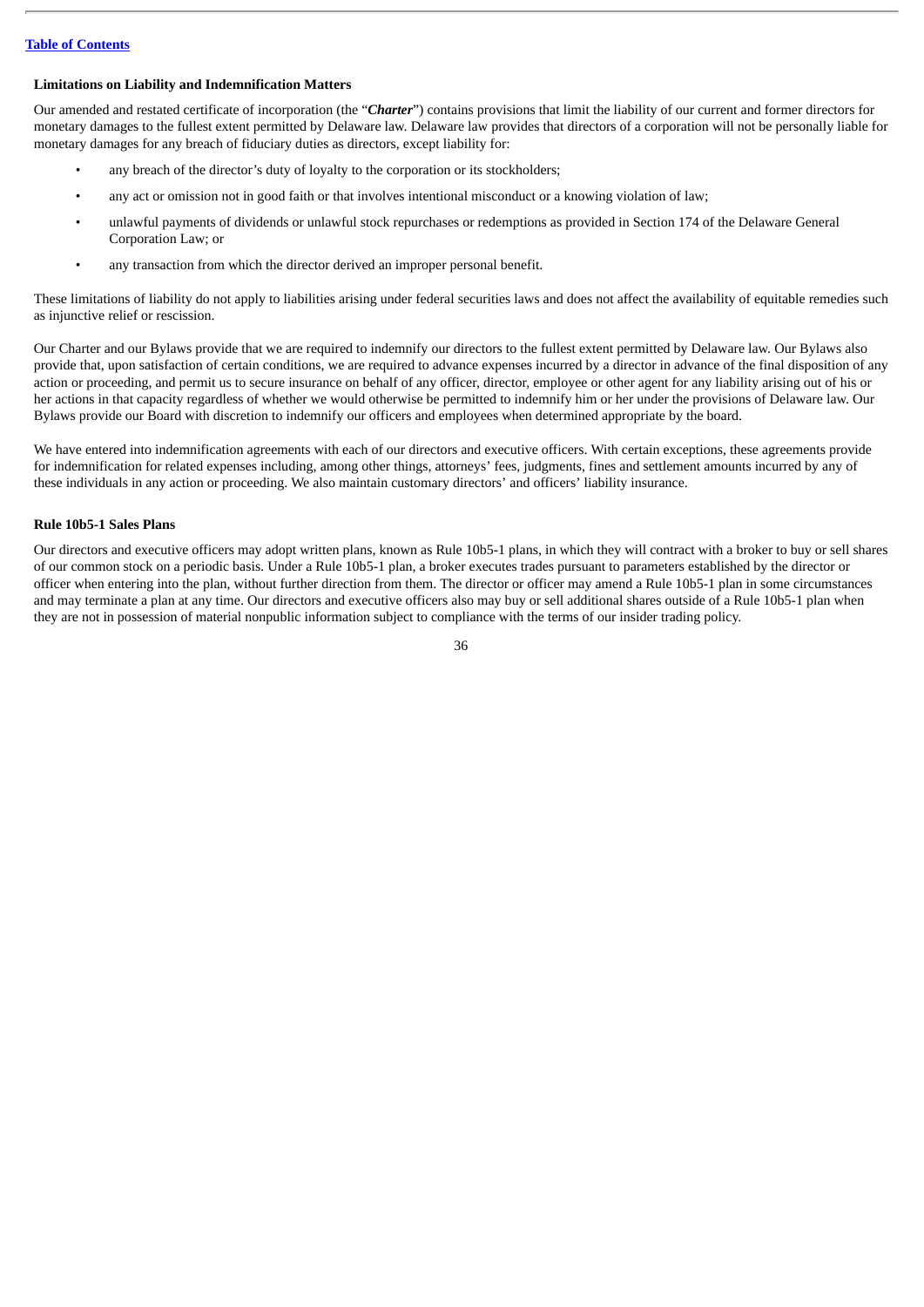## **HOUSEHOLDING OF PROXY MATERIALS**

<span id="page-41-0"></span>The SEC has adopted rules that permit companies and intermediaries (e.g., brokers) to satisfy the delivery requirements for Notices of Internet Availability of Proxy Materials or other Annual Meeting materials with respect to two or more stockholders sharing the same address by delivering a single Notice of Internet Availability of Proxy Materials or other Annual Meeting materials addressed to those stockholders. This process, which is commonly referred to as "householding," potentially means extra convenience for stockholders and cost savings for companies.

This year, a number of brokers with account holders who are Acumen stockholders will be "householding" the Company's proxy materials. A single Notice will be delivered to multiple stockholders sharing an address unless contrary instructions have been received from the affected stockholders. Once you have received notice from your broker that they will be "householding" communications to your address, "householding" will continue until you are notified otherwise or until you revoke your consent. If, at any time, you no longer wish to participate in "householding" and would prefer to receive a separate Notice, please notify your broker or Acumen. Direct your written request to c/o Acumen Pharmaceuticals, Inc., 427 Park St, Charlottesville, VA 22902, Attn: Corporate Secretary. Stockholders who currently receive multiple copies of the Notice at their addresses and would like to request "householding" of their communications should contact their brokers.

| ٠      |   |
|--------|---|
| I      | I |
| ×<br>٠ |   |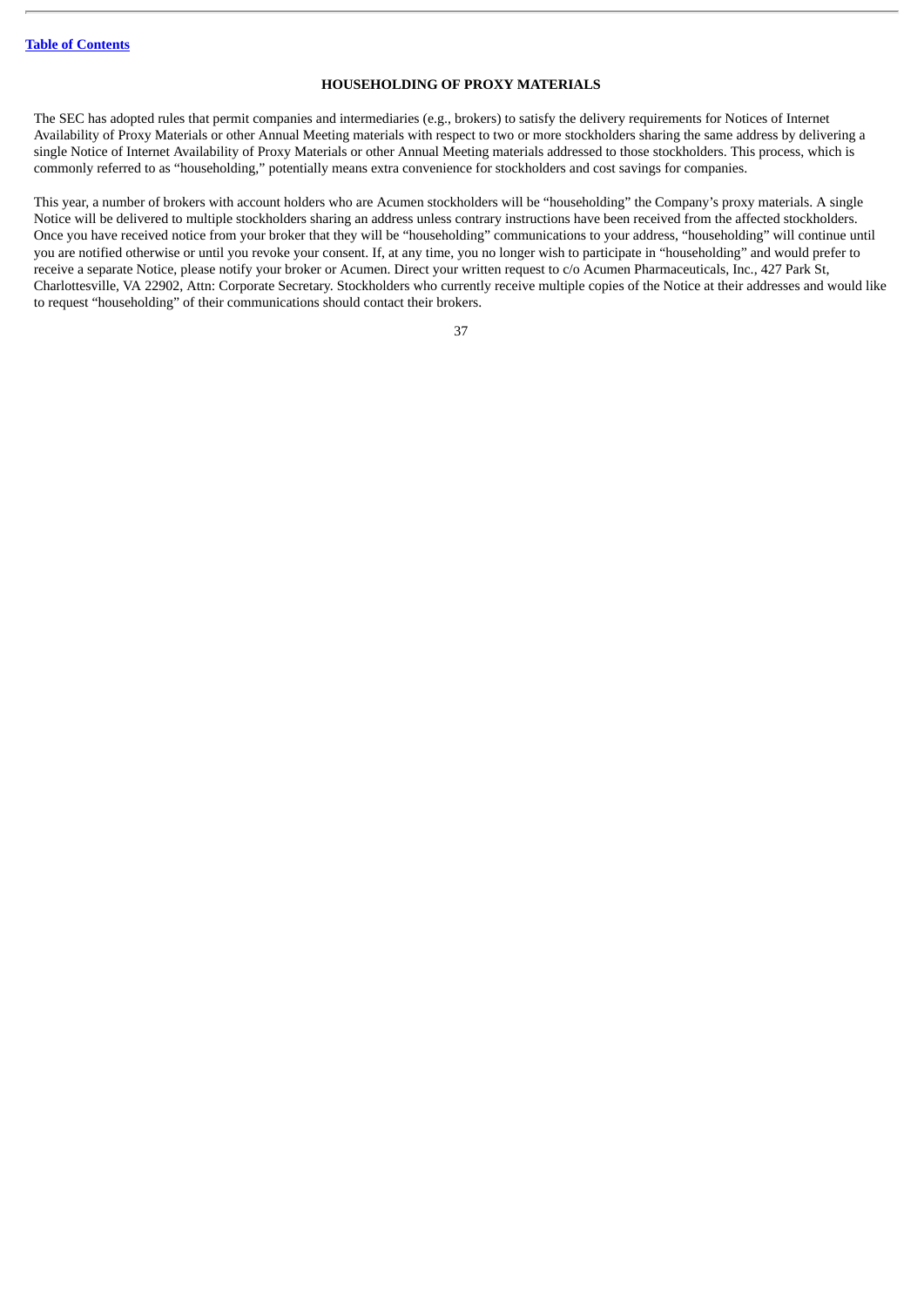## **OTHER MATTERS**

<span id="page-42-0"></span>The Board of Directors knows of no other matters that will be presented for consideration at the Annual Meeting. If any other matters are properly brought before the meeting, it is the intention of the persons named in the accompanying proxy to vote on such matters in accordance with their best judgment.

By Order of the Board of Directors

WM

Matthew Zuga Chief Financial Officer, Chief Business Officer and Corporate Secretary

April 27, 2022

A copy of the Company's Annual Report to the Securities and Exchange Commission on Form 10-K for the fiscal year ended December 31, 2021 is available without charge upon written request to: c/o Acumen Pharmaceuticals, Inc., 427 Park St, Charlottesville, VA 22902, Attn: **Corporate Secretary.**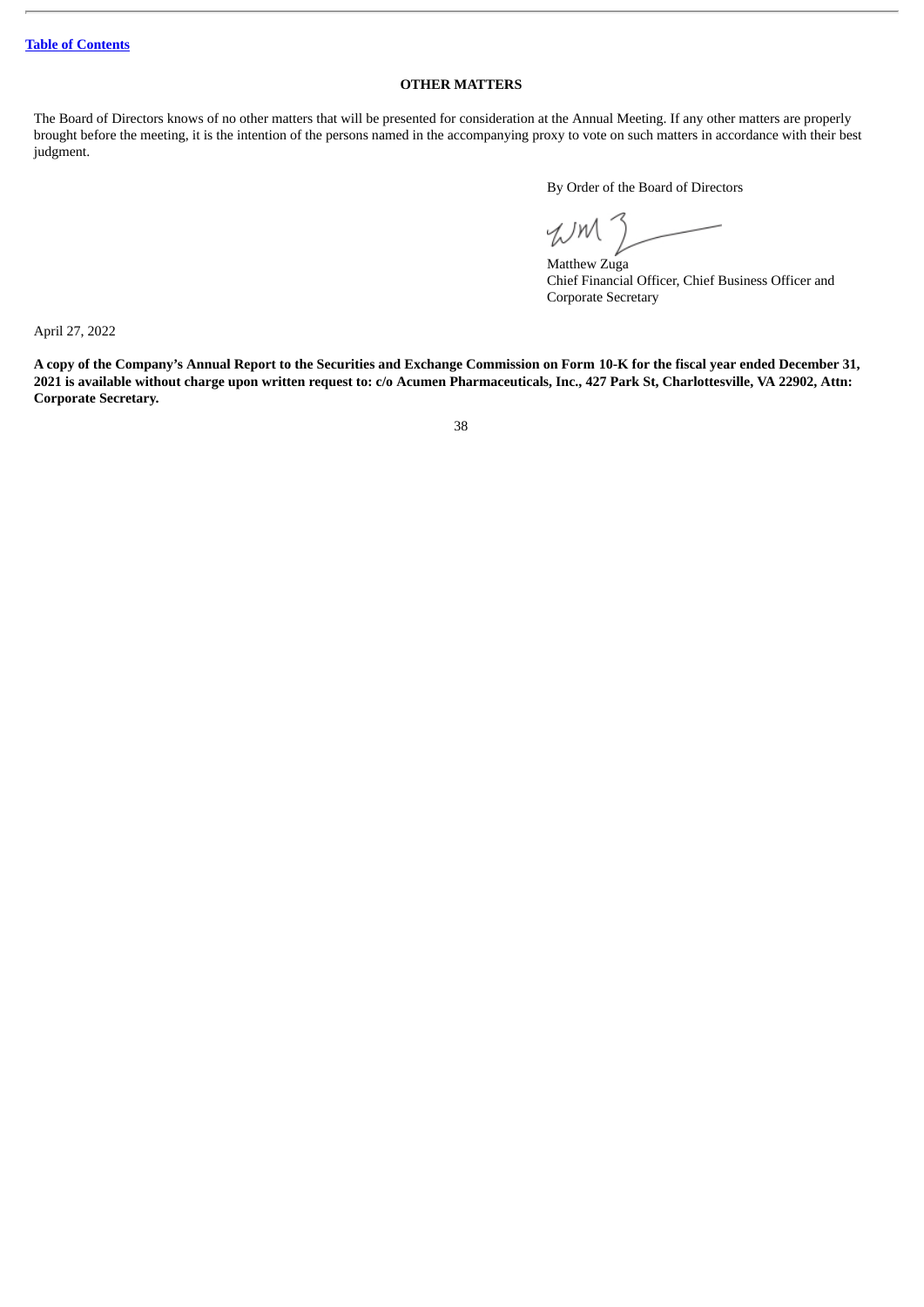



## Acumen Pharmaceuticals, Inc.

## 2022 Annual Meeting of Stockholders

For Stockholders of record as of April 18, 2022

TIME: Wednesday, June 15, 2022 10:00 AM, Eastern Time

PLACE: Annual Meeting to be held live via the Internet - please visit www.proxydocs.com/ABOS for more details

#### This proxy is being solicited on behalf of the Board of Directors

The undersigned hereby acknowledges receipt of the Notice of the 2022 Annual Meeting of Stockholders of Acumen Pharmaceuticals, Inc. (the "Company") and the Proxy Statement and hereby appoints Daniel O'Connell and Matthew Zuga (the "Named Proxies"), and each or either of them, as<br>the true and lawful attorneys of the undersigned, with full power of substituti shares of capital stock of the Company which the undersigned is entitled to vote at the Company's 2022 Annual Meeting of Stockholders and any adjournment thereof upon the matters specified and upon such other matters as ma thereof, conferring authority upon such true and lawful attorneys to vote in their discretion on such other matters as may properly come before the meeting and revoking any proxy heretofore given.

THE SHARES REPRESENTED BY THIS PROXY WILL BE VOTED AS DIRECTED OR, IF NO DIRECTION IS GIVEN, SHARES WILL BE VOTED<br>IDENTICAL TO THE BOARD OF DIRECTORS' RECOMMENDATION. This proxy, when properly executed, will be voted in th postponement thereof.

You are encouraged to specify your choice by marking the appropriate box (SEE REVERSE SIDE) but you need not mark any box if you wish to vote in<br>accordance with the Board of Directors' recommendation. The Named Proxies can this card.

PLEASE BE SURE TO SIGN AND DATE THIS PROXY CARD AND MARK ON THE REVERSE SIDE